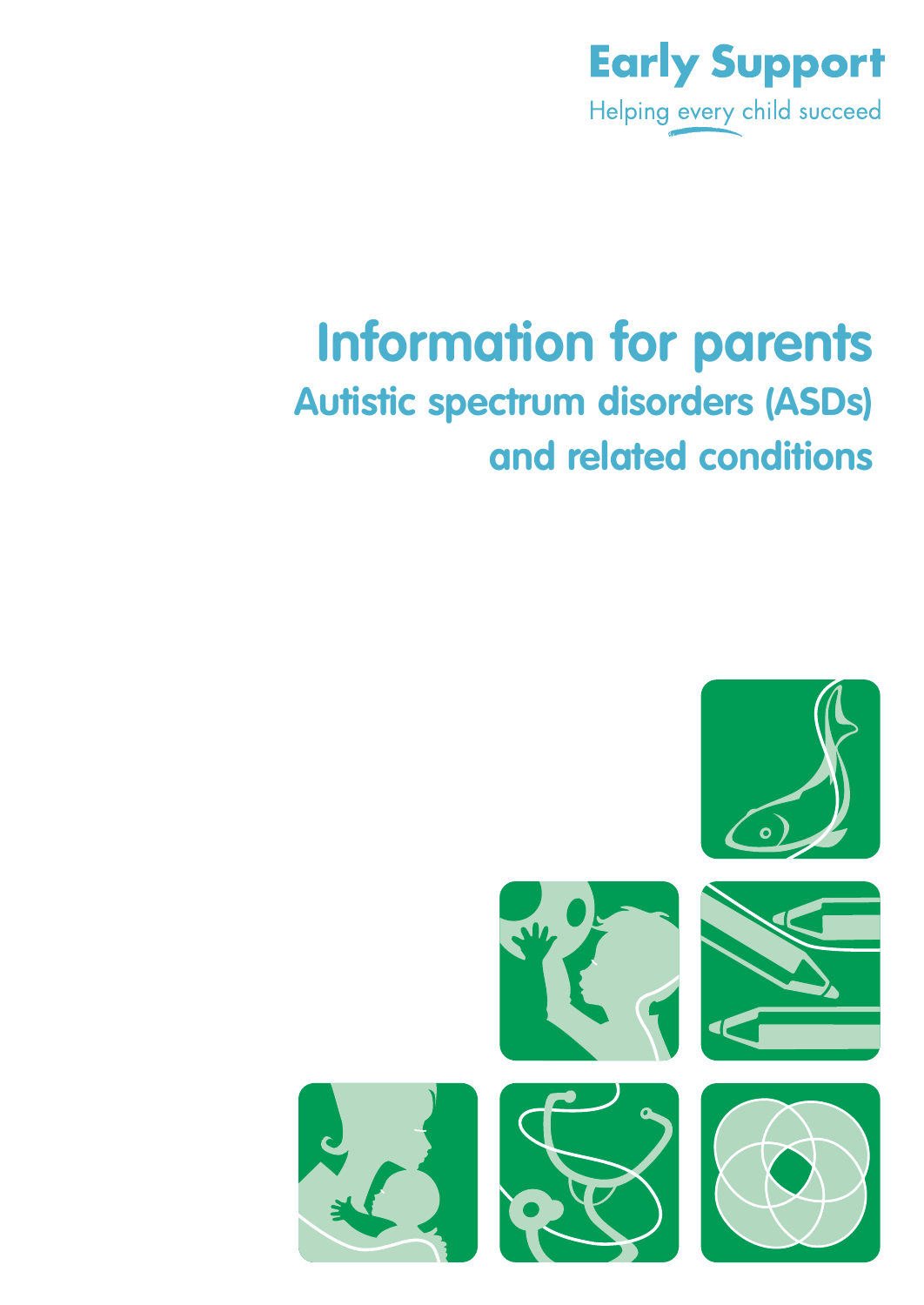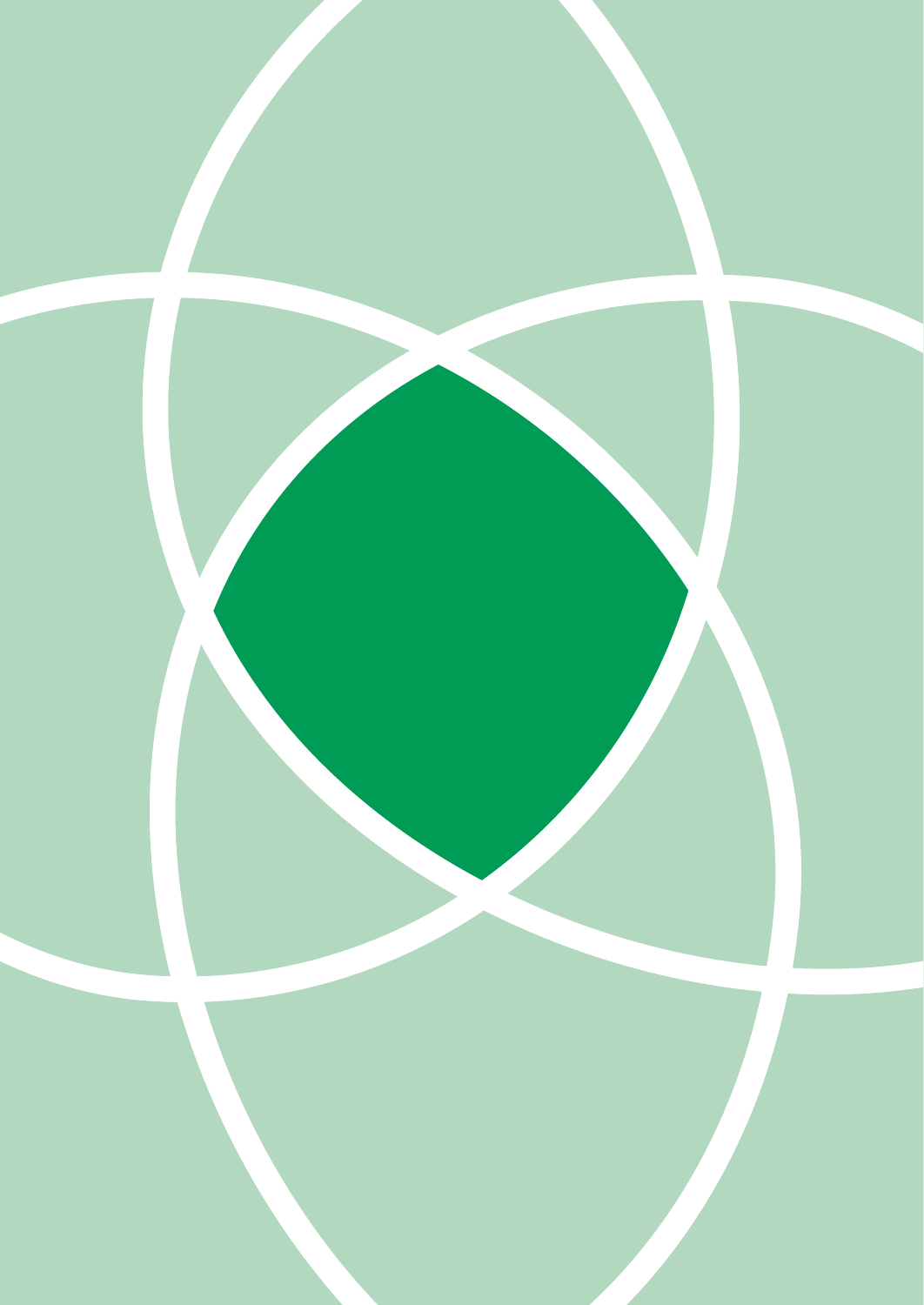

**A guide for parents with children who have recently been diagnosed with an autistic spectrum disorder, or who are in the process of getting a diagnosis.**

## **Contents**

| Introduction – where you are now                                         | $\overline{2}$ |
|--------------------------------------------------------------------------|----------------|
| Coming to terms with a diagnosis of autism<br>or a related condition     | $\overline{4}$ |
| What is an autistic spectrum disorder (ASD)?                             | 8              |
| Getting exact information about your child's diagnosis                   | 17             |
| Getting help                                                             | 19             |
| Early intervention                                                       | 23             |
| Early intervention programmes and approaches<br>for children with autism | 27             |
| Dietary and bio-medical interventions                                    | 34             |
| Helping your child at home - behaviour                                   | 36             |
| Statutory support for children with autism and their families            | 38             |
| Benefits and financial help                                              | 41             |
| Being a parent                                                           | 44             |
| A final word                                                             | 47             |
| Books and further sources of information                                 | 48             |
| Useful organisations                                                     | 53             |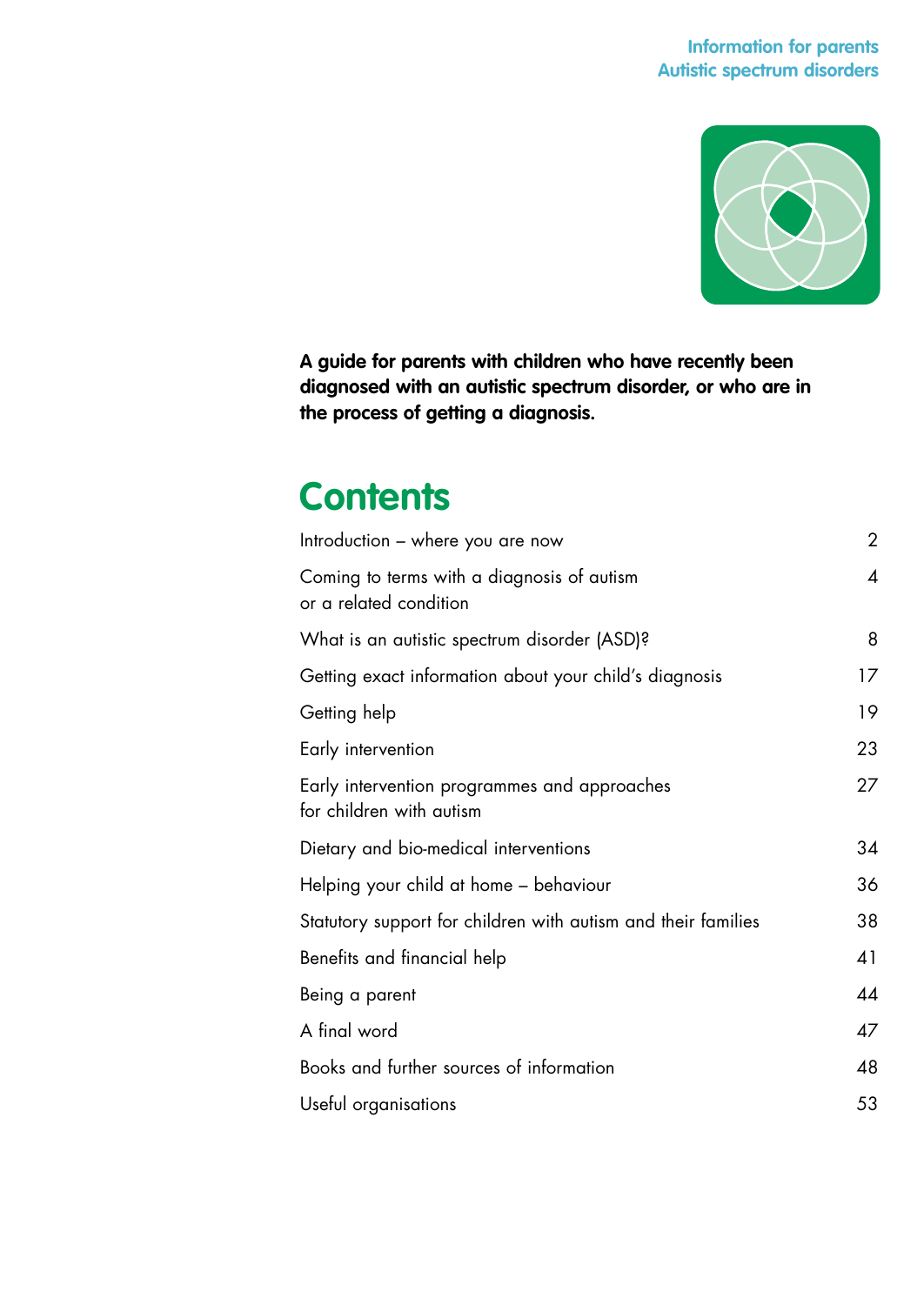## **Introduction – where you are now**

If you have recently learned that your child has an autistic spectrum disorder (ASD), this guide is for you. It has been drawn up with the help of parents of children with autism, to:

- help you understand what autism is
- give you a picture of what you and others can do to help your child
- tell you about the support that is available
- answer the questions that many parents have at this time.

Throughout this booklet the terms autism, autistic spectrum disorders and the abbreviation ASD are used to cover the range of developmental disorders, which include Kanner's autism and Asperger's syndrome. In places, we refer specifically to Asperger's syndrome.

It may be that you do not have a diagnosis yet. There may be a recognition that your child has an autistic spectrum disorder, but it's not yet clear where your child is on the spectrum. Or, there may be indications that your child has a related condition. Whether or not your child is eventually diagnosed with autism, this guide provides some information to help you contribute to the assessment process, and prepare for what happens next. You may not want to read it all at once – you may find it more helpful to refer to different sections over time.

The National Autistic Society (NAS) and Parents Autism Campaign for Education (PACE), who wrote this booklet, would like to thank all the parents of children with autism who helped us to produce it. All the quotations are from parents. Some are taken from *Love, Hope and Autism* by Joanna Edgar. You can find out more about this and other publications at the back of the booklet.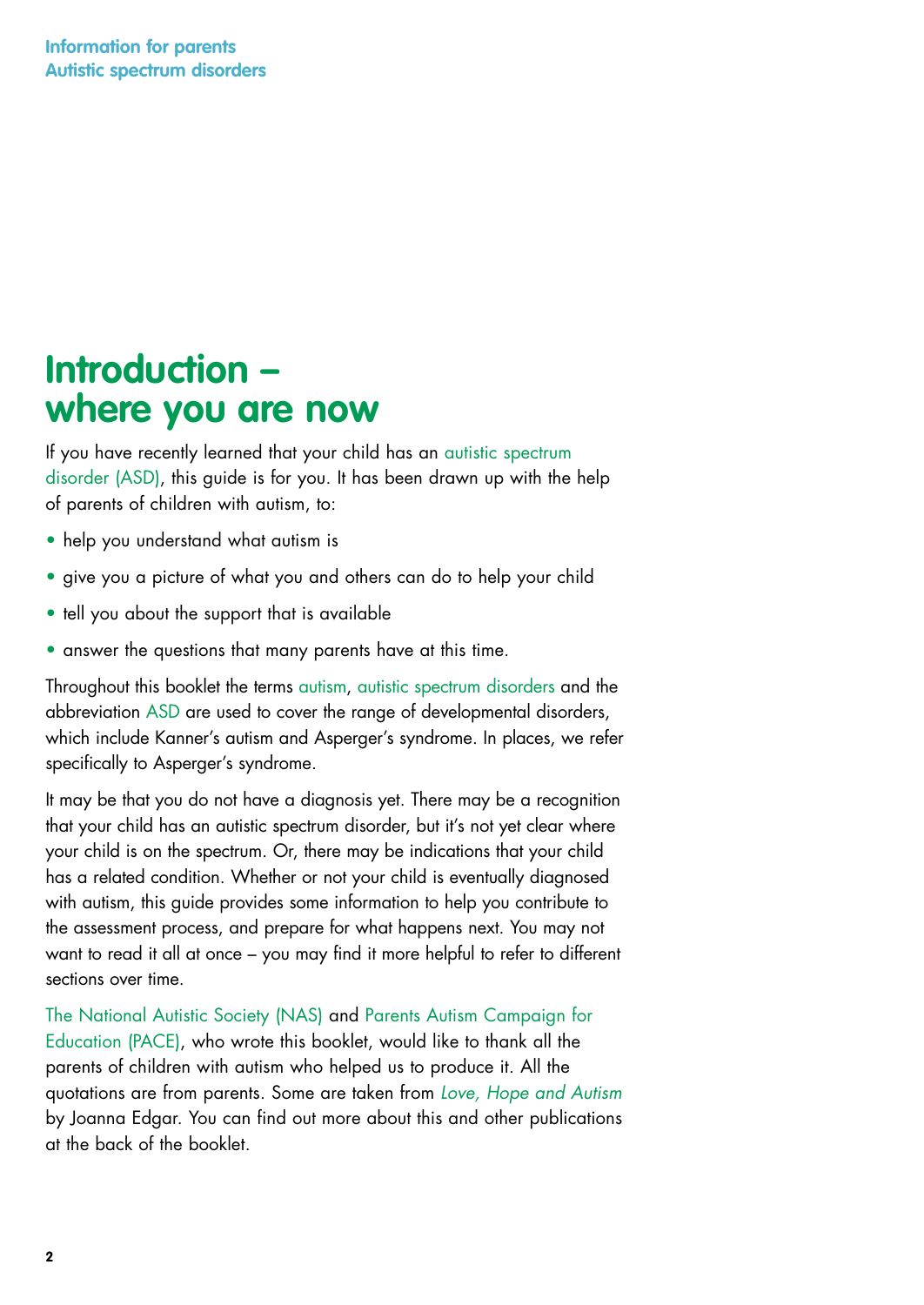

#### **First, there are two very important things for you to remember:**

#### **It's not your fault!**

The fact that your child has an ASD, or may have an ASD, has nothing whatsoever to do with the way that you have been looking after them. The causes of autism are as yet unknown, but we do know for certain that autism is not caused by parenting. Parents of young children with ASDs are just like everyone else. Autism affects children from all walks of life and in all countries and cultures.

#### **You aren't alone!**

The National Autistic Society estimates that autistic spectrum disorders touch the lives of 500,000 families throughout the UK. Many other parents are going through what you're going through and there are many who are further on in their journey.

Even if you don't feel like taking any other steps right now, we recommend that you make contact with other parents of children with autism through a local support group as soon as possible. They can help you make sense of the things you read here and can be a valuable source of information and advice on how things work in your area.

You can find out about local support groups by:

- contacting The National Autistic Society (NAS) Helpline on 0845 070 4004 or autismhelpline@nas.org.uk
- asking the person who gave you this booklet, or your health visitor
- asking at your local library.

*'My message to other families of autistic children is always to think positively, follow your own instincts and never ever give up hope.'*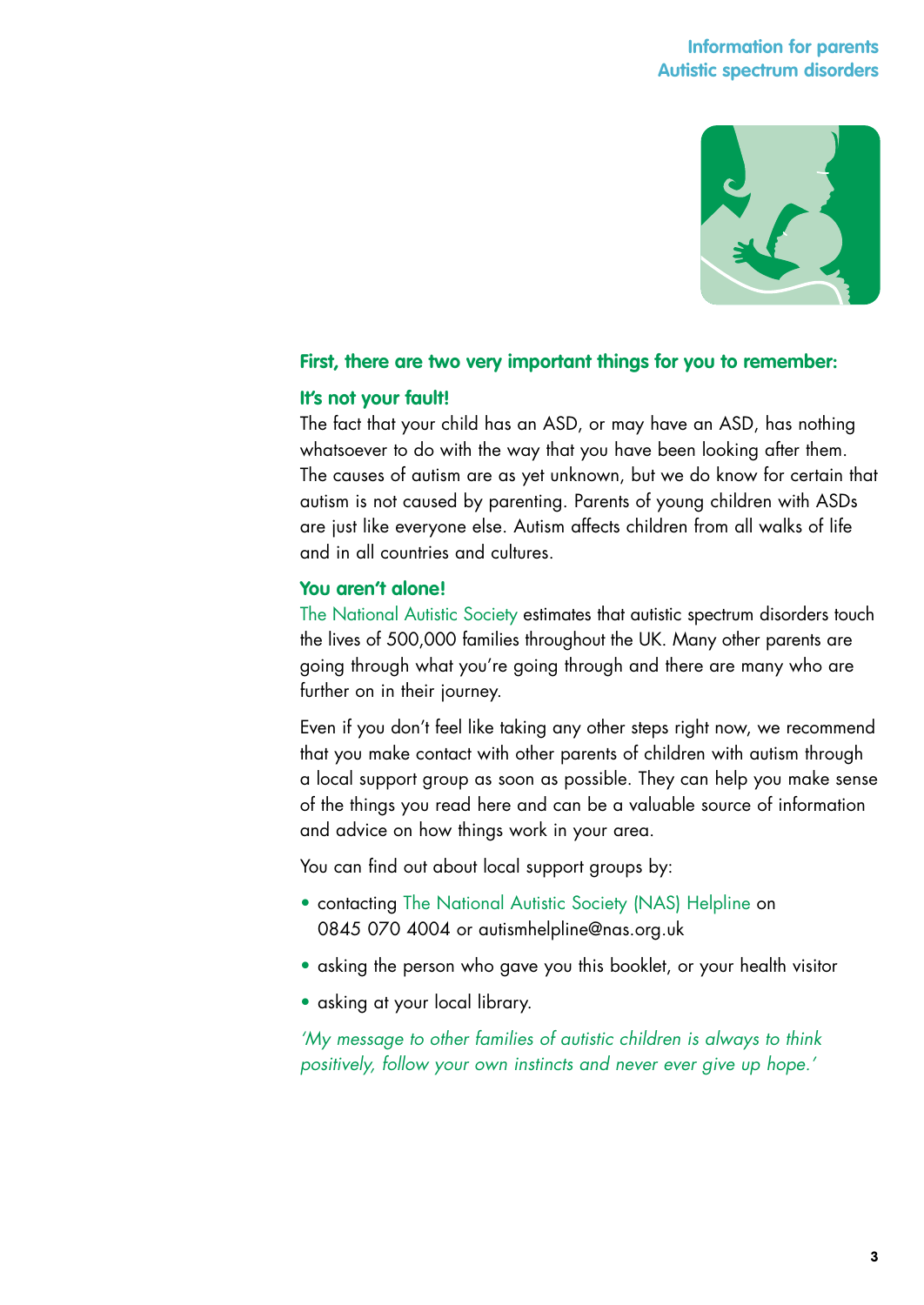## **Coming to terms with a diagnosis of autism or a related condition**

If your child has not yet had a diagnosis, uncertainty about their situation may be very stressful for you. Sometimes the process of reaching a diagnosis seems to take a very long time, and for some parents this time is harder than the period after a problem has been identified.

*'The stress is not knowing. If you know a bit and you're actually doing something, even though there are 100 things you could be doing, you feel better about it.'*

If the process of diagnosis is taking a long time, it may be that the professionals suspect your child has autism or a related condition but want to be certain their diagnosis is correct. This is important, because it affects the type of help that will most effectively address your child's needs. Unfortunately, there are delays sometimes simply because of the high demand on services for children with disabilities.

*'Some health specialists may be reluctant and say 'We don't like to label children'. Well, we don't like to label them as parents either, but we have to. Getting that label is the first step to getting some help and you want to know what it is you are dealing with – you just want to know.'*

There is general agreement that getting appropriate education and/or therapy at the earliest possible stage maximises the chance that a child with autism will develop their abilities. The sooner you get a diagnosis, the sooner you can begin to get the help your child needs.

If you have received a diagnosis, even though you may have thought you wanted definite information, it can still be a big shock. Many families experience diagnosis as a time of great emotional upheaval.

*'I said, "I want to know now, I've come all this way. I've been waiting a year, I need to know now." They said, "He's autistic." I sat there, thinking, "Do I really want to know this?" I was really angry with my husband because he hadn't come.'*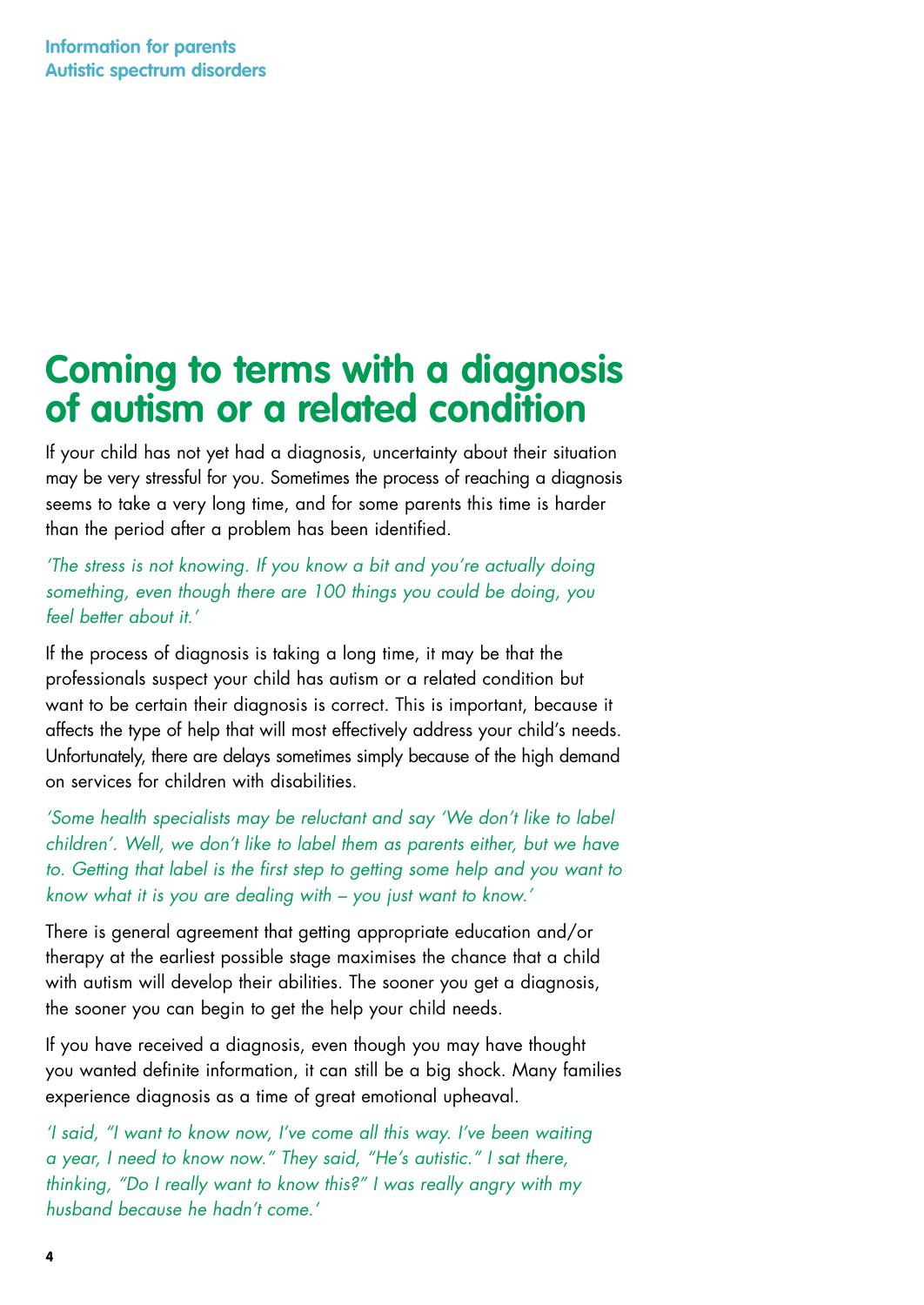

Some families feel they need to grieve the loss of the child they thought they had. Feeling angry or feeling that you must be at fault are normal and common reactions. This process is an important part of accepting your child's diagnosis, and it can take time.

### *'It's really hard, and often you deal with it on your own. It's a sense of bereavement really – and very devastating.'*

When some family members find it easier than others to adapt to the family's new situation this can add to the strain.

### *'There's no way of knowing how to deal with each other, how to deal with members of your family who say the most stupid things, like, "Oh, he'll grow out of it".'*

Some families go through a process that starts with shock and an inability to do anything, and then moves through anger to some sort of acceptance. Different family members are likely to take a different amount of time to go through this process. But parents of children with autism emphasise that it really helps when you reach a point at which you can begin to accept the situation.

*'I think the first most important thing is for someone to tell you that you need to accept he's got this thing. Once you accept, you can help. I think what we tend to do is feel sorry for our children, and then you can't do anything.'*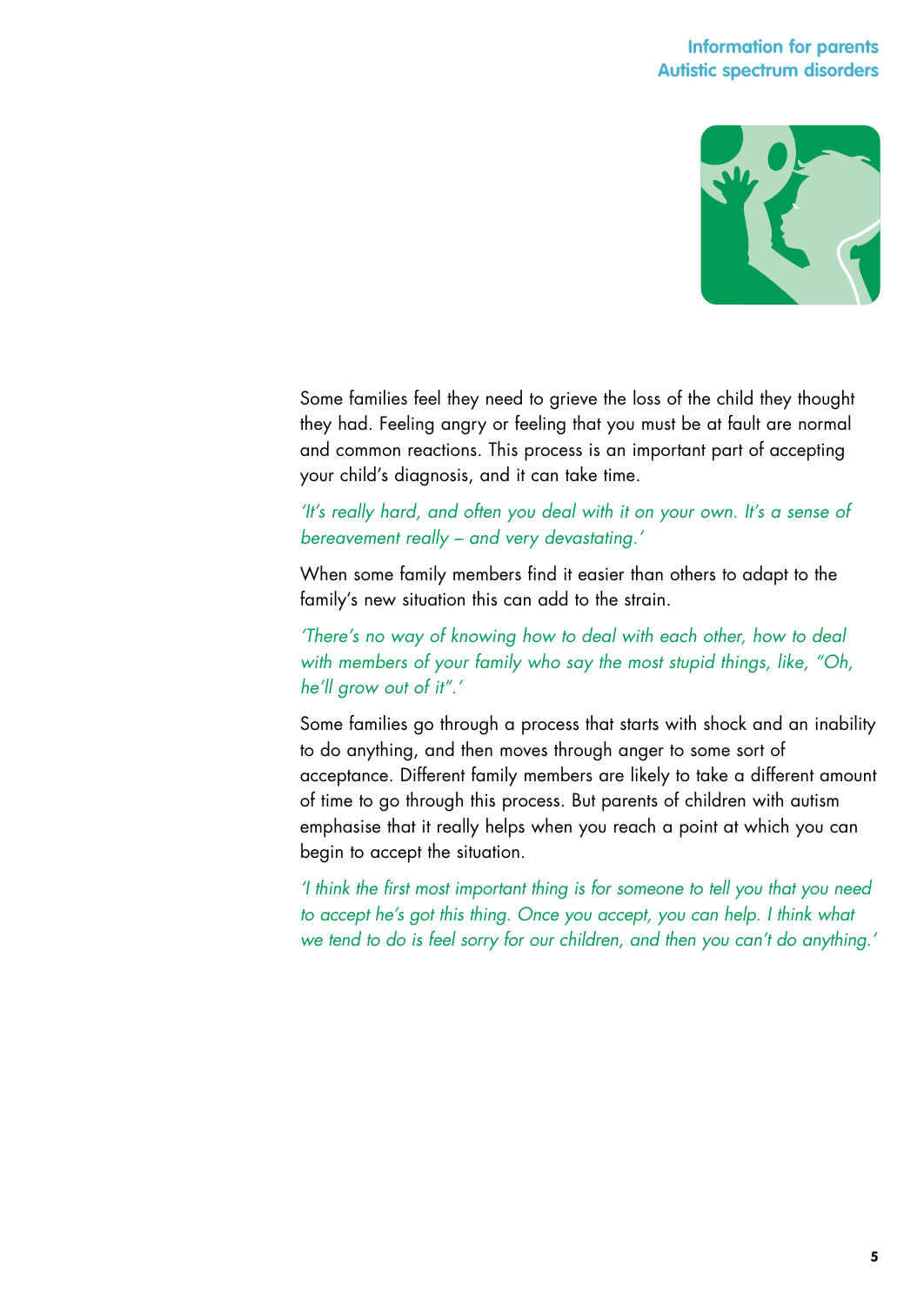Some parents say it's helpful to think in terms of setting out on a journey. It won't be the journey you expected or wanted to go on and it will have low points but it will also at times bring rewarding experiences.

*'I read something that I thought was very powerful. It starts off: "I thought I was going to Paris. All my friends were going to Paris and I thought that's where I was going, too. But I suddenly found I wasn't in Paris. I was in Amsterdam. I didn't want to go to Amsterdam. That wasn't where I'd set out to go. But now I'm in Amsterdam and I'm looking around, and Amsterdam is different to Paris. But actually it's quite beautiful in its own right." And why that was very powerful for me was because it was about stopping comparing. It was about, stopping wishing you were in Paris, and starting to look at Amsterdam and to think about what you can do there.'*

*'Someone who also had a child with a disability told me: "You'll meet people in your life now that you would never ever had met if you weren't setting out on this journey. You will meet the most genuine, the most kind, the most imaginative people, and if you weren't entering into this world, you would never have had the opportunity to do that." '*

However, it's important not to deny how stressful it can be to have a child with an ASD.

*'Sometimes you have negative thoughts about your child, but when you talk to other parents you realise that it's quite common, and that it doesn't mean that you're a dreadful person, or a bad parent.'*

Some parents feel very alone, and unsure of how to cope with social situations.

*'You feel so isolated. I tried to take my little boy to the park but he would run off and hit other children. So sometimes you're just stuck indoors with him, and you do start to get a bit depressed, really.'*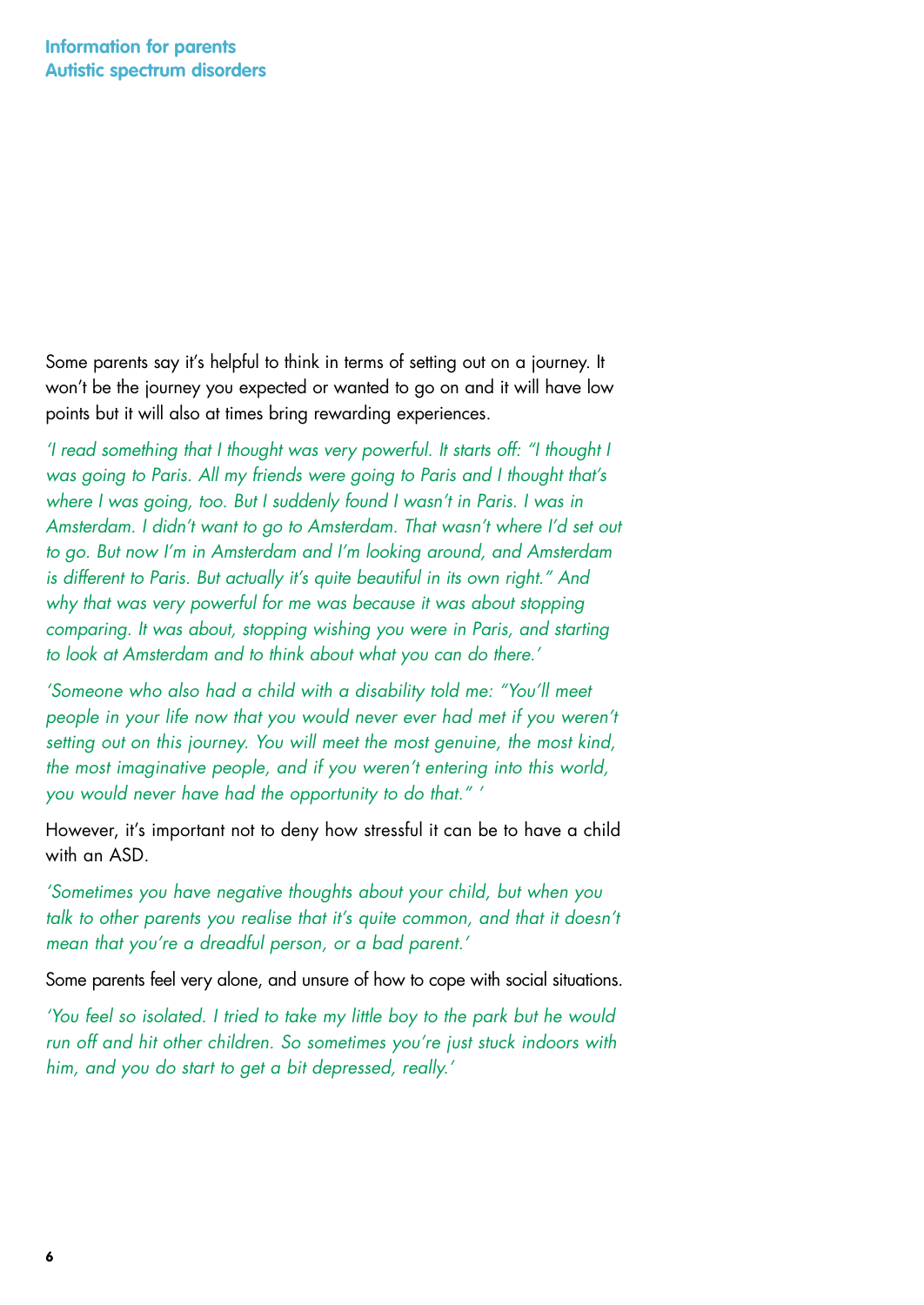

It can also be particularly difficult to handle other people's lack of understanding. Over time, you will develop skill in handling other people's reactions.

*'"Give him a slap", growled the young workman sitting with his cup of tea reading his Sun. The unfamiliar surroundings were making Davis anxious and he was whining. This time I was ready. There was an awkward silence from the other people in the café. Into it, to no one in particular, I said, in as neutral a way as I could manage: "He has a disability" and left it at that.*

*The workman retreated into his paper. The others relaxed and returned to what they were doing. We had created some space for ourselves. It had worked.'*

All parents say that what really helps is talking to other parents of children with autism.

*'Unless you're fortunate enough to speak to other parents who have been in the same position, you feel that you're on your own.'*

*'It's important to be able to share a problem with somebody who knows exactly what you're going through. You haven't got to go through the rigmarole of explaining it all – because that's the depressing factor, I think. But when somebody else has got it as a normality in their life as well, you can laugh about some of the weird things that happen.'*

This guide aims to help you to find the information and support you need so that you can move forward and feel more in control.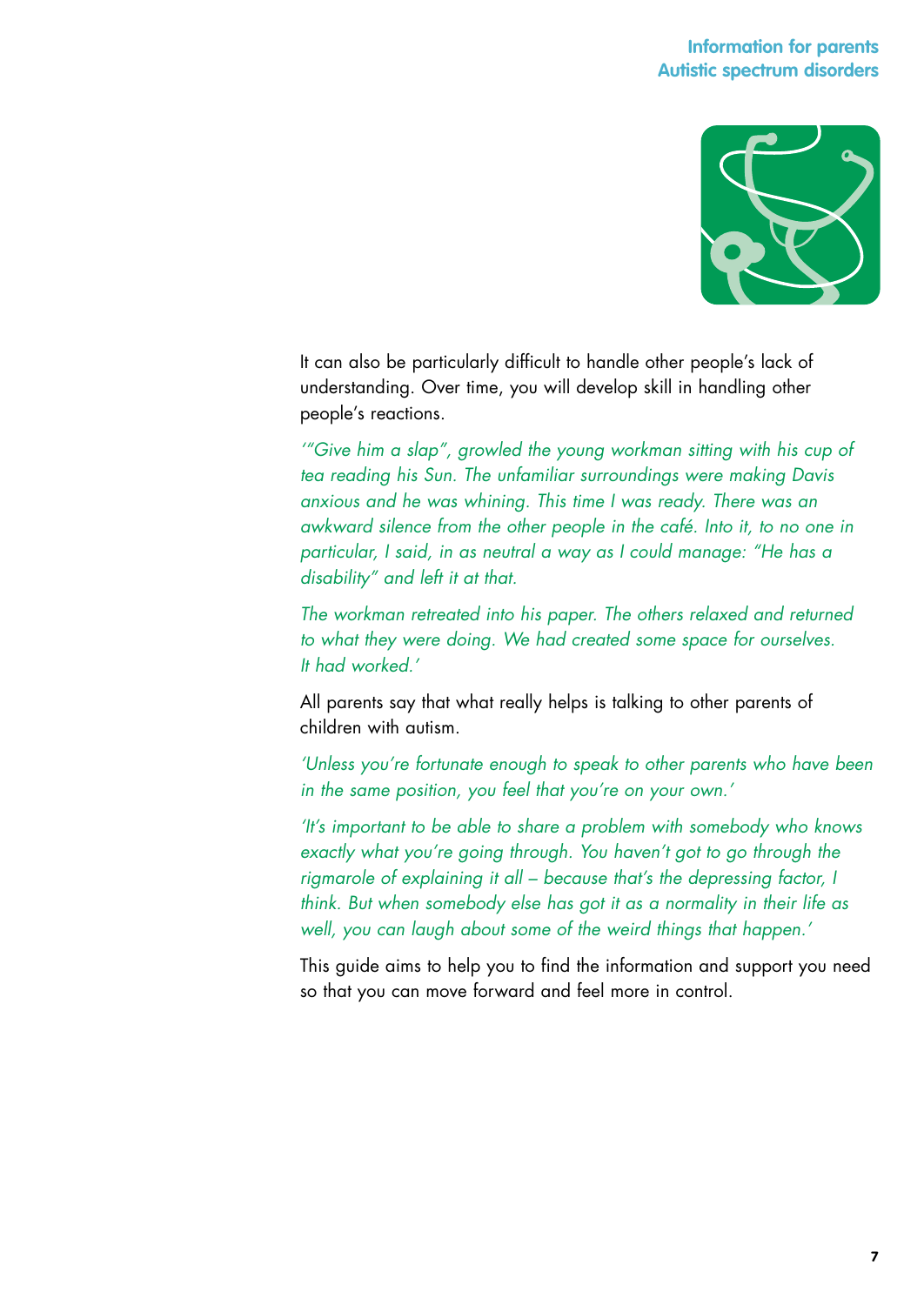## **What is an autistic spectrum disorder (ASD)?**

Autistic spectrum disorders (ASDs) are lifelong, developmental disabilities that affect the way a person communicates and relates to people around them.

*'It's as if your child's brain has been wired up in a different way to usual. This doesn't change, but the ways in which it shows itself, and the extent to which it shows itself, do change.'*

*'It's really easy to think that the autism is like a shell around your normal child, and that if you try hard enough you'll get that outer shell off, and your child will be free to get on. But you have to realise that it's not something in the way of them being normal, it's part of them.'*

*'It's nothing that you've done. A child doesn't become autistic. It's in them already. They don't learn to be autistic.'*

Children with ASDs are affected in a huge variety of ways and to very different degrees. This is why it's called 'the autistic spectrum'. Autism can affect children with any level of intellectual ability, from those who are profoundly learning disabled, to those with average or high intelligence. So, having an ASD doesn't necessarily mean that you have learning difficulties. The more seriously affected children at one end of the spectrum have learning difficulties as well and require high levels of support. At the other end of the spectrum, some people with Asperger's syndrome or 'high-functioning autism' are very intelligent academically. They may go on to be successful in their chosen field. However, they still experience significant social and communication difficulties.

Some children have other difficulties which are not directly related to their ASD, such as hypermobility, dyspraxia, dyslexia or attention deficit hyperactivity disorder (ADHD). It's important to seek an assessment of any other conditions, as this affects the sort of support that will best meet your child's needs.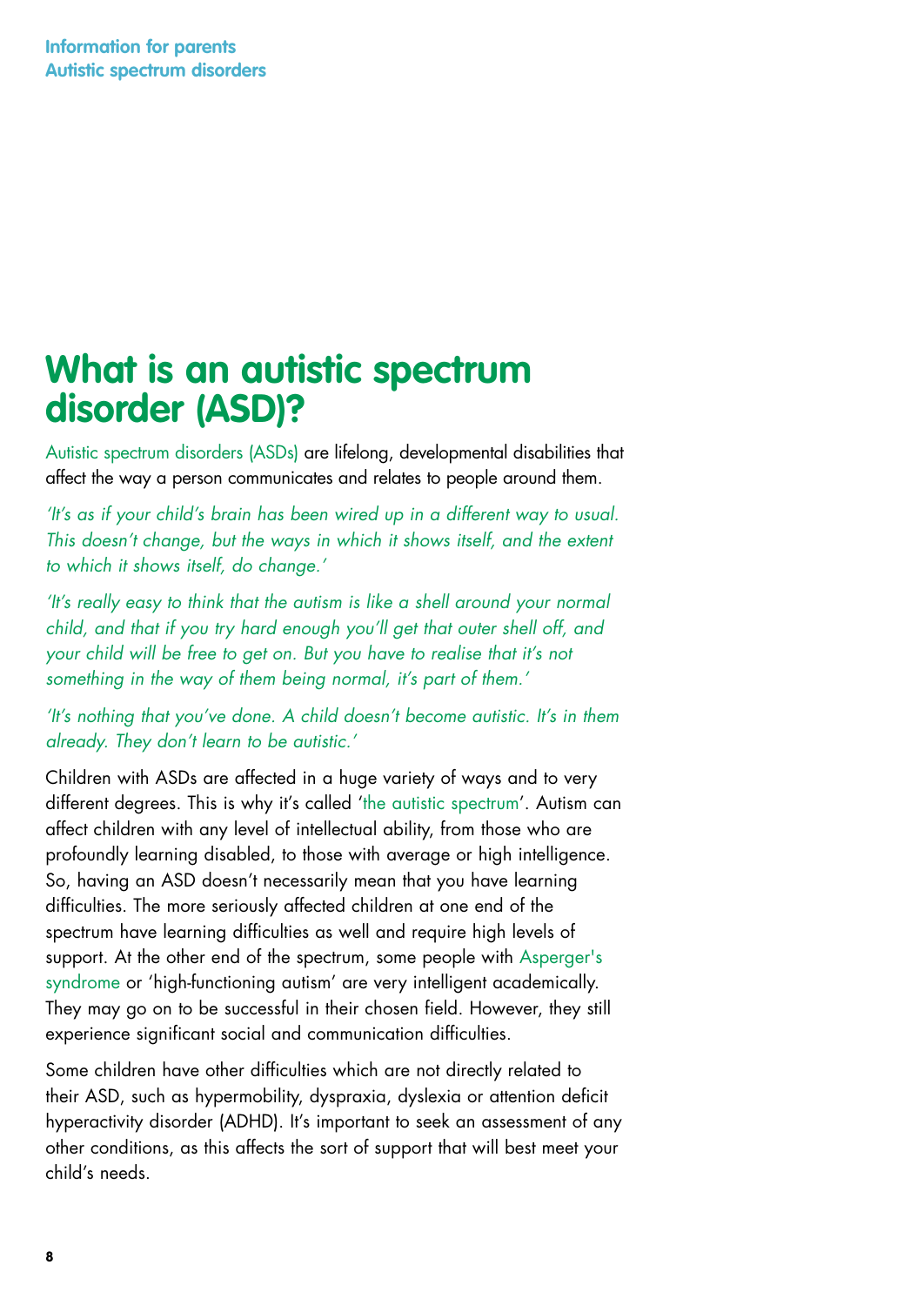

### **What are the signs and characteristics of autistic spectrum disorders?**

Children with ASDs have significant difficulties relating to other people in a meaningful way. Their ability to develop relationships is impaired, as is their capacity to understand other people's feelings and the social rules of communication.

Everyone with an ASD has difficulties in three main areas. These are known as 'the triad of impairments', or 'the three impairments':

- social understanding and social behaviour
- social communication (verbal and non-verbal)
- rigidity of thinking and difficulties with social imagination.

All children with autism have impairments in all three of these areas. However, the ways in which these three impairments manifest themselves vary enormously.

Note:

Read more about this in **Books and further sources of information** This section draws on *Autism: How to help your child* (1998) and *Autism in the early years – a practical guide* (2000).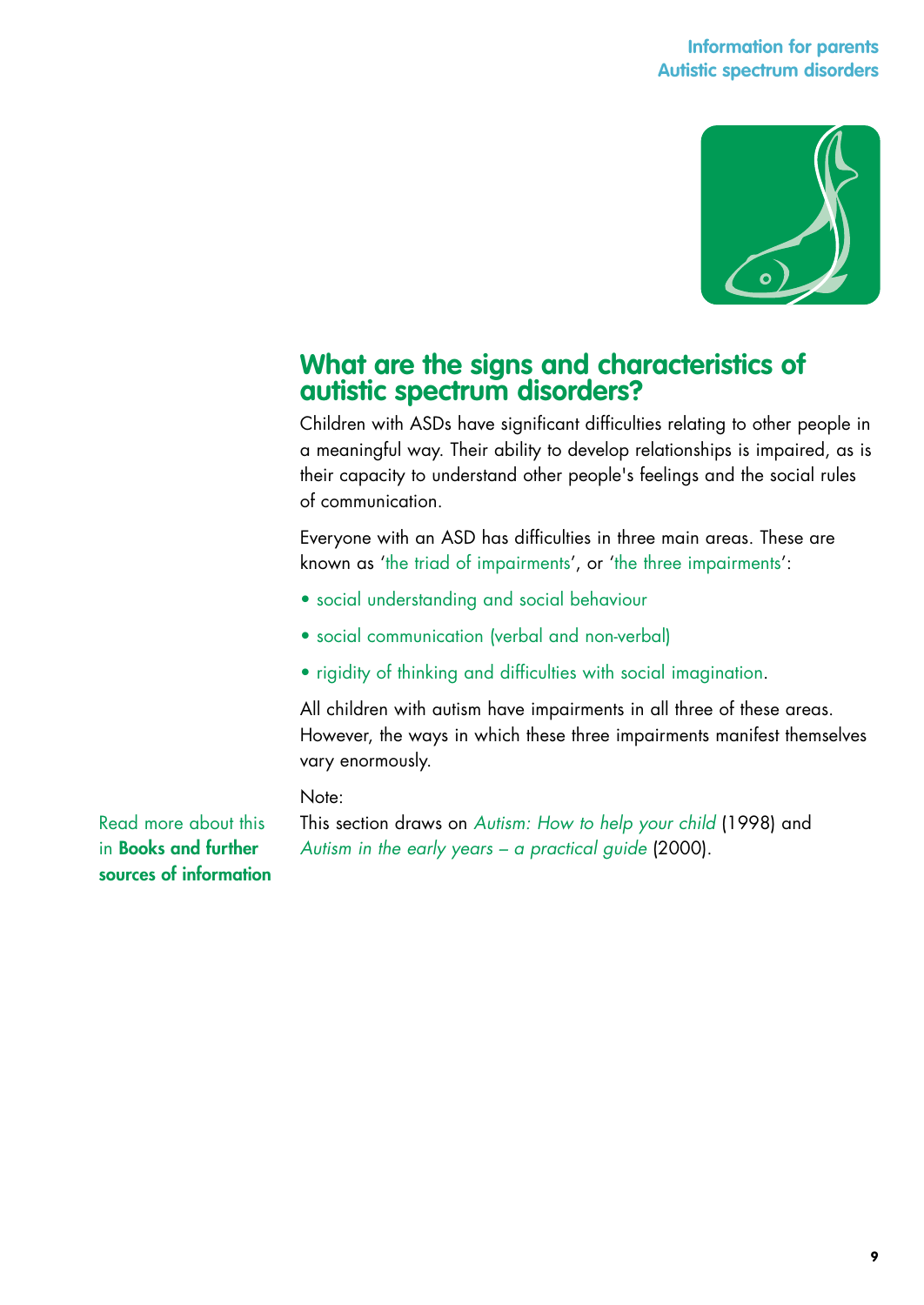### **Social understanding and social behaviour**

When they are born, most babies seem ready to become sociable and develop communication skills. Young children just seem to know that other people are important to turn to for comfort, to share moments of pleasure with, to look to for guidance and to learn from. Children with ASDs find this all very difficult. They may seem less interested in people. They find it hard to see things from another person's point of view. They often seem trapped in a world of their own. Some may like being sociable and tactile but don't seem to understand how to do these things. A young child with an ASD can't make sense of people, and may find them frighteningly unpredictable. They may:

- seem to relate better to objects than people
- only tolerate approaches from very familiar people
- only be receptive to approaches from people they know well
- not want to be comforted in distress
- seem to use people as a means to an end for example, by taking someone's hand to obtain something out of their own reach
- seem to be unaware of social rules and conventions.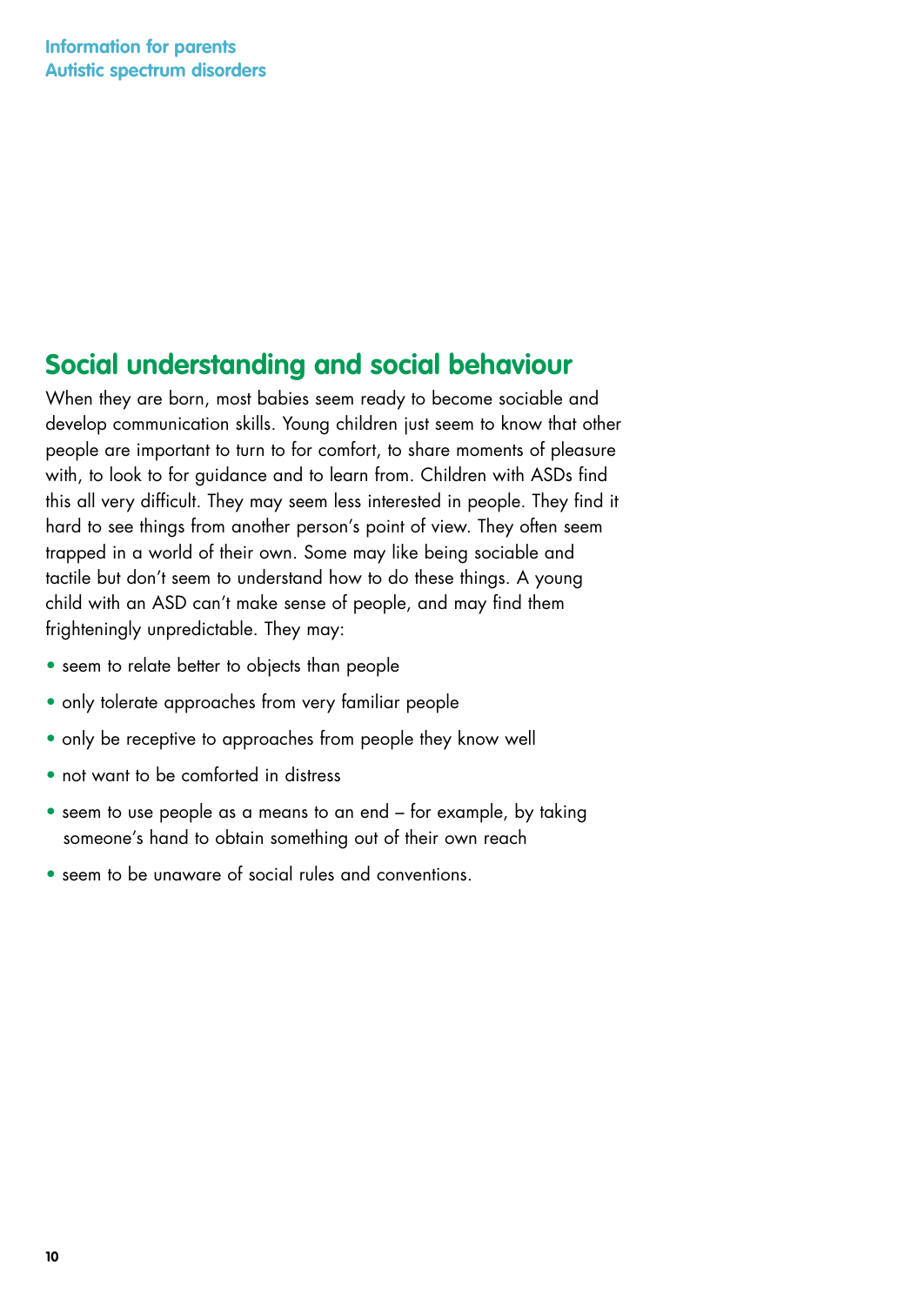

### **Social communication (verbal and non-verbal communication)**

Children with ASDs may not be eager to communicate. They may not be ready to learn things that other children learn naturally and therefore don't have the chance to tune into language in the same way. They find it very hard to make sense of the things that happen around them. Words may mean very little to them and they may be unable to link what they see with the things being said to them.

Young children with ASDs not only have difficulty making sense of words but also with reading non-verbal messages in facial expressions and gestures. This makes it difficult for them to learn what is expected of them, and to recognise when someone is happy or upset and what that means. A young child with an ASD may:

- develop speech in a way that is slow, disrupted or disordered or may not develop speech at all
- often use words out of context and without communicative intent
- use language correctly but not really understand what they are saying
- echo words other people say straight away, or later (this is sometimes called echolalia)
- use words and then 'lose' them
- not use eye contact as a natural part of communication
- rarely understand or use gesture
- develop a pointing gesture, but use it to indicate need rather than to share an experience.

*'The concepts of physical and mental impairment are fairly easy for people to grasp, but the idea of social impairment is much more difficult to understand (and to explain).'*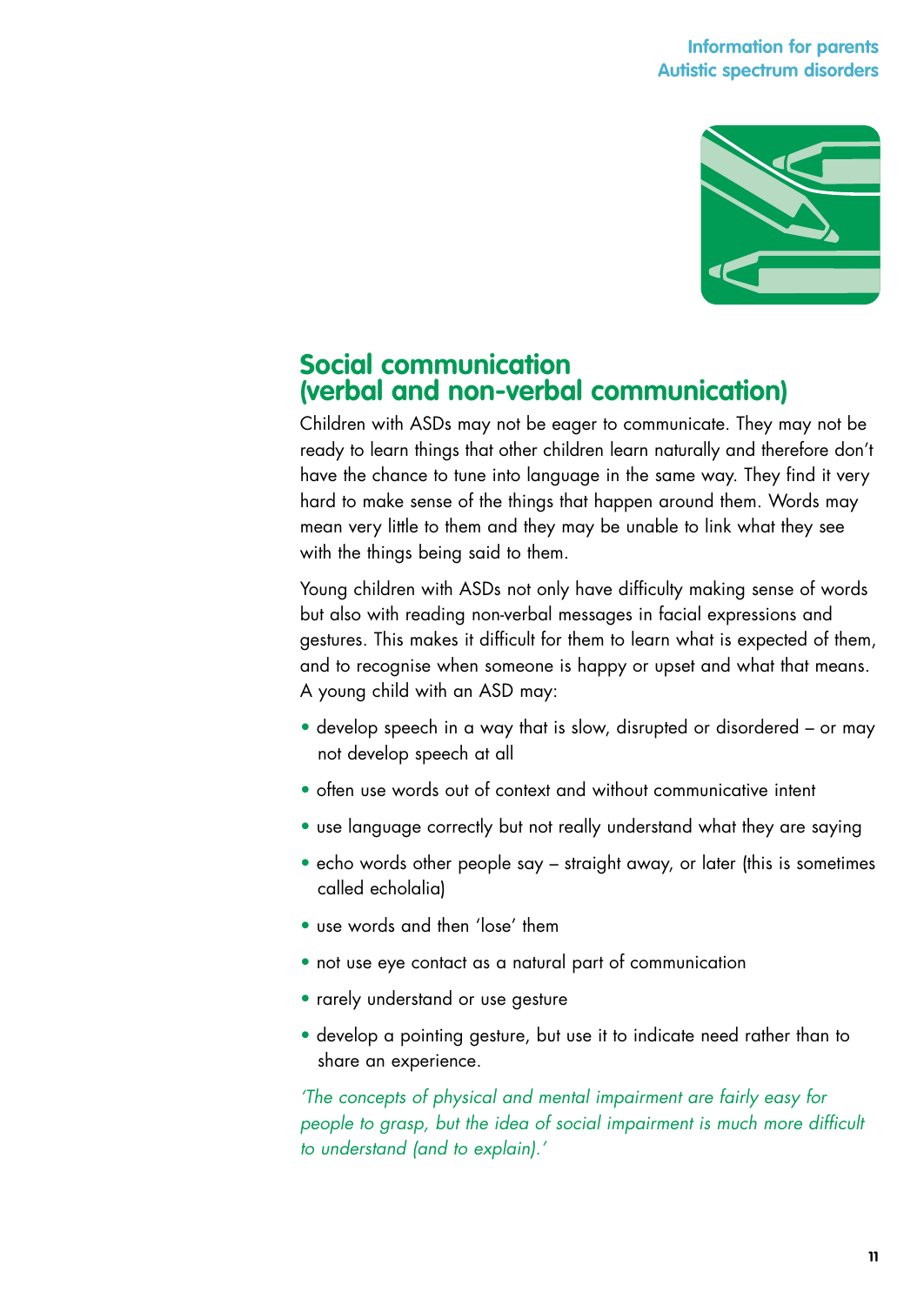### **Rigidity of thinking and difficulties with social imagination**

Imagination helps us understand the world and predict and see the perspective of other people. Children with an ASD are unable to do this to any great extent. When pretend play begins to appear in children who don't have an ASD, it's a sign that imagination is beginning to develop. In children with ASDs this process occurs very slowly, in unusual ways, or not at all.

Problems of imagination show themselves in different ways. Some children never seem interested in what a toy is or what it represents. They may focus on the features of the toy such as the wheels of the car or the box the toy came in. Other children may run the toy car in and out of a garage, but don't act out more complex stories. Some children seem to act out stories or take on particular characters, but the story turns out to be an imitation of a video or book. This doesn't mean that children with autistic spectrum disorders don't have any imagination, it just means they tend to have less ability in this area and they tend to be less interested in sharing their imaginative ideas than other children.

Some children with ASDs learn to talk easily, but find it hard to understand communication that is not literal. Expressions like 'I laughed so much I nearly died', or 'If you eat any more you'll burst', can be very frightening for them. They may have difficulties understanding that a story is not real.

Problems with imagination make the world a very uncertain place, so children with ASDs find reassurance in setting up routines and patterns that they can control. Repetitive behaviours and routines are a common feature of ASDs. A young child with an ASD:

- cannot easily make sense of sequences and events
- may become distressed if a familiar routine changes
- may impose routines on others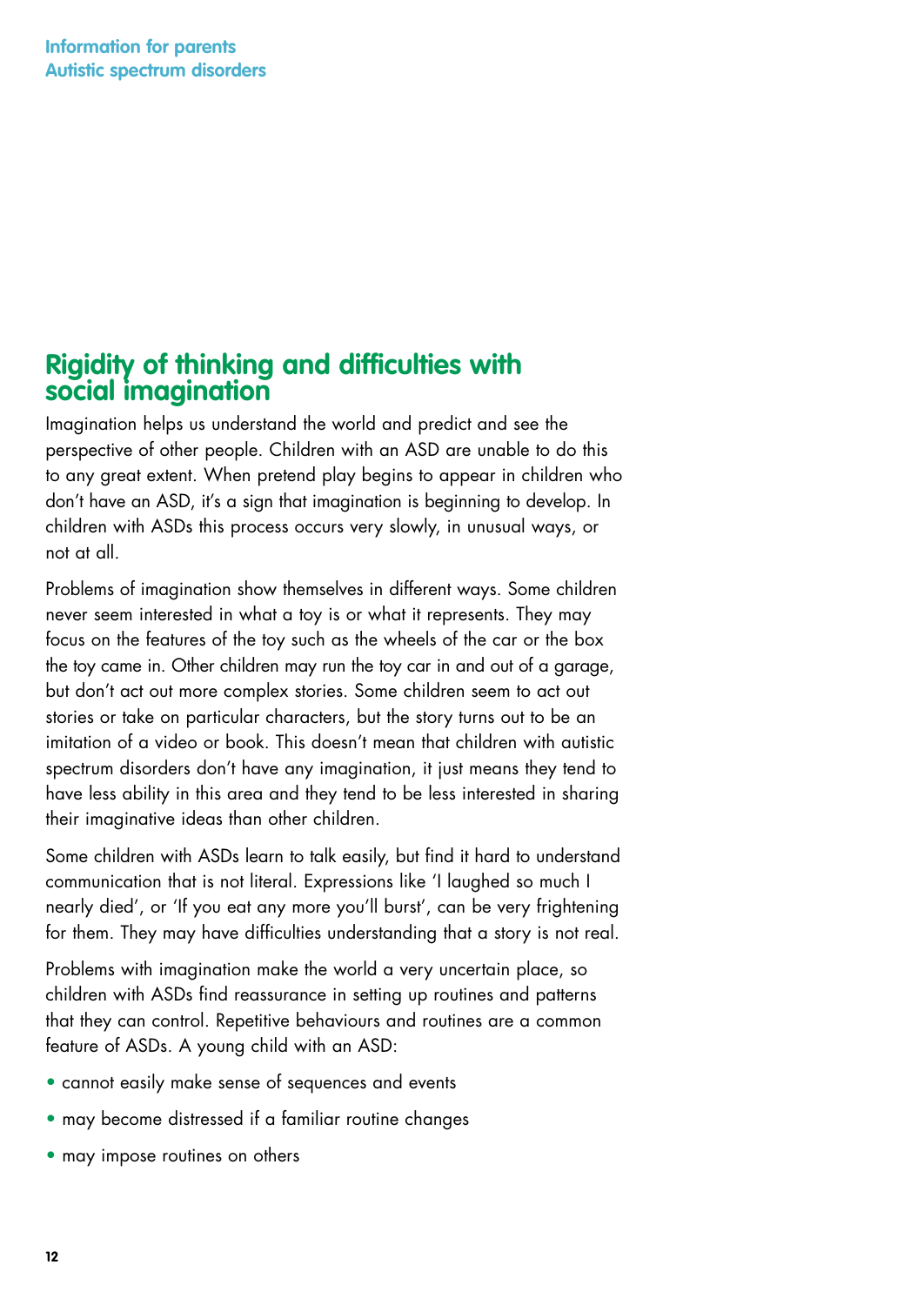

- will often engage in stereotypical body movements (for example, some children will flap their hands, some may rock back and forth)
- will often resist new experiences, for example trying different foods or wearing new clothes
- may find it hard to work out what other people are going to do, and cannot make sense of why other people do what they do – they are unable to take someone else's perspective
- will only develop symbolic play slowly if at all (symbolic play is play which involves being in a particular role and using imagination)
- will often pay particular attention to unusual details and struggle to see the bigger picture.

### **Other common challenges for children who have an ASD**

This section may look daunting, so it's important to remember that strengths and challenges change over time and that not all of the following will be relevant for your child.

*'There may be improvements in one area and then issues become more apparent in another. You look back and see what was a problem then, is no longer one and vice versa.'*

• Sensory difficulties

A significant number of children with an ASD are very sensitive (hypersensitive) or under-sensitive (hyposensitive) in one or more of their senses. They may have heightened sensitivity to certain types of sound, touch, texture, taste of food, light, colour or smell. Something like a clothes label, for example, might cause a child extreme discomfort. Other children lack sensory awareness of temperature or pain. Some children shift between hypersensitivity and hyposensitivity. Sensory difficulties can have a significant impact on behaviour and communication.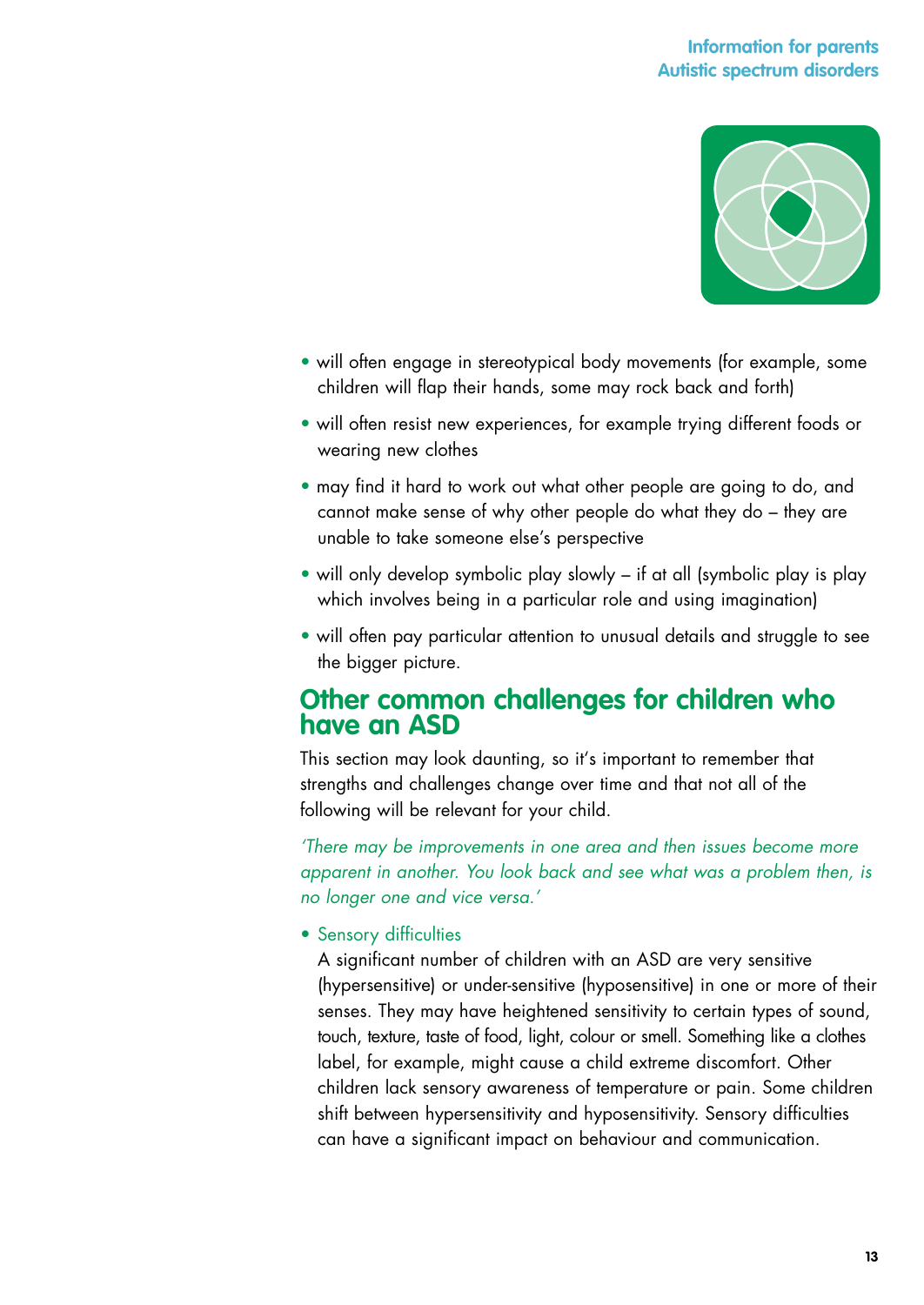*'We thought it was the cabinets (at the delicatessen counter in the supermarket) but it ended up being, you know, the little lights that tell you the numbers. Every time they flicked over that bothered her. She could hear them buzzing and we thought it was the actual light that was on, like you would, the neon type, but it wasn't and we couldn't understand why she could look at them but then she'd run away. It was so loud for her and it wasn't until she was a lot older that she could tell us that. We've only really known that in the last 18 months. We just could never understand why she used to scream at the top of her voice whenever we were in a place like that.'*

• Sleeping difficulties

Children may have problems getting to sleep or may wake periodically throughout the night. The child may catch up on sleep during the day or may seem to require much less sleep than the rest of the family.

• Eating difficulties

Children may only eat certain foods, or foods of one consistency or one colour. Others have rituals, such as insisting different foods never touch on the same plate.

• Difficulties with toileting

As with eating difficulties, it may be advisable to look into whether there are other medical reasons for your child's difficulty, such as constipation.

• Bowel problems, which may cause pain

Some children may be prone to constipation or diarrhoea and some benefit from a special diet. They may experience both, at different times, or at the same time (if the bowel is blocked, then only liquid matter can pass the blockage).

- Difficulties developing independence and personal care skills
- Difficulties with motor skills

For instance, they may have unusual difficulty holding a pencil (a fine motor skill). Some children may be clumsy or have an odd way of standing or walking (gross motor skills).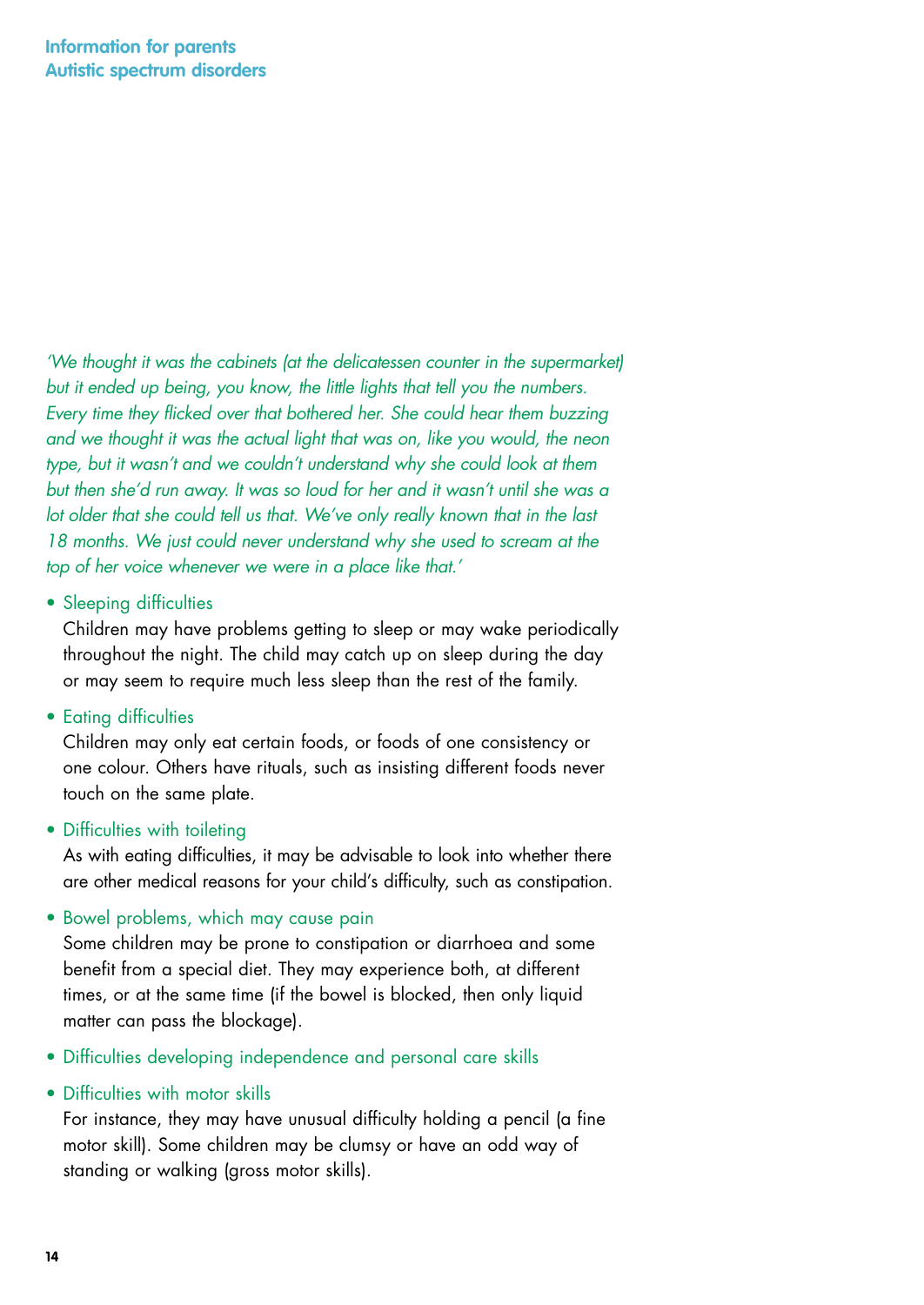

### • Obsessions

Thomas the Tank Engine is a popular one. Some children with an ASD insist on certain rituals.

• Fears and phobias

These can include everyday things such as certain advertisements, pictures in books, specific songs.

• Poor spatial awareness

Spatial awareness is the sense of knowing where you are in relation to other objects around you.

#### • An unusual focus on detail

Focusing on minor details and ignoring the main picture – for example, looking at a spot of dirt on the floor when they are in the middle of a chasing game.

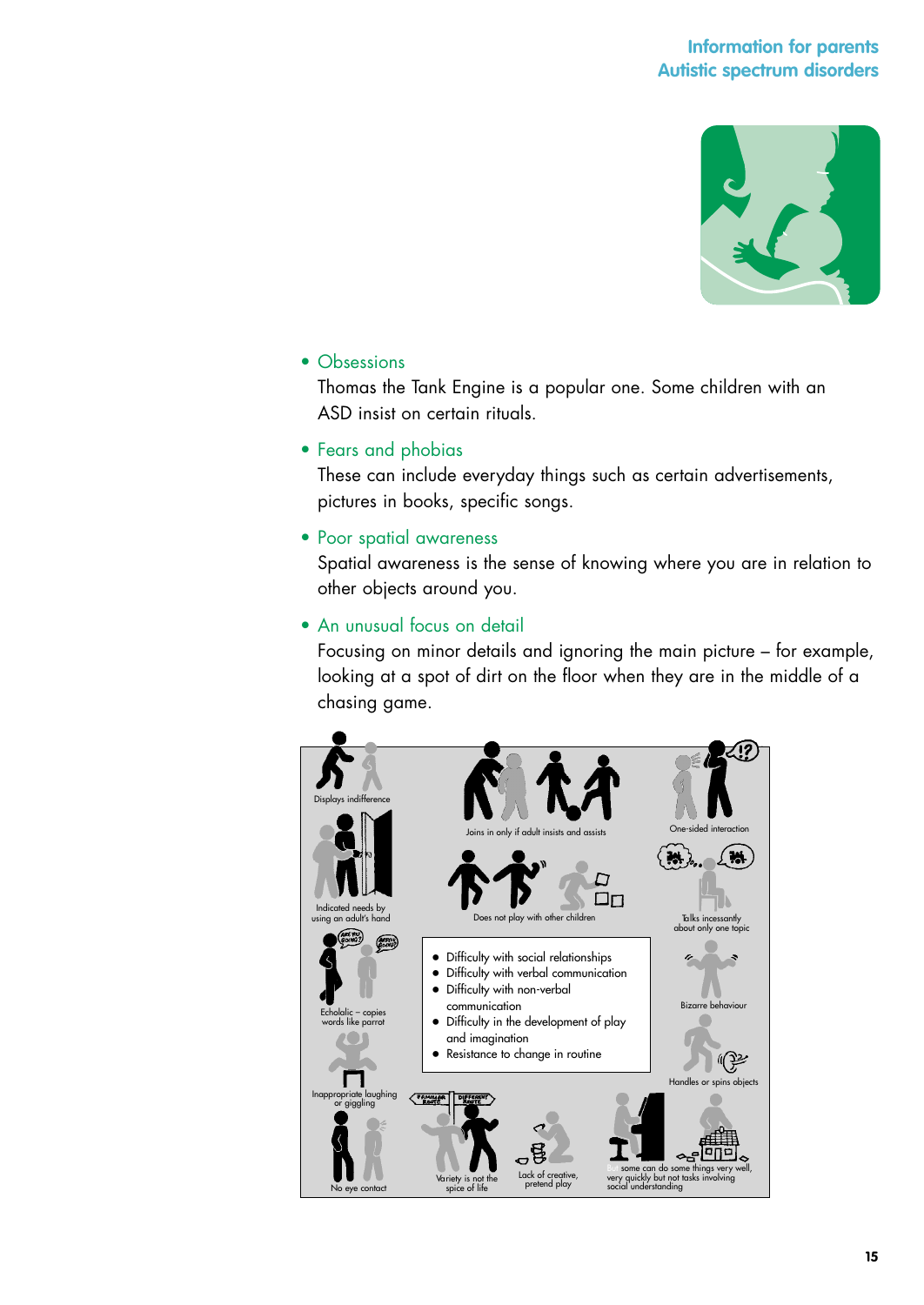### **What are the strengths of children with an ASD?**

Every child is unique, but there are particular strengths and skills that children with an ASD seem more likely to develop than other children. All of the following are characteristic:

- An ability to focus on detail and to concentrate for long periods of time on a single activity. Some children can give their sole attention to a task and therefore achieve a high level of skill and continue to work on tasks way beyond the point at which other children of the same age would tire of them.
- A talent for learning facts and skills when they want to, and when they are presented in a way particularly suited to their learning style, for example using lots of visual material.
- A very individual way of looking at the world and figuring out how the world works. For some families, these idiosyncrasies provide a special source of delight and humour.

*'One of the positive things they do is make you look at things differently. As you get older you're conditioned to think, "You should do this, that and the other". They do things in such a refreshingly different way. It's quite nice, really. All children do this, but especially autistic children. They're so direct and frank. I think that's really nice.'*

• A powerful and unusual learning curve. Children may seem to stand still in their development for a while then take an unexpected leap forward in their abilities and skills, perhaps after trying a particular task only once. This pattern of development is usually associated with learning that requires skills other than language or communication, like using building blocks, doing jigsaws, memorising facts and figures, understanding things visually, mimicry, or using a natural musical ability. A small proportion of individuals with autism excel in one or several of these areas. Very occasionally a child's general level of ability will be in very sharp contrast with very impressive expertise or knowledge in one particular area.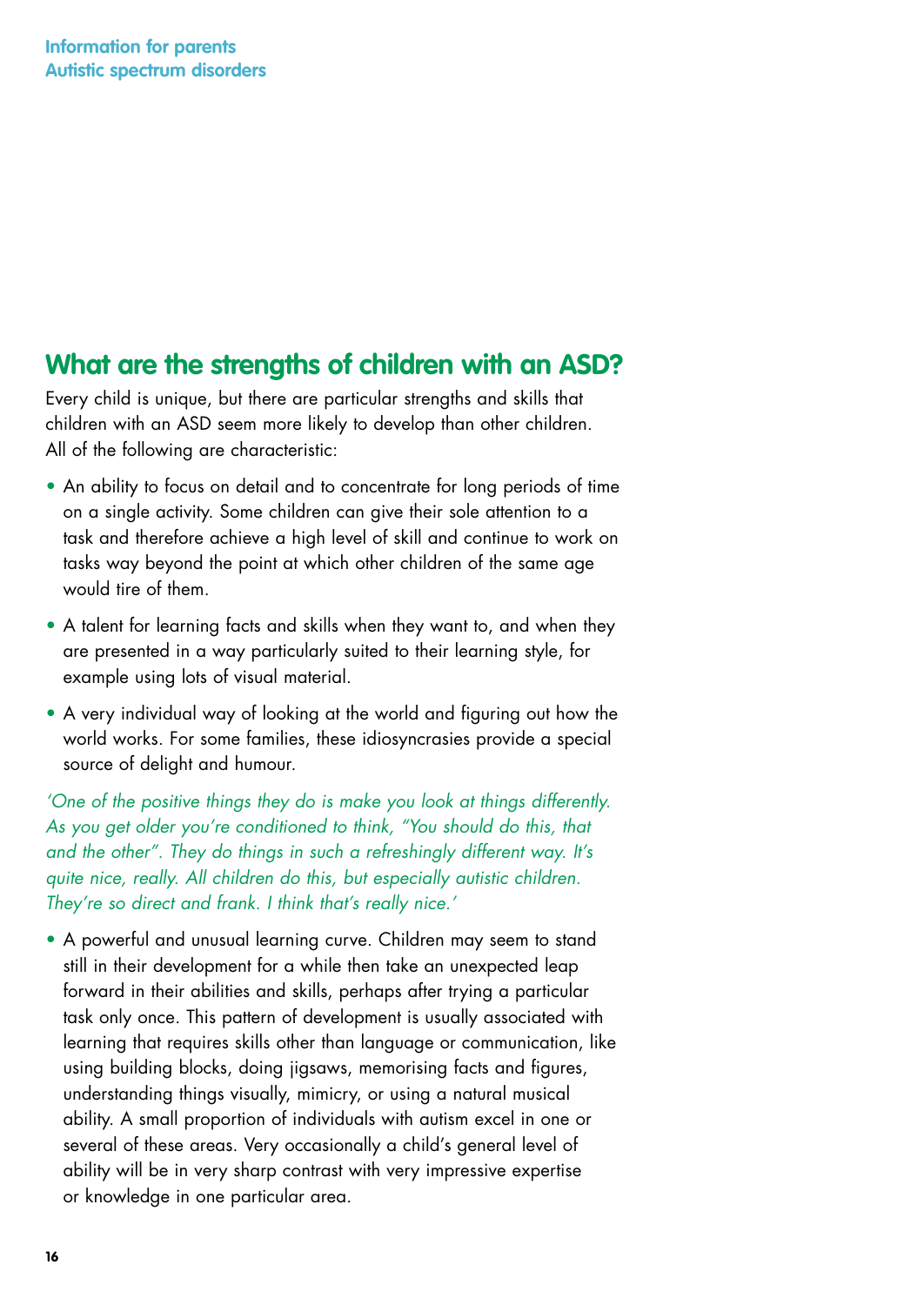

## **Getting exact information about your child's diagnosis**

The term autistic spectrum disorder (ASD) is an umbrella term that encompasses the terms autism, Asperger's syndrome, autistic disorder, classic autism or Kanner's autism. The information in this pack is relevant for children with ASDs and related conditions, which include:

- pervasive developmental disorder (PDD)
- pervasive developmental disorder not otherwise specified (PDD-NOS) (also known as atypical autism)
- semantic pragmatic disorder (SPD).

The behaviours described in the 'three impairments' discussed on page 9 might be seen individually in a non-autistic child from time to time, but an autistic spectrum disorder is diagnosed when a child has behaviour indicating all three impairments. The underlying causes of autism are unknown in the majority of cases (and may well be different for different individuals with ASD).

In recent years, there has been a marked increase in the number of children diagnosed with autism. It's not clear why this is the case. Some people believe it's the result of better diagnosis, others believe there has been an increase in the incidence of ASD. If you would like more information on this subject, contact the NAS Helpline. Contact details are given at the end of this booklet.

When you get a diagnosis for your child, it's important that the person making the diagnosis also gives you an indication of how your child, as an individual, is affected. This will give you more of an idea of their skills and needs, and the support you might want to ask for now, and in the future.

Read more about this in **What are the signs and characteristics of autistic spectrum disorders?**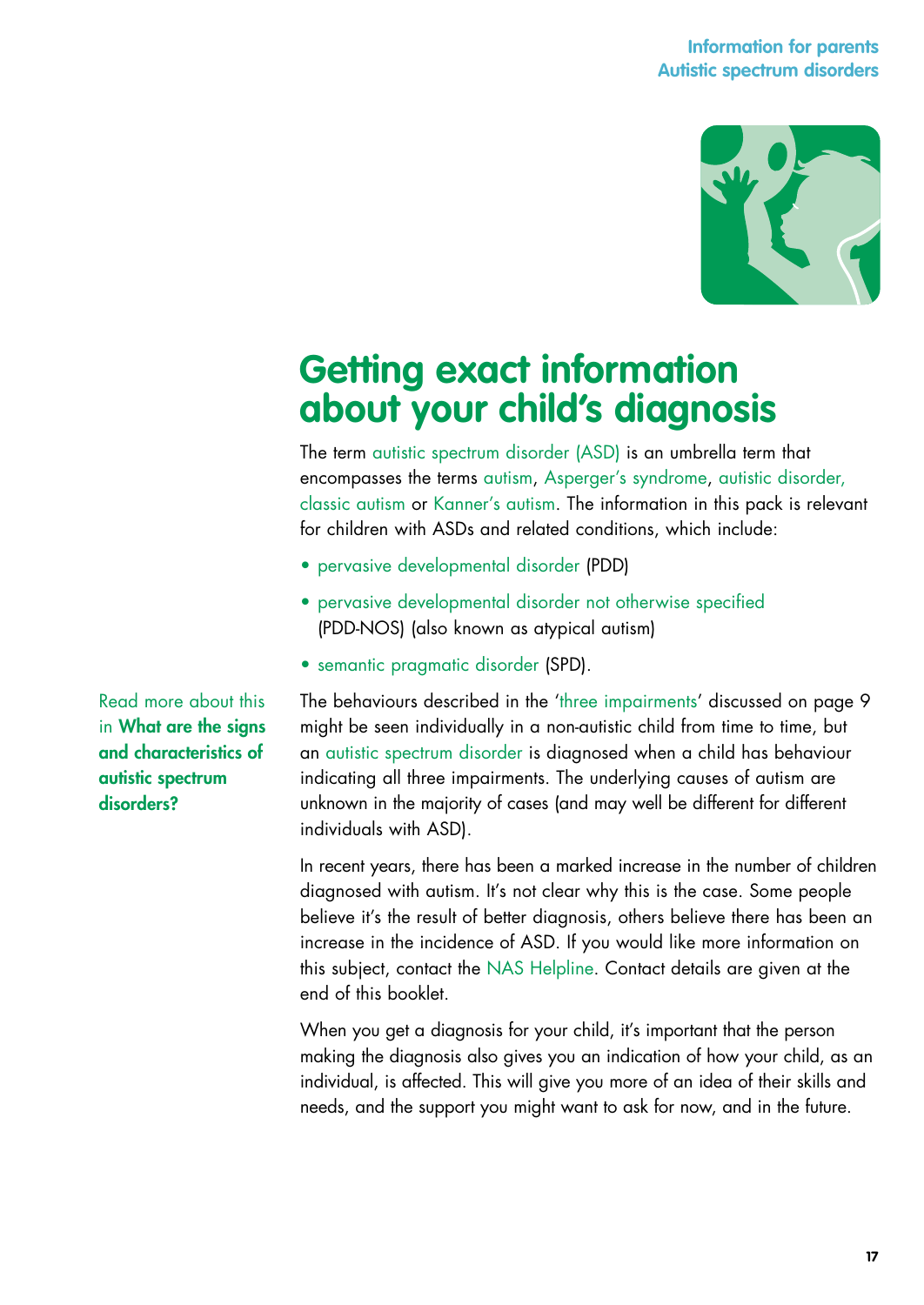Ask the paediatrician and other professionals you are talking with to write down information about your child's diagnosis for you, so that you have a written record of your child's difficulties. This helps because you have information to read through in your own time and to refer to again as time goes by. Written information about your child and their needs and difficulties can be important when you are asking for services to help your family.

As with all children, the full picture of your child's abilities and difficulties will only become apparent over time, and it's important that you review their progress regularly with all the professionals involved.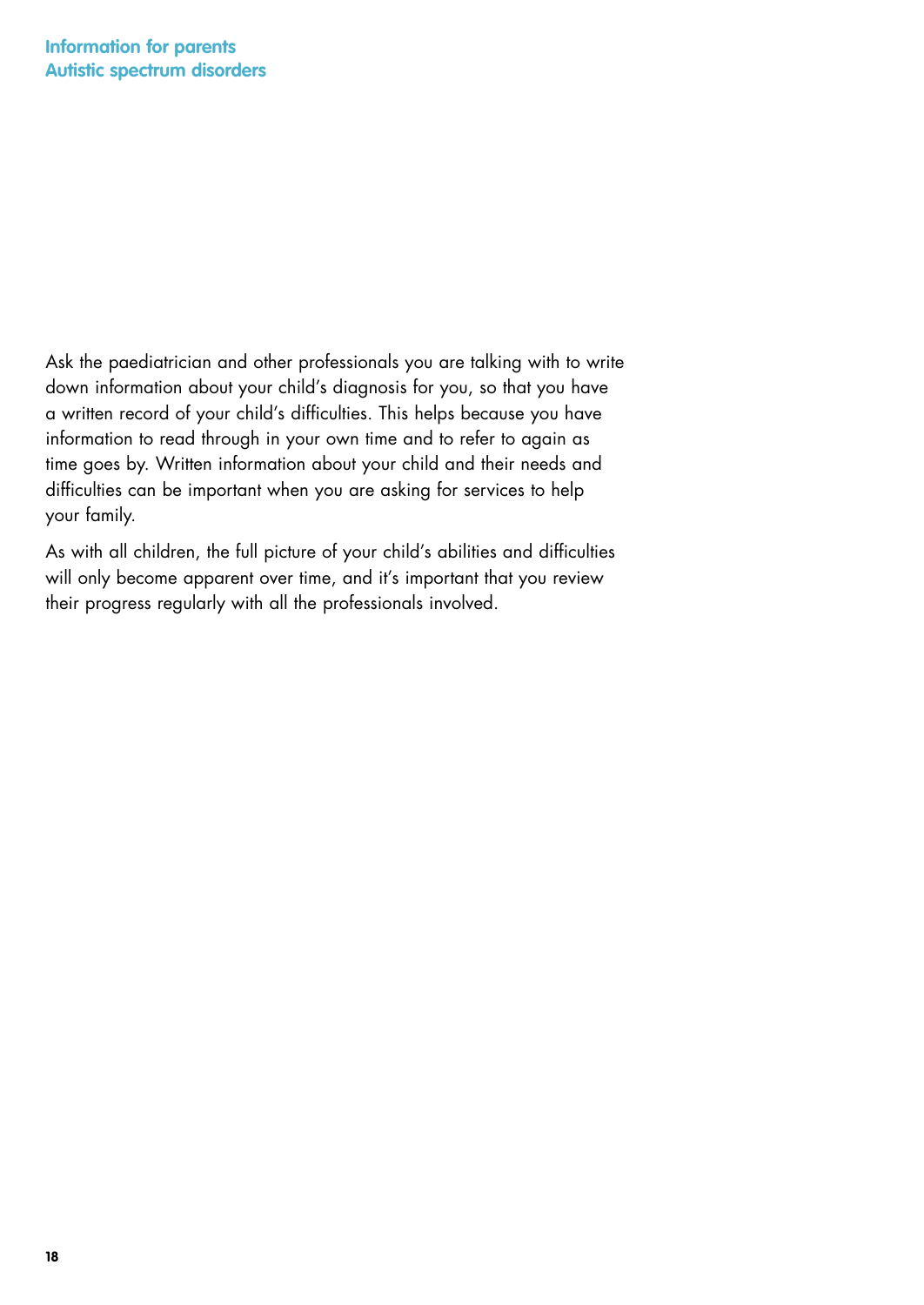

## **Getting help Statutory services**

Statutory services are services that your local authority or NHS Trust must provide by law. They are organised in different ways in different places but include health, education and social services.

You are entitled to receive certain forms of support from statutory services.

However, this booklet cannot tell you exactly how you should receive help, because that will depend on your child's particular needs and the way in which services are organised in your area.

At present, the different types of support available for children and families are not always well co-ordinated, and parents often report that they discover what's available in a piecemeal way, from different sources, at different times. While some parents experience support that is organised smoothly and quickly, others find getting help can be a drawn-out process taking many months.

It's Government policy to develop better joint working between professionals and departments and more integrated services. Where services are less well co-ordinated, parents often find they need to play an active role in ensuring that services and professionals work together.

### **Parent groups and voluntary organisations**

Many different voluntary organisations, charities and parent support groups can help. They provide a broad range of support, and can help you to find out how services work in your area. They can also help with practical things like applying for financial help and benefits.

Many families stress how important parent support groups have been to them. These groups provide early support, advice, information, and to some extent, a social life.

*'There are lots of parents who have been in the same place as you. They've been in your shoes. You don't have to reinvent the wheel.'*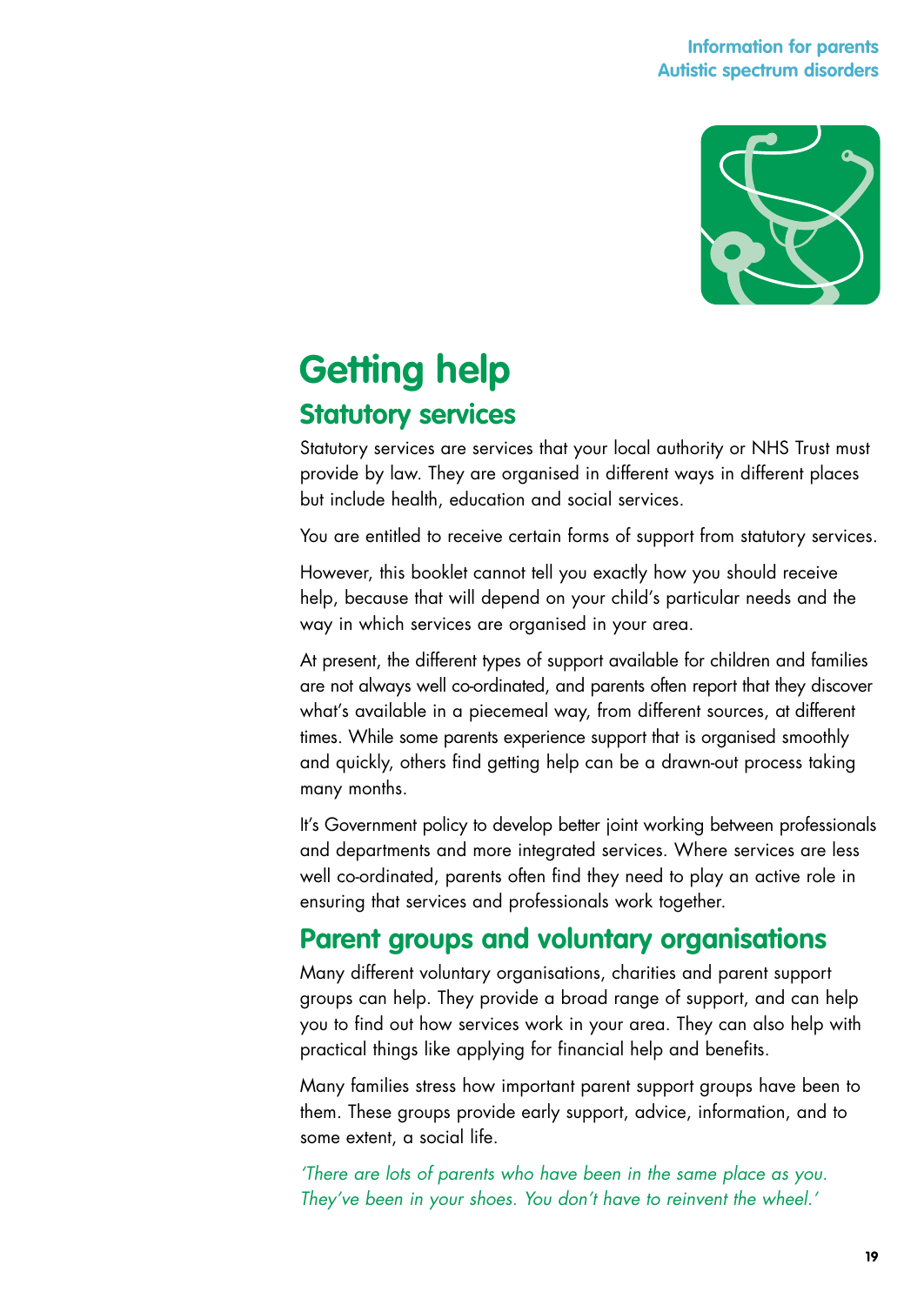*'Nobody tells you what's going to happen, but when you go to support groups and other parents say, "Yes, he's putting toothpaste all over the walls", you think, "Okay, Right. It's normal."'*

You can find out about local groups by talking to other parents, asking your library for a list of local voluntary organisations or by searching on the internet.

The National Autistic Society (NAS) holds a list of parent support groups and local affiliated organisations throughout the UK. It also has many branches which support families in different areas. Ring the NAS Helpline if you want to find support groups or services near you or visit the NAS website. Contact details are given at the end of the booklet.

NAS runs a Parent-to-Parent scheme in some areas. This is a confidential telephone support service provided by other volunteer parents. You can ring the freephone number 0800 952 0520 at any time, leave a message and a contact telephone number. The next parent volunteer on duty will pick up the message and phone you back.

The NAS Befriending Scheme also operates in some areas and puts trained volunteers in contact with families to provide a friendly listening ear or company when you're out and about. For more information about this service, ring 0115 911 3369.

Some parent support groups operate on the internet. Email networks and chat rooms can be valuable sources of information. There are discussion groups and chat facilities for parents, siblings, people with autism, and general groups for anyone with an interest in autism.

Email discussion lists let you post questions and useful information to other members on the list, at a time that's convenient for you. Chat channels are for conversations in 'real time'.

Read more about this in **Voluntary organisations that can help** in **Useful organisations**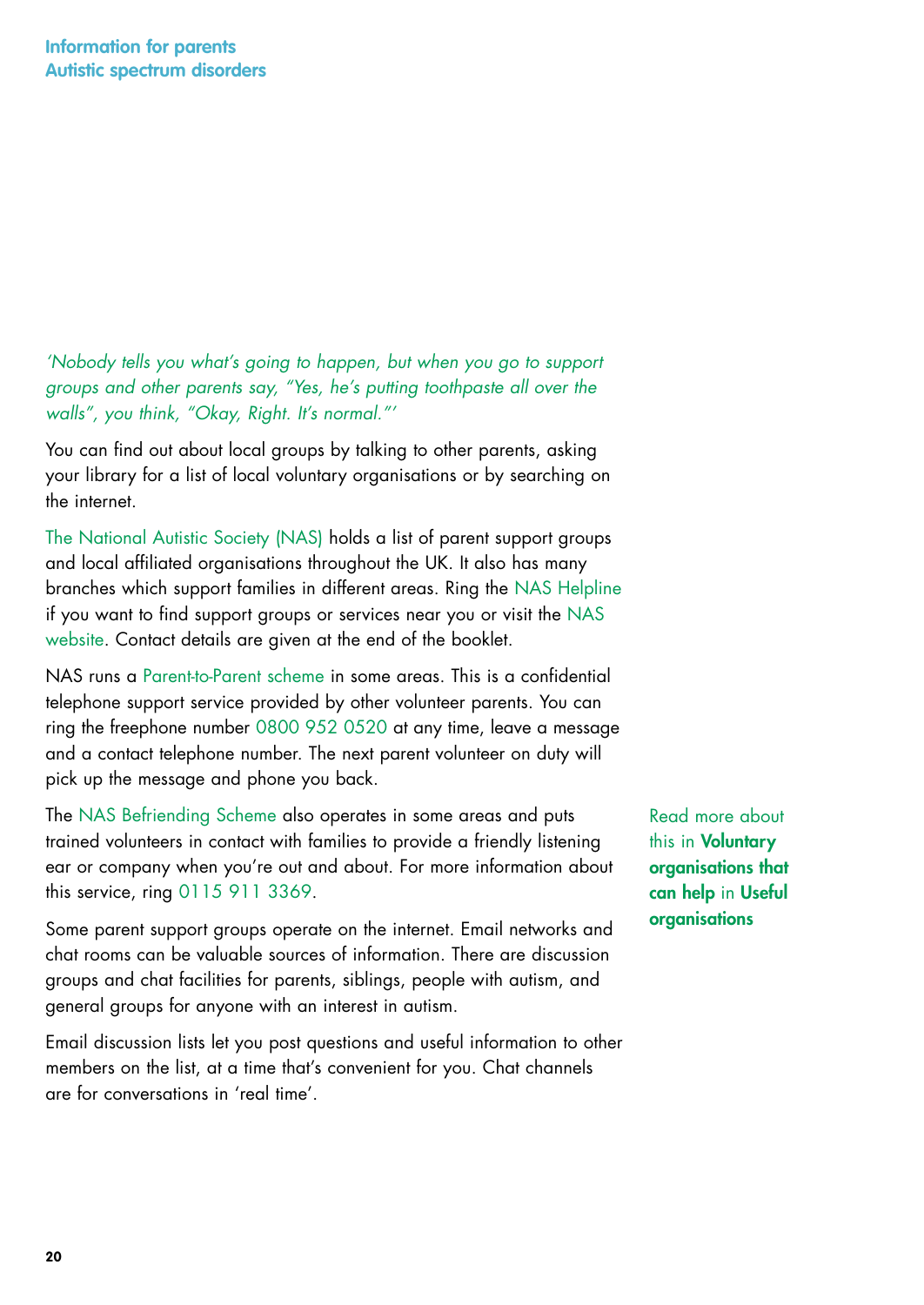

The NAS website has links to a range of internet groups. To reach the list of links, go to www.nas.org.uk/external. A few of these links are included below for information. As these are open internet groups, this publication cannot endorse their contents, but you might find it helpful to know about them.

#### **Autism networks**

A charitable body run by a group of like-minded parents, carers, professionals and people with autism. One of their aims is to make links with anyone concerned with autism. www.autismnetworks.org.uk

#### **AspergersUK**

For UK parents of children with Asperger's syndrome. http://health.groups.yahoo.com/group/AspergersUK/

### **Autism sibs**

A list for brothers and sisters of autistic children to discuss issues about growing up with a child with ASD. http://groups.yahoo.com/subscribe/autism\_sibs

### **ASD friendly**

For everyone to share experiences of everyday life with ASD children. www.ASDfriendly.org

#### **Autism UK**

An active UK-based list which provides a forum for wide-ranging discussion on many issues related to autistic spectrum disorders. http://lists.autismisanotherworld.com/mailman/listinfo/autism-uk/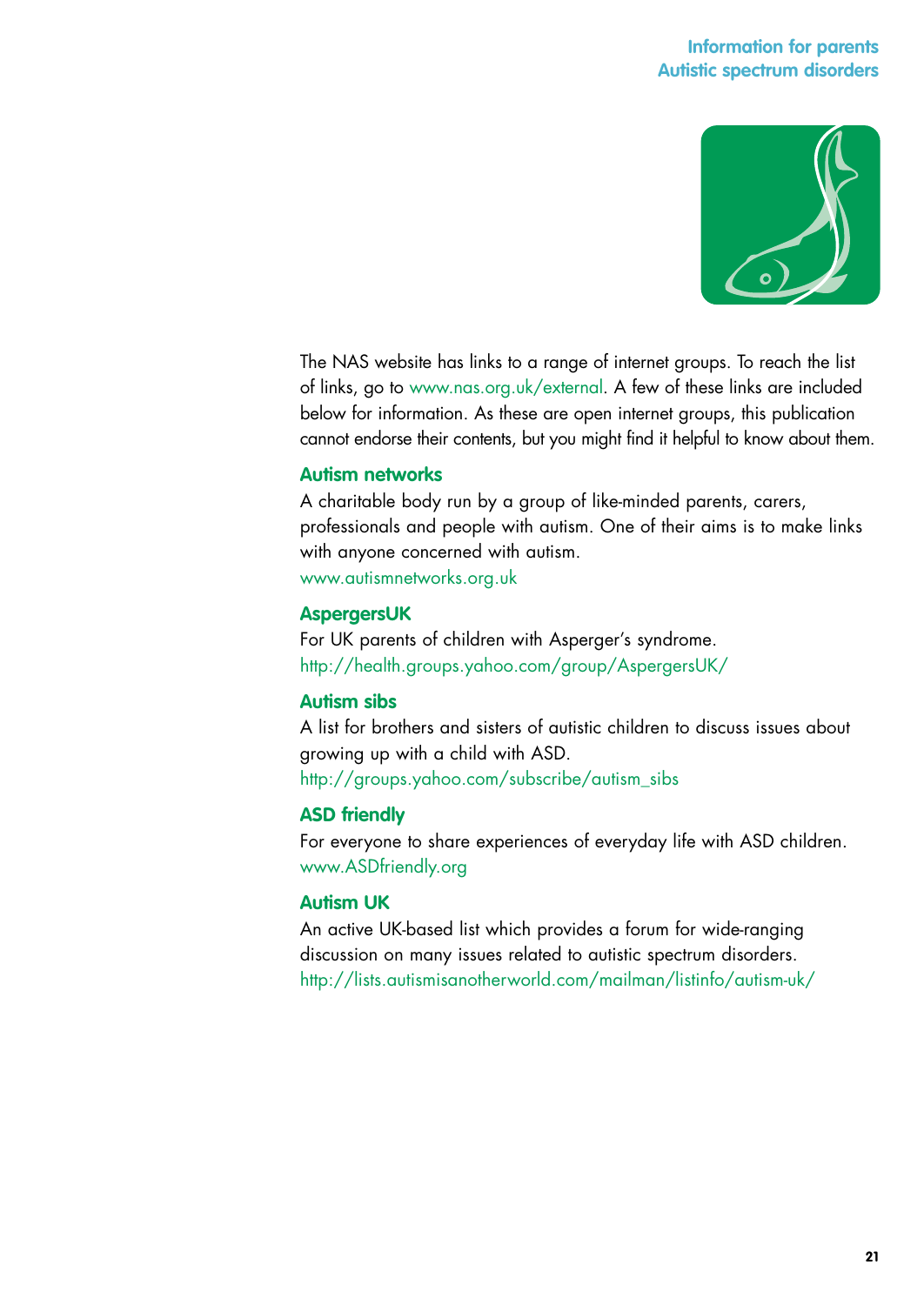### **Autistichat**

A place for people with autism and related disorders to chat online. The channel is also open to the parents, friends and family of individuals with autism.

www.autistichat.net/

### **Jypsy's Email Penpal Registry**

Can match you with a suitable penpal if you leave your details on the website. There are separate listings for people on the autistic spectrum, and for parents and professionals. www.isn.net/~jypsy/penpal3.htm

*'Before I joined an e-group, I used to be dubious about them. But when you think about it, it's amazing, because instead of ringing up someone and asking them the same questions over and again because you haven't taken it in, you can go to archives and look at the messages that you've saved. And somebody else is sure to ask a question that you're too embarrassed to ask, because they're new to the group. If there's something that you don't want to deal with now, someone will ask the question in four months' time and maybe you're ready to look at it then. So I think it's an incredible source of support and information for a parent.'*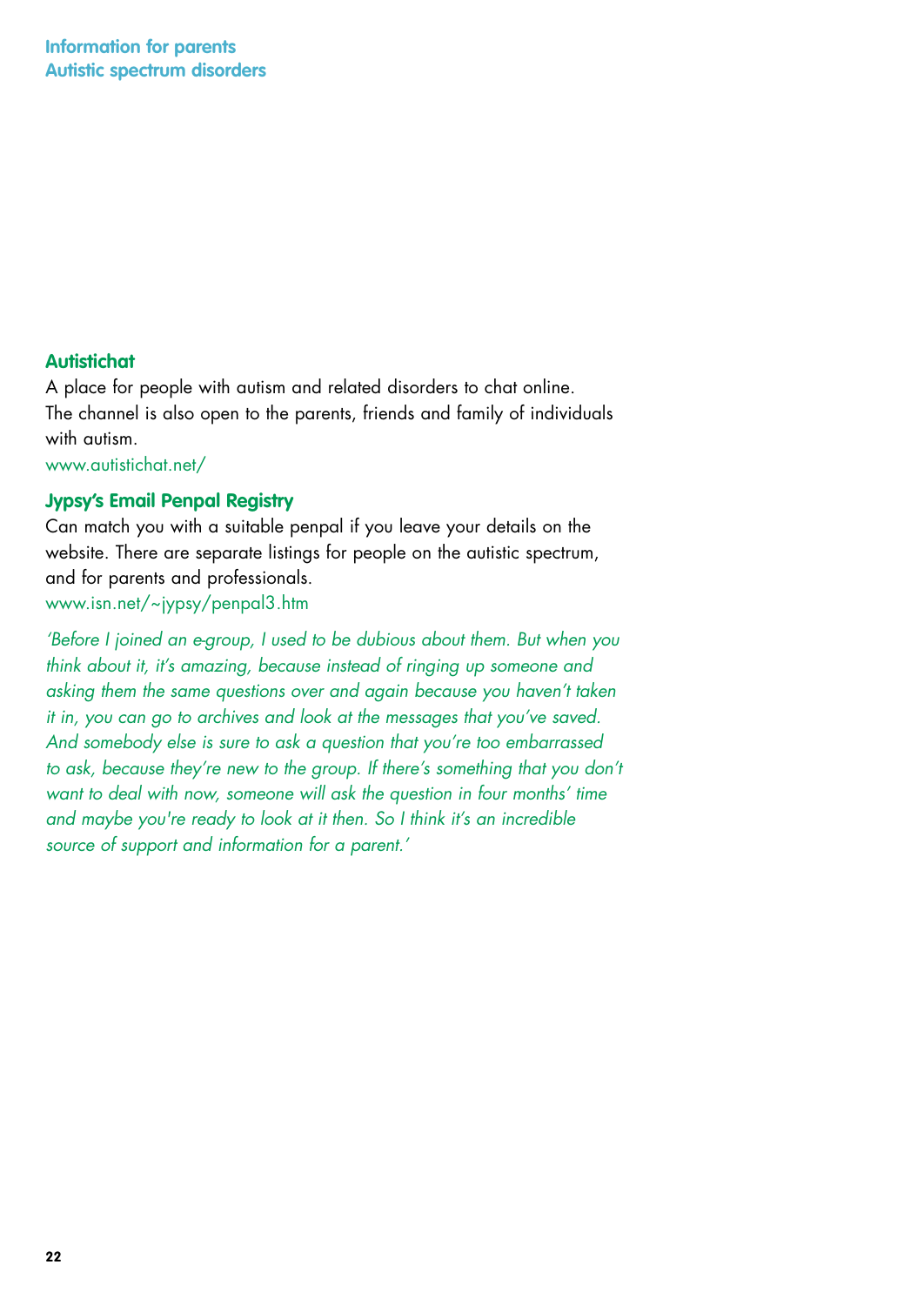

## **Early intervention**

Early intervention refers to educational or therapeutic services that are delivered soon after a child has been diagnosed with a developmental disorder such as an autistic spectrum disorder. Getting appropriate education and/or therapy as soon as possible maximises the chances of a child developing their abilities.

*'Some children will always require extra help because of the disadvantages they face. The key is to ensure children receive services at the first onset of problems.'*

*Every Child Matters* Green Paper, 2003

### **How is early intervention helpful?**

Early intervention can help you:

- communicate with your child better
- encourage your child to communicate better with you
- establish routines.

Communication is a particular challenge for children with autistic spectrum disorders and difficulty in this area leads to frustration. Helping children to understand and communicate can lead to improvements in behaviour. Different approaches can be tried to help children with autism understand the world around them and to communicate better with other people.

Many children with the kind of difficulties described in this booklet are helped by having structure and routine built into their daily lives. Making the world predictable reduces anxiety and associated difficult behaviour. Structure needs to be communicated to the child in a way they can understand. For example, visual cues and schedules are helpful, because children with an ASD are often better at understanding information that is presented visually, in the form of pictures or photographs.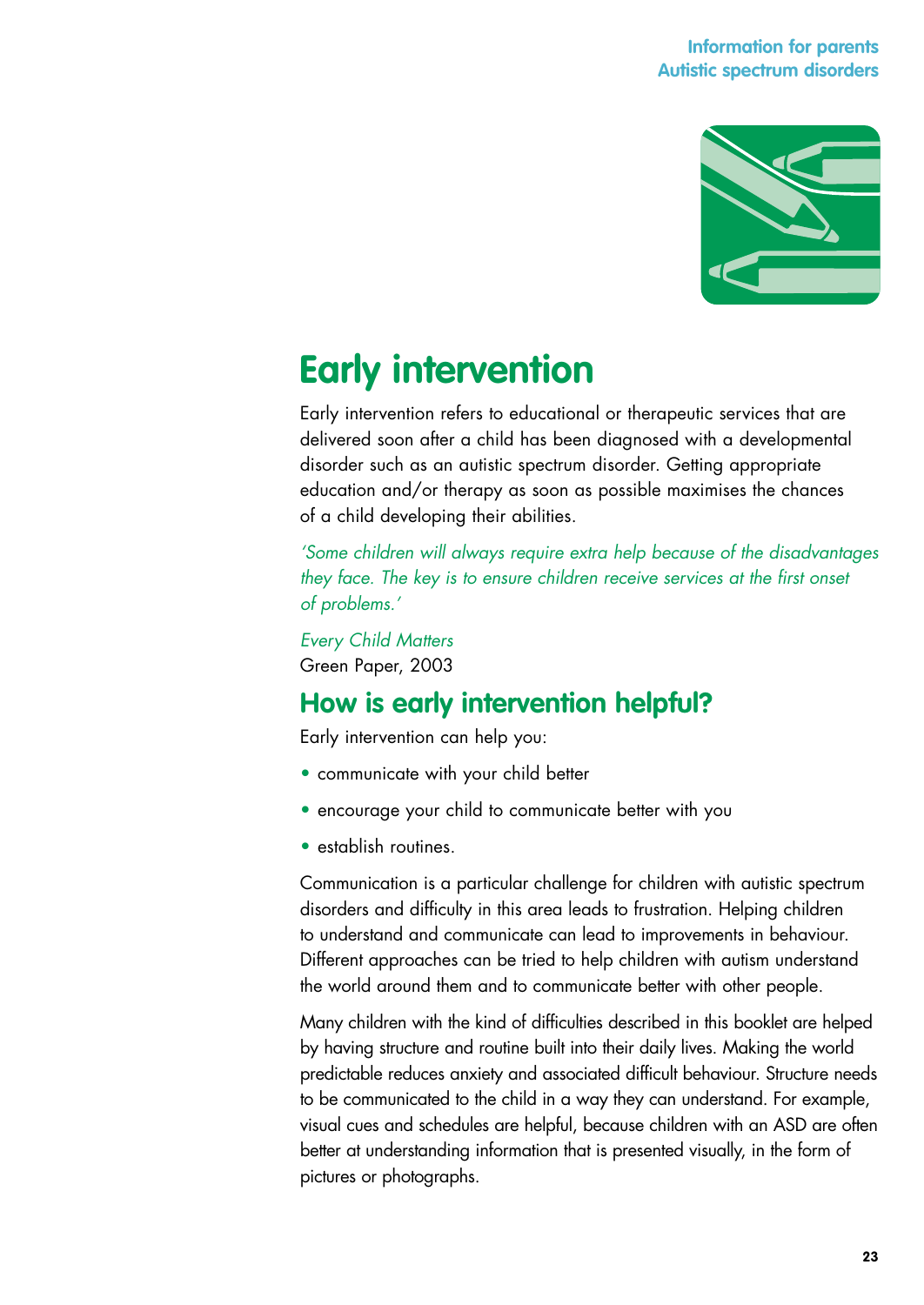### **What kind of early intervention might help?**

Augmentative communication systems help some children express themselves and understand other people better. Augmentative communication systems are ways of communicating that are additional to or different from spoken language.

- The Picture Exchange Communication System (PECS) uses symbols to help the child express what they want to say. Symbols can be combined to form a sentence.
- Signing (such as Makaton or Signalong) helps some children develop communication skills.
- Gesture based on British Sign Language to support spoken language assists some children to express their own ideas and intentions and to understand other people better.

There are several teaching or therapeutic approaches which have been developed specifically for children with autism. Some, such as TEACCH, were developed for older children, but can also be used with children of pre-school age. Others, such as the form of applied behavioural analysis (ABA) known as the Lovaas method, were developed specifically to support home-based early intervention for children with autism. Other forms of ABA are also used, for example verbal behaviour. The professionals working with you may use some of these approaches as part of the early intervention programme being developed for your child.

Read more about this in **Early intervention programmes and approaches for children with autism**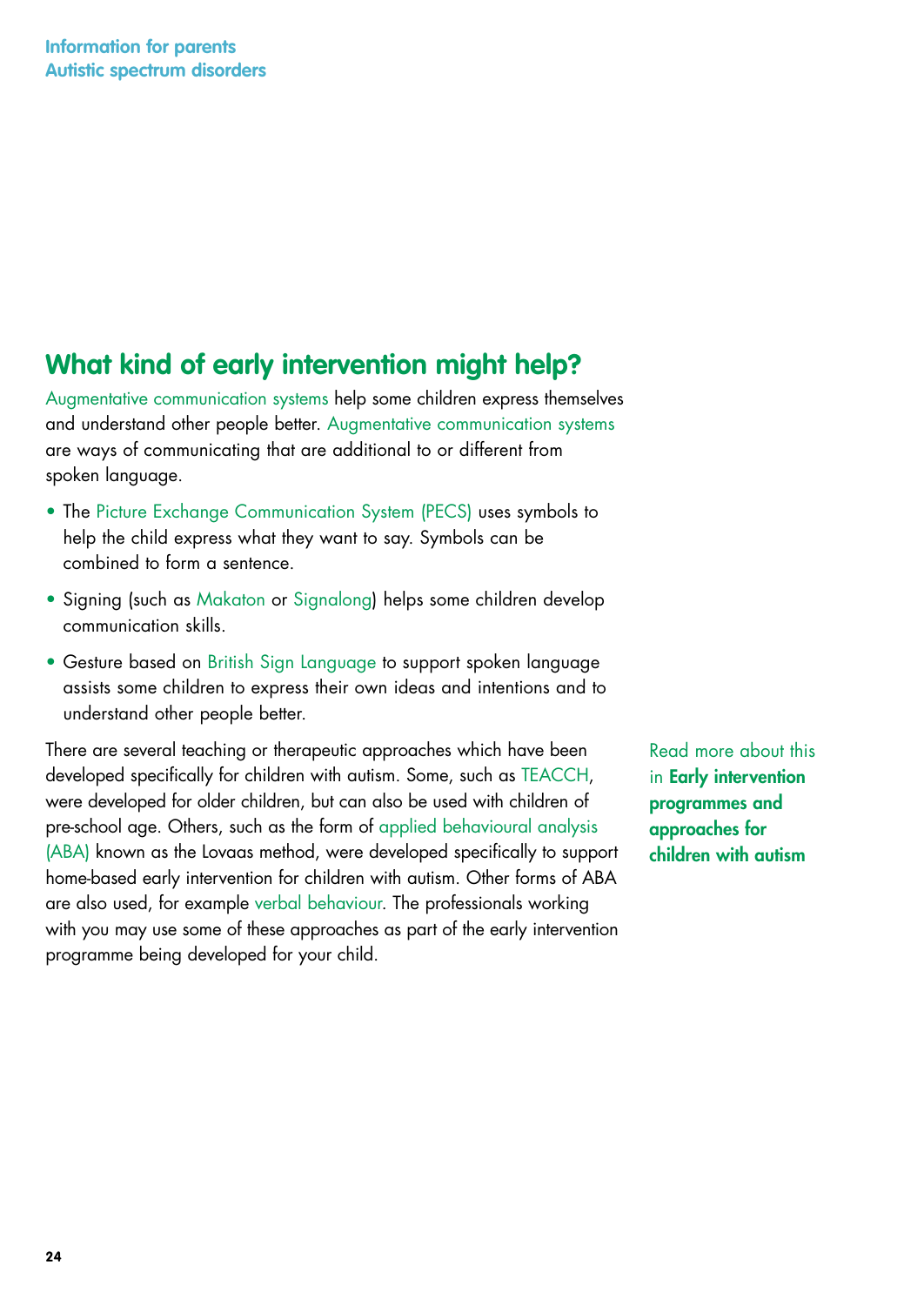

### **Choosing an intervention method for your child**

There's a lot of debate about different types of early intervention and some parents or professionals hold strong views about what works and what doesn't. Some families feel a particular programme or intervention has really helped their child and so are keen to recommend it. Other parents, who have not experienced such good results, feel families should be warned that there are no easy solutions or magic cures for autism. It's important to remember that each child is different, and that what works for one child doesn't necessarily work for another.

There is not yet a lot of research evidence into the effectiveness of different interventions, which can also make this more confusing.

It can be hard to make an informed choice about what you think is right for your child. However, you'll be in a better position to discuss possibilities and make a plan for your child if:

- you're aware of all the options available
- you've talked to other parents about their choices
- the information you have about the effectiveness of different approaches comes from more than one source.

This booklet gives some basic information about the options available, but it cannot recommend any particular methodology.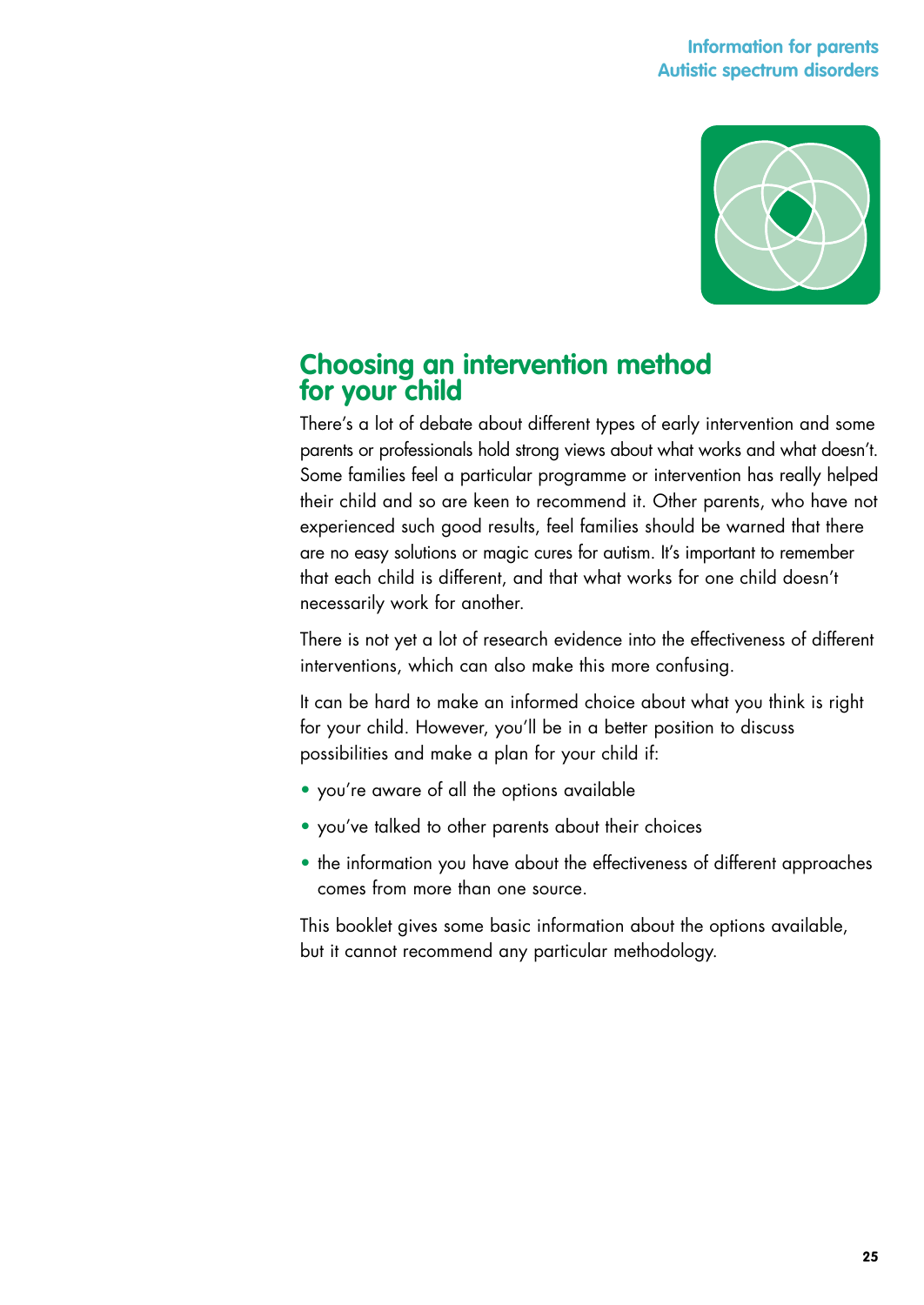### **Access to early intervention**

Most children and their families are helped and supported in the early years, but the level and type of support available in different places varies widely. For example, some children attend a nursery class daily and receive one-to-one support there; other children may only be offered one hour of input on alternate weeks. Some families supplement what their local authority is able to provide by paying for services themselves. Some parents receive funding from their local authority to help them do this, while others do not.

The types of early intervention support for children with an ASD which are normally provided by statutory services include:

- Portage (a pre-school home visiting special educational needs support service), which is usually accessed via your local authority's education department
- playgroups, including those run by the Pre-school Learning Alliance, where additional help is provided for your child
- nursery classes, which may be specially resourced by your local education authority to support children with special educational needs
- advisory services of different types, run by education departments with input from speech and language therapists, educational psychologists and teachers.

As early intervention services vary greatly in approach and intensity, it's important to clarify exactly what support is being offered to your family when you're talking with professionals about the options that are available.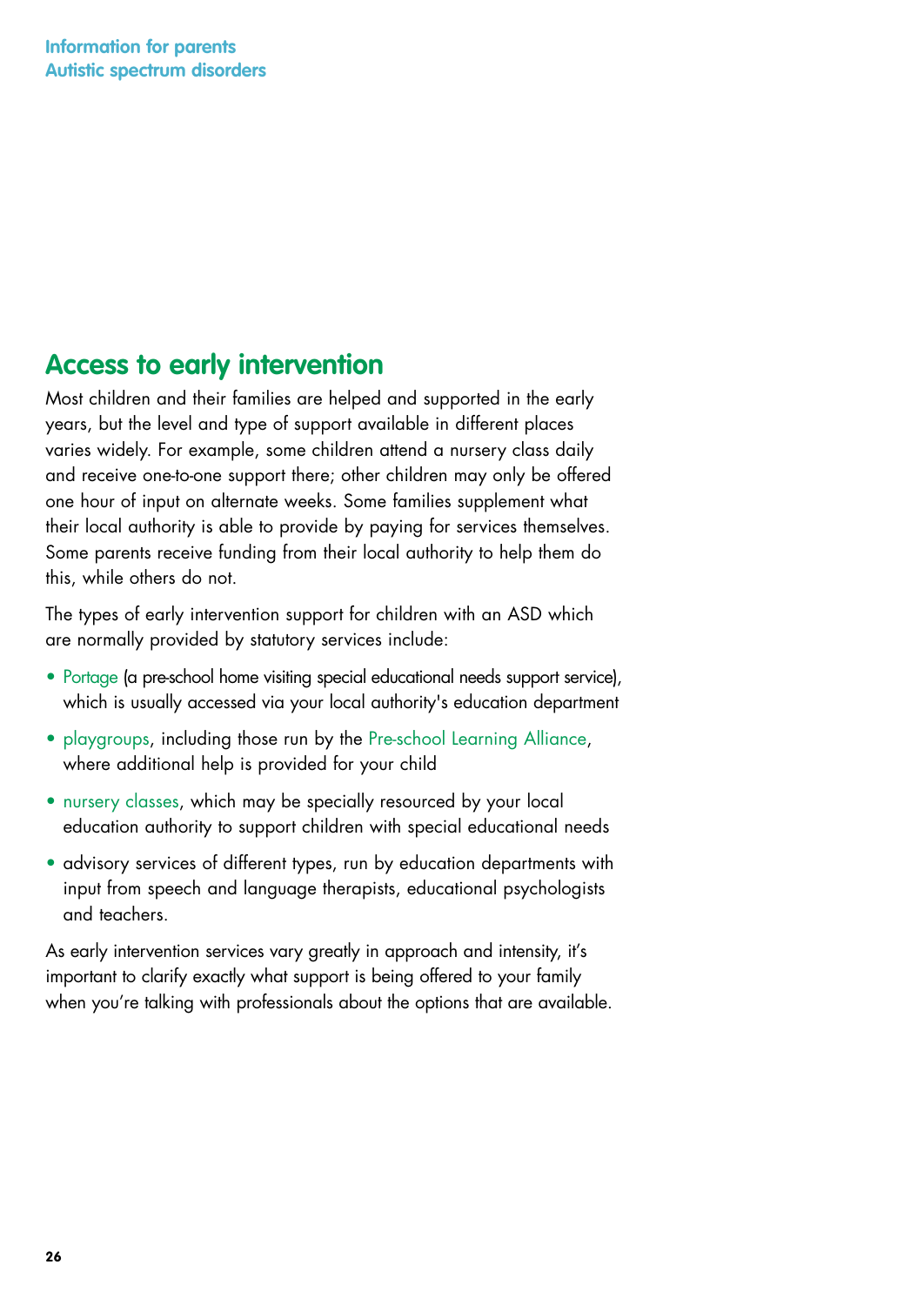

## **Early intervention programmes and approaches for children with autism**

The following interventions and techniques are the most commonly used by statutory agencies and specialist provision. Some can be combined with one another. Different approaches are presented here in alphabetical order:

### **Applied Behavioural Analysis (ABA) for example 'Lovaas'**

An intensive, interactive approach designed to teach basic learning skills. Aspects of learning that the child finds hard are broken down into small steps, and are then presented in a simple and consistent way. Emphasis is placed on providing positive reinforcement so that the child feels successful and is motivated to learn more. Learning is observed and measured to help decide the sequence in which new skills should be taught. The programme assumes a heavy commitment of time and one-to-one teaching. Some families use a standard Lovaas approach involving a number of therapists working with their child on a one-to-one basis in the home for up to 40 hours a week. Other families use many of the same techniques in a less time-intensive way, and find that the underlying principles of ABA can be applied successfully to more general areas, like behaviour management, social interaction and communication.

Various centres and schools have been set up by parents to provide ongoing support for ABA programmes in the UK.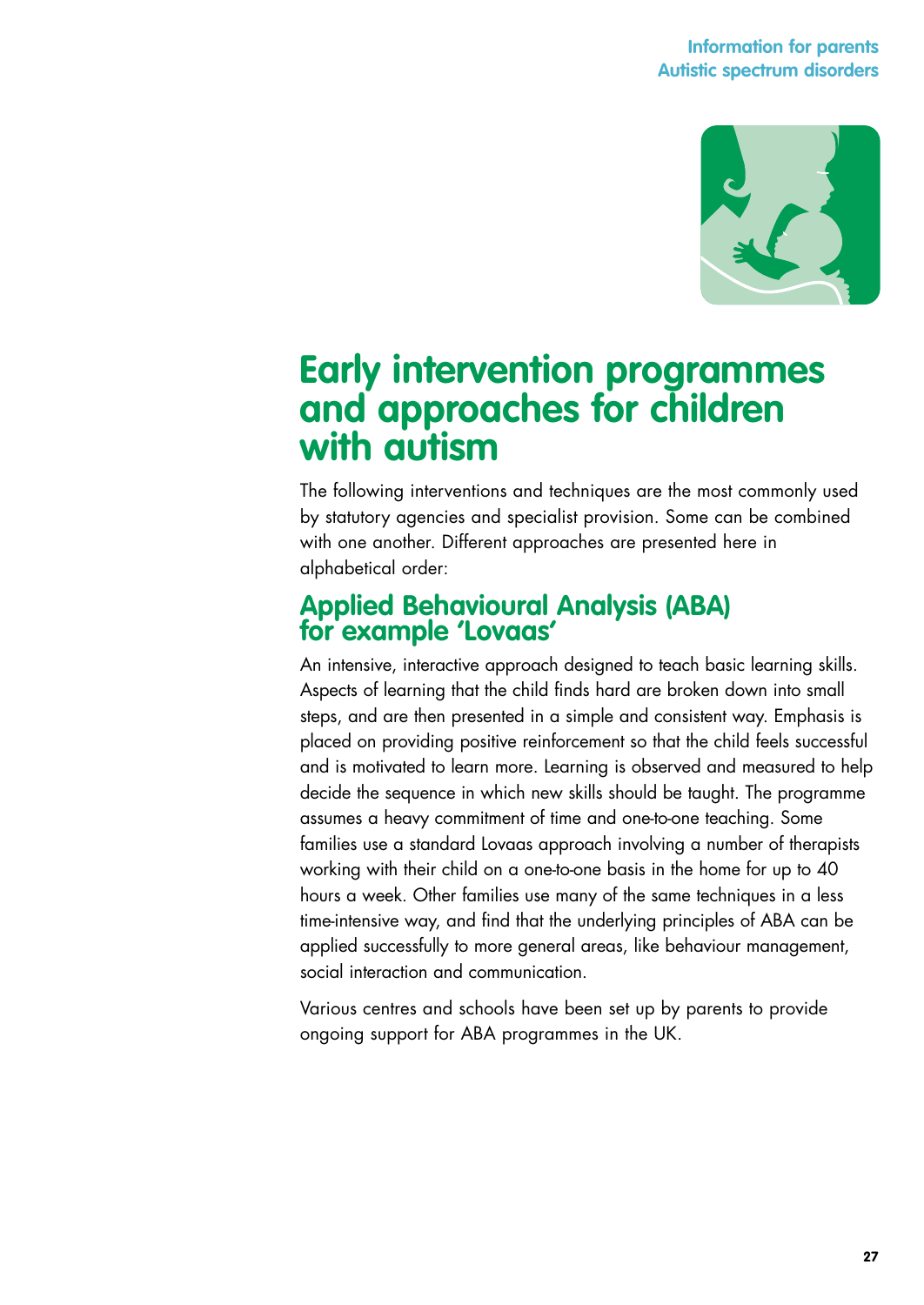For further information, contact:

### **PEACH (Parents for the Early Intervention of Autism in Children)**

The Brackens London Road Ascot Berkshire SL5 8BE

Tel: 01344 882 248 Fax: 01344 882 391

Email: info@peach.org.uk Web: www.peach.org.uk

### **The EarlyBird Parent Support Programme**

This programme was developed specifically for parents/carers of pre-school age children with ASD. The programme takes place once a week over a three-month period. It helps parents facilitate their child's social communication and appropriate behaviour through group sessions and home visits. Small groups of parents or other family members meet with a trained professional and learn about ASDs and helpful strategies. Families are also visited at home. Professionals who have specific expertise in working with children with ASDs run the programme and support parents in trying out new strategies. The programme also provides an opportunity to meet and make friends with other parents in similar situations.

EarlyBird uses parts of the Hanen approach (see next entry) to help with communication.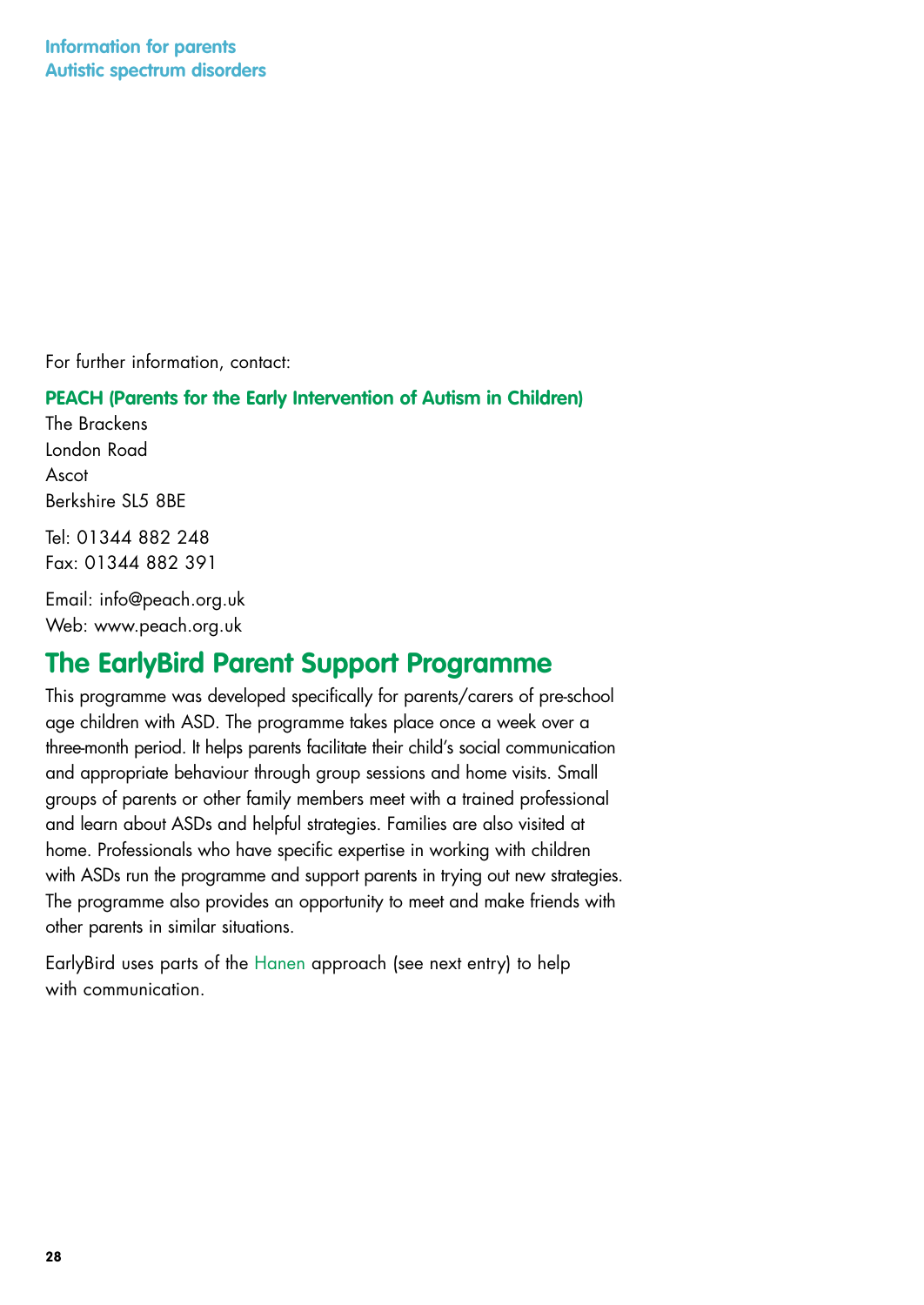

For further information, contact:

#### **EarlyBird**

NAS EarlyBird Centre 3 Victoria Crescent West Barnsley South Yorkshire S75 2AE

Tel: 01226 779 218

Email: earlybird@nas.org.uk Web: www.nas.org.uk/earlybird

### **The Hanen programme**

A family-based training programme that helps parents facilitate their child's language development and social interaction. Speech and language therapists trained in the Hanen approach use group sessions, individual consultations and evaluation to help parents learn strategies that will encourage language development.

The National Autistic Society can direct you towards further details about the Hanen programme. The NAS helpline number is given at the back of this booklet.

The Hanen Programme The Hanen Center Ontario, Canada

Email: info@hanen.org Web: www.hanen.org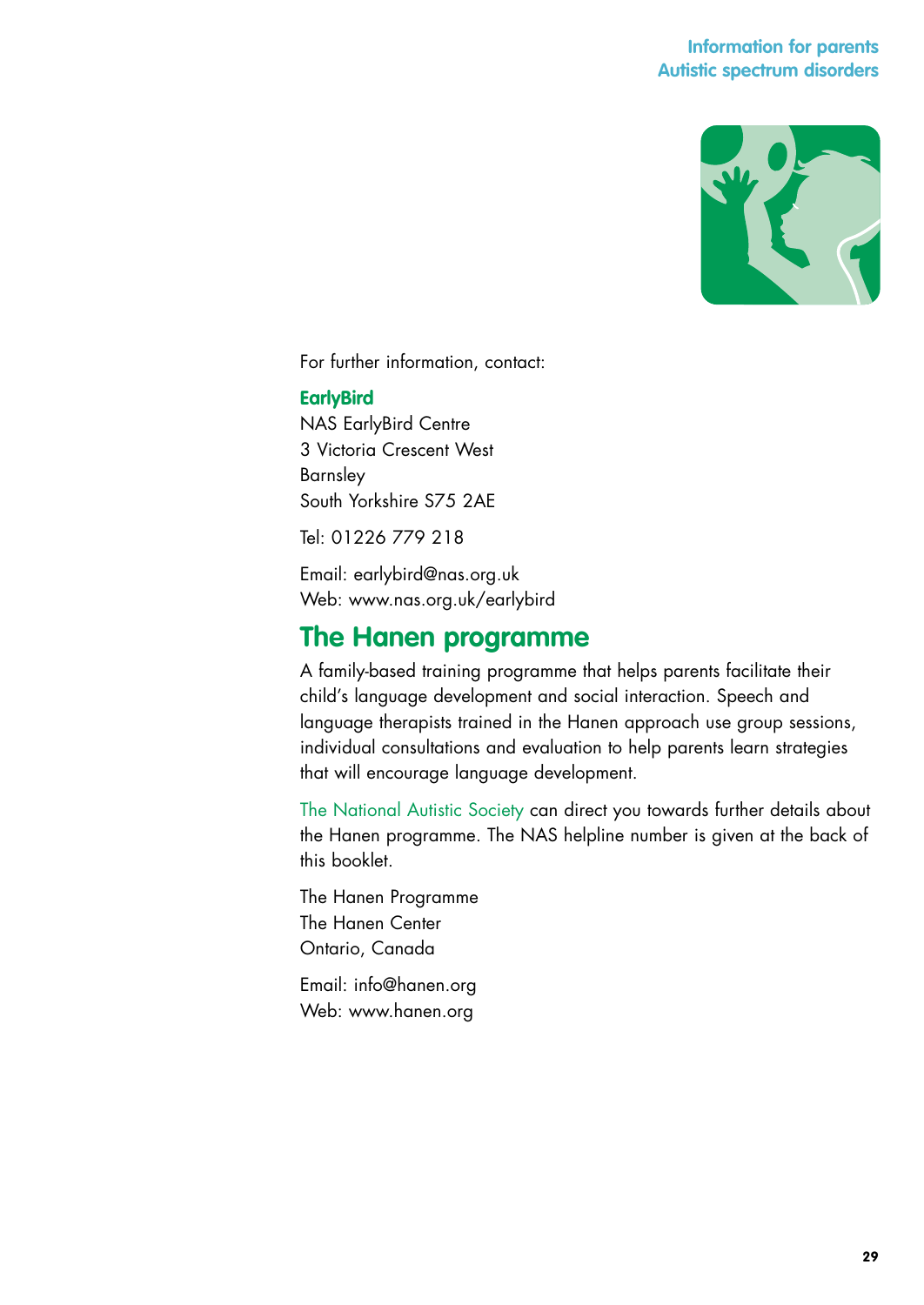### **Picture Symbols (including the PECS system)**

Some children who have not developed speech, or who already have a vocabulary find picture symbols helpful. Symbols enable them communicate more effectively – for example, they can learn to ask for things. Many people with an ASD find learning easier if it's presented in a visual way and it's for this reason that they're encouraged to use symbols. The approach is based on the idea that greater understanding between adult and child can be achieved when spoken words are supported by the use of a symbol or icon. Symbols can be used to construct timetables to help explain to a child what is going to happen and when. They can also be used as prompts when skills like brushing your teeth are being taught in a step-by-step way. Picture symbols can be particularly helpful if a child can't make the eye contact that is needed to use sign language. Picture symbols are often used combined with other interventions.

For further information, contact:

### **Pyramid Educational Consultants UK**

Pavilion House 6 Old Steine **Brighton** East Sussex BN1 1EJ

Tel: 01273 609 555 Fax: 01273 609 556

Email: pyramid@pecs.org.uk Web: www.pecs.org.uk

Useful resources can also be found at: www.do2learn.com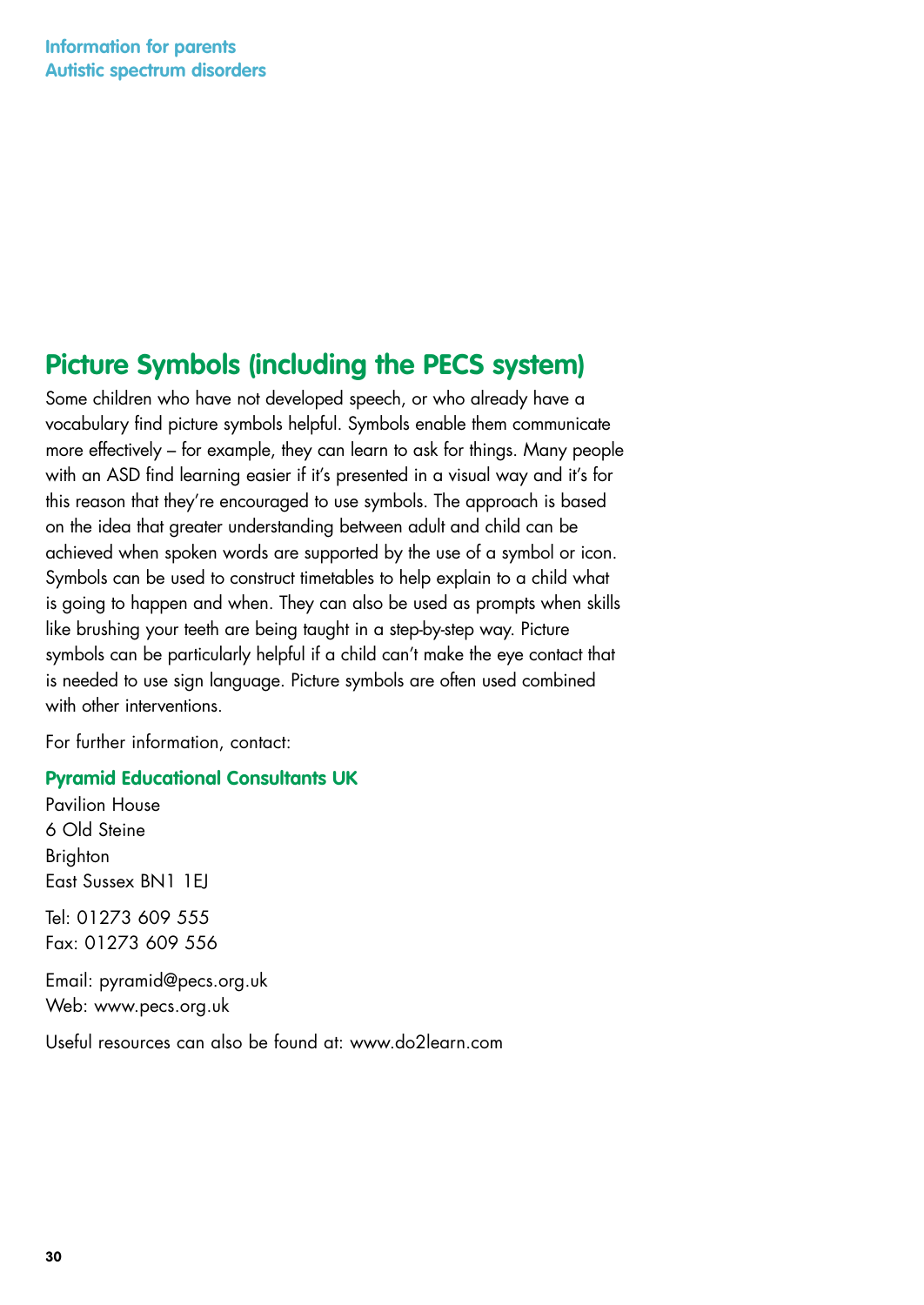

### **Signing**

Signing can be used with other communication systems like PECS, and with other interventions. Makaton and Signalong are two examples of signing. Signing is not usually taught as a replacement for speech, but to assist in the development of spoken language and communication of intentions. Signing may be a more accessible and interactive communication tool for children who have difficulty discriminating between visual symbols presented to them in pictures, or for those who do not have the fine motor skills or motivation to manipulate picture cards.

For further information, contact:

### **Makaton Vocabulary Development Project (MVDP)**

31 Firwood Drive **Camberley** Surrey GU15 3QD

Tel: 01276 61 390 Fax: 01276 681 368

Email: mvdp@makaton.org Web: www.makaton.org

### **Signalong**

The Signalong Group Stratford House Waterside Court Neptune Close **Rochester** Kent ME4 4NZ

Tel: 0870 774 3752 Fax: 0870 774 3758

Email: mkennard@signalong.org.uk Web: www.signalong.org.uk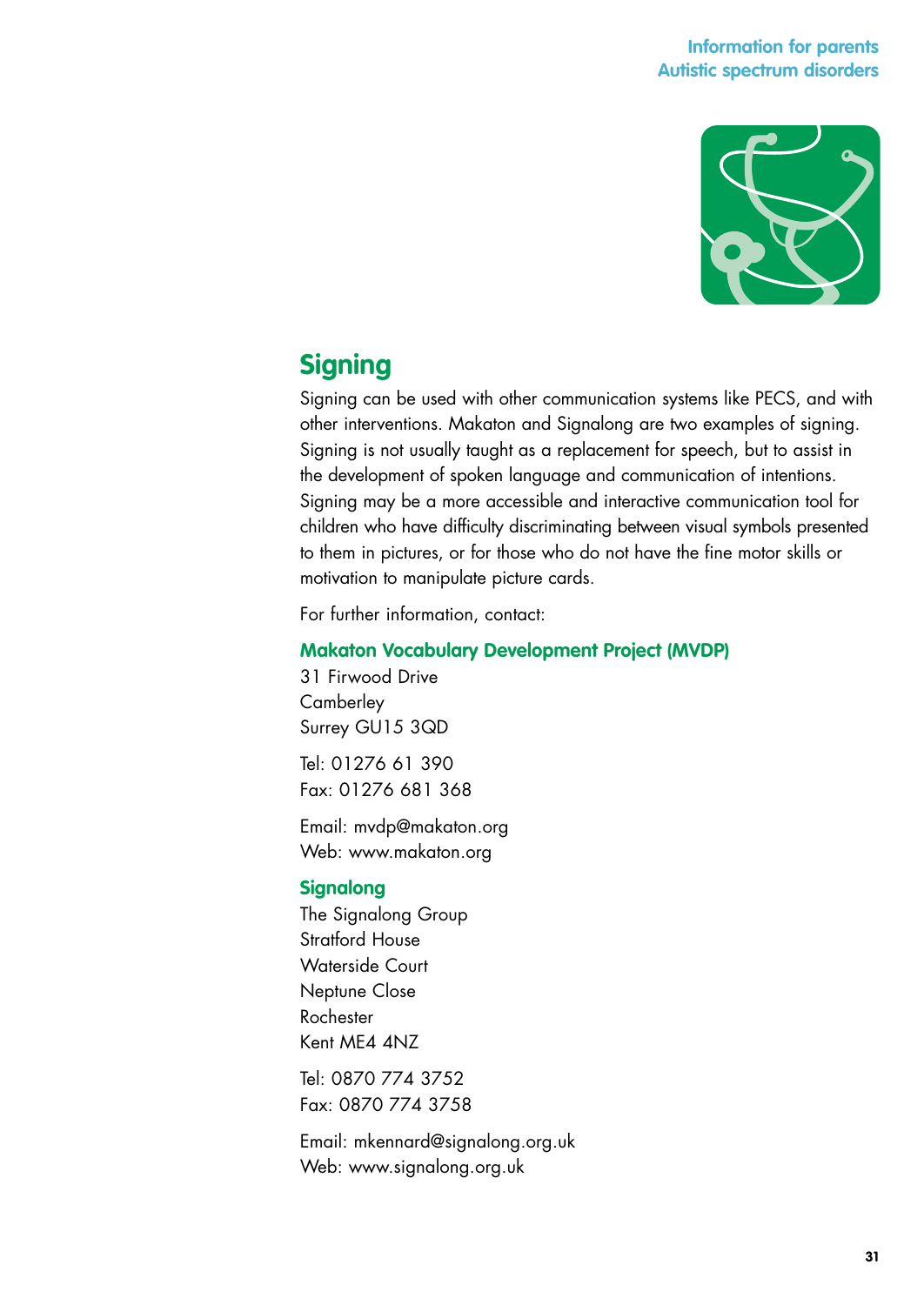#### **British Sign Language**

British Sign Language is used by deaf people. You can find out more about it from the British Deaf Association (BDA).

For more information, contact:

#### **British Deaf Association**

1–3 Worship Street London EC2A 2AB

Helpline: 0870 770 3300 Textphone Helpline: 0800 652 2965 Fax: 020 7588 3527 Videophone: 020 7496 9539

Email: helpline@bda.org.uk Web: www.bda.org.uk www.british-sign.co.uk/

### **The Son-Rise Program (Options)**

Son-Rise is an intensive child-centred, home-based approach focusing on language, interaction, and relationships. Parents and facilitators work one to one with a child in a room designed to be an optimal learning environment. The first aim is to build the child's self-esteem and help them trust and enjoy other people and their environment; the second is to use relationships to help the child learn and manage their difficulties. The starting point is acceptance of the child's world – parents and facilitators join in with the child's chosen activities and behaviours. Unwanted behaviour is played down; interaction and positive behaviour are celebrated. Developments and challenges are closely monitored. Appropriate strategies are then chosen to encourage the child's development and learning at a rate which keeps it fun. Essentially, Son-Rise builds bridges towards the child and then back again towards the wider world.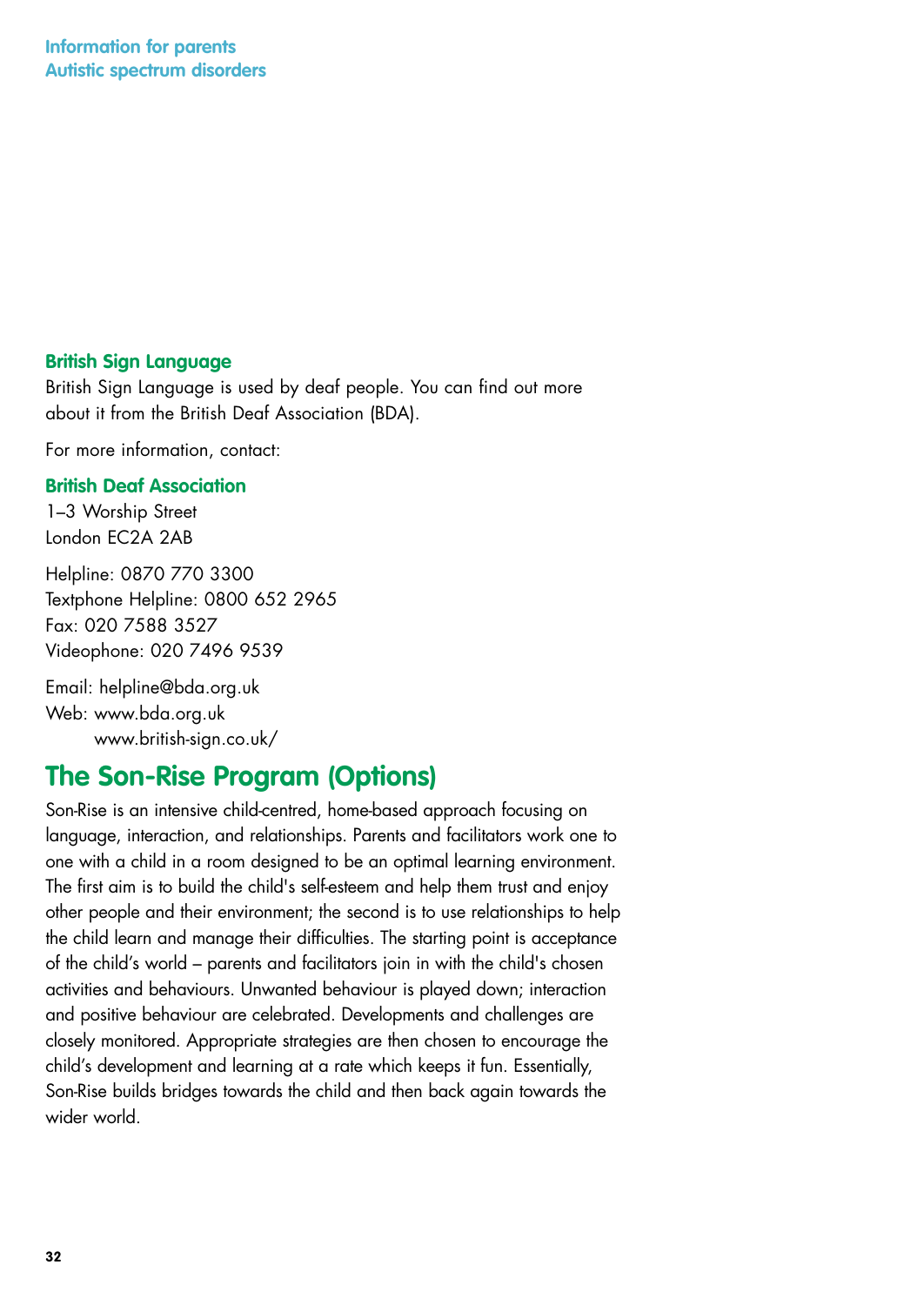

For further information, contact:

#### **Autism Treatment Center of America**

2080 S Undermountain Road **Sheffield** MA USA 01257-9643

Tel: 001 413 229 2100

Email: sonrise@option.org Web: www.son-rise.org

Visit www.nas.org.uk for information about Son-Rise training courses in the UK.

### **Treatment and Education of Autistic and Related Communication Handicapped Children (TEACCH)**

The TEACCH programme is the most widely-used approach in the UK. It's designed to help children with autism be as independent as possible. It does this by providing children with strategies for coping and understanding their environment. The strategies help to make their world a less confusing and more predictable place. The TEACCH approach organises environments and learning situations to be consistent with what is known about how people with autism think and learn.

TEACCH is used to provide a wide range of services for toddlers, children and adolescents and their families. It's used to support individual treatment programmes, special education and social skills training. Professionals who use TEACCH focus on the whole child and tend not to specialise in the way that speech and language therapists or psychologists do. Programmes are individual, identifying emerging skills and building on them.

The TEACCH approach actively involves parents.

Read more about this in **Useful organisations**

You can find out more about TEACCH and training in the UK from The National Autistic Society. Contact information is given at the back of this booklet.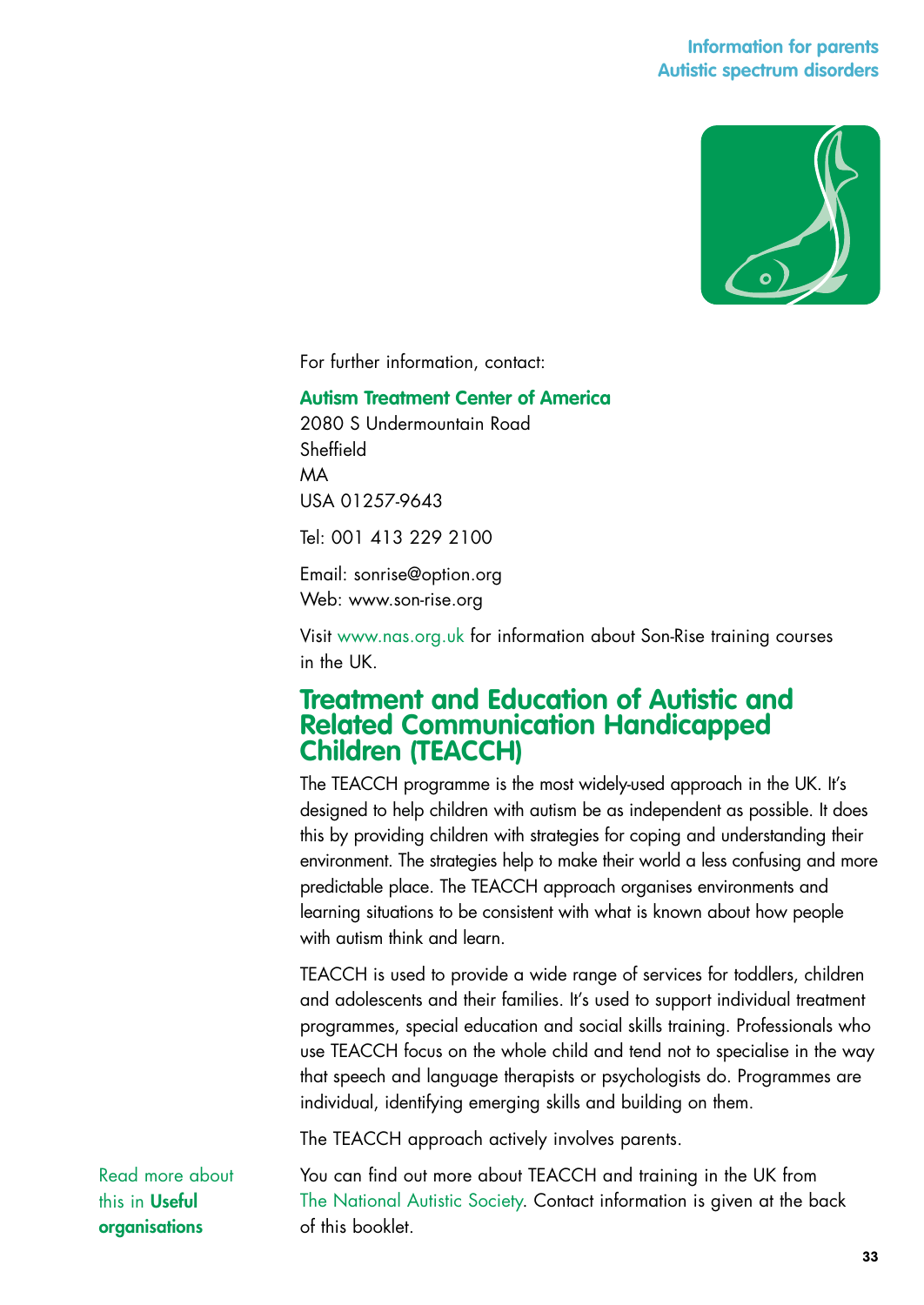## **Dietary and bio-medical interventions**

#### **Note:**

If you wish to try interventions with diets or supplements with your child it's important that you consult your doctor for advice first. They may refer your child to a dietician.

#### **Casein and/or gluten-free diet**

Some children on the autistic spectrum benefit from a casein-free (ie no milk products) and gluten-free (ie no wheat products) diet. The theory behind this involves the way some children process these substances in their bodies. Children who benefit most from such dietary interventions appear to be those who have problems with their bowel movements, although this may not always be apparent early on.

### **Using vitamins and other food supplements**

Some parents report that increasing certain substances in children's diets brings improvements in behaviour and communication. Some scientists also believe that vitamins (eg B6 or C), and certain food supplements (like essential fatty acids) can help children with autism.

For more information on dietary and bio-medical interventions, contact:

### **Allergy Induced Autism**

11 Larklands **Longthorpe Peterborough** Cambridgeshire PE3 6LL

Web: www.autismmedical.com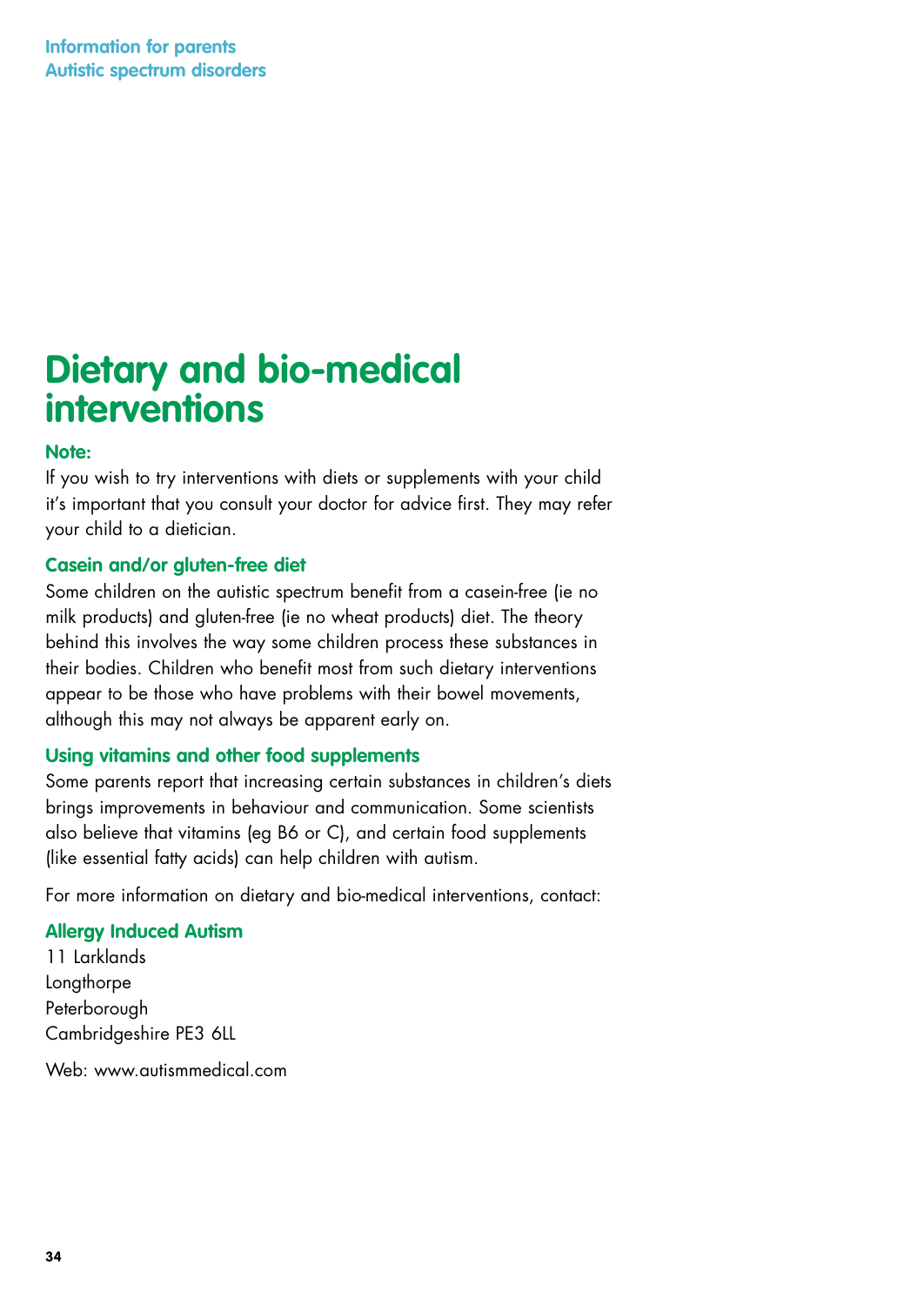

### **The Autism Research Unit**

School of Health Sciences University of Sunderland Sunderland SE2 7EE

Tel: 0191 510 8922

Email: autism.unit@sunderland.ac.uk Web: http://osiris.sunderland.ac.uk/autism/

#### **Autism Unravelled**

3 Palmera Avenue **Calcot** Reading Berkshire RG31 7DZ

Tel: 0118 961 5967 Fax: 0118 961 5967

Email: bluecat@autism-unravelled.org Web: www.autism-unravelled.org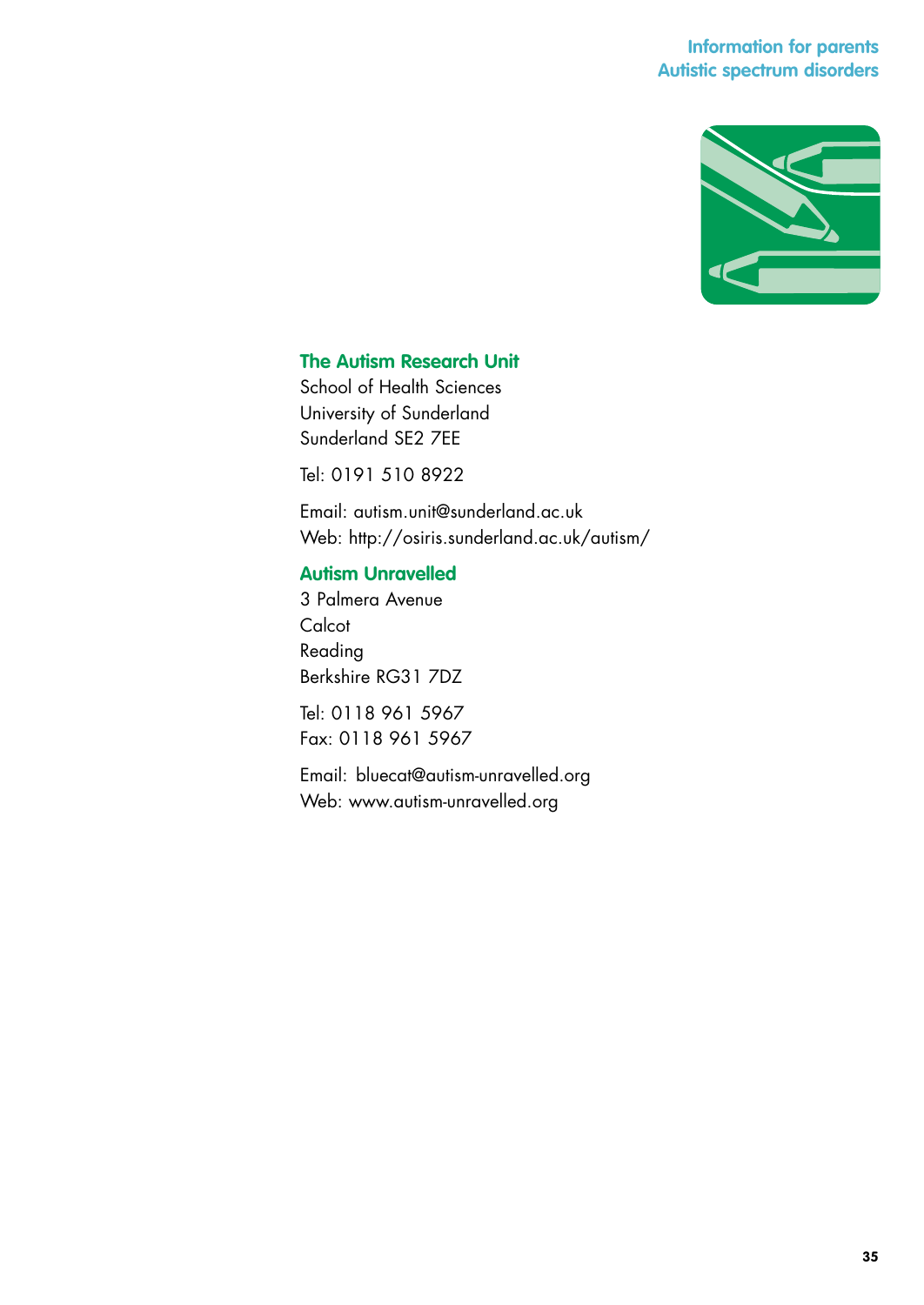## **Helping your child at home – behaviour**

Some children have behaviours that parents find very difficult to manage, and that cause considerable stress for the whole family. It's always useful to start by trying to identify the reason for the behaviour from the child's perspective, and considering what the child is trying to communicate through their behaviour. Some behaviours are directly linked to difficulties the child has in communicating or making sense of the world, because of their autism. Understanding your child's particular difficulties will help you develop strategies to help with behaviour problems.

This is what other parents say:

*'Whilst appreciating that many children have tempers, all mothers (and grandmothers) who have witnessed these in Dan remark at the ferocity and regularity of his. We are sure that many tempers are caused by his frustration at his inability to communicate his feelings and needs.'*

*'Our child cannot tell us when he's really tired, so we've learned that when he wants to go to bed, he throws his toys around.'*

*'When dealing with their difficult and challenging behaviour follow the three Cs: Calmness, Consistency and Clear messages. Again it's one of those things we all know we should do but when little 'Steve, Sally or Jane' is throwing yet another seemingly unwarranted 'paddy' in the middle of the supermarket or park or insists upon lying on your coffee table while your friends are trying to rescue their cups and looking at you with that "How do you cope with this?" look on their faces, you have to be almost super human to maintain control.'*

*'You need to make sure that everyone who comes into contact with your child gets to know him or her and the triggers that set off difficult behaviour, because each and every child with autism has different triggers.'*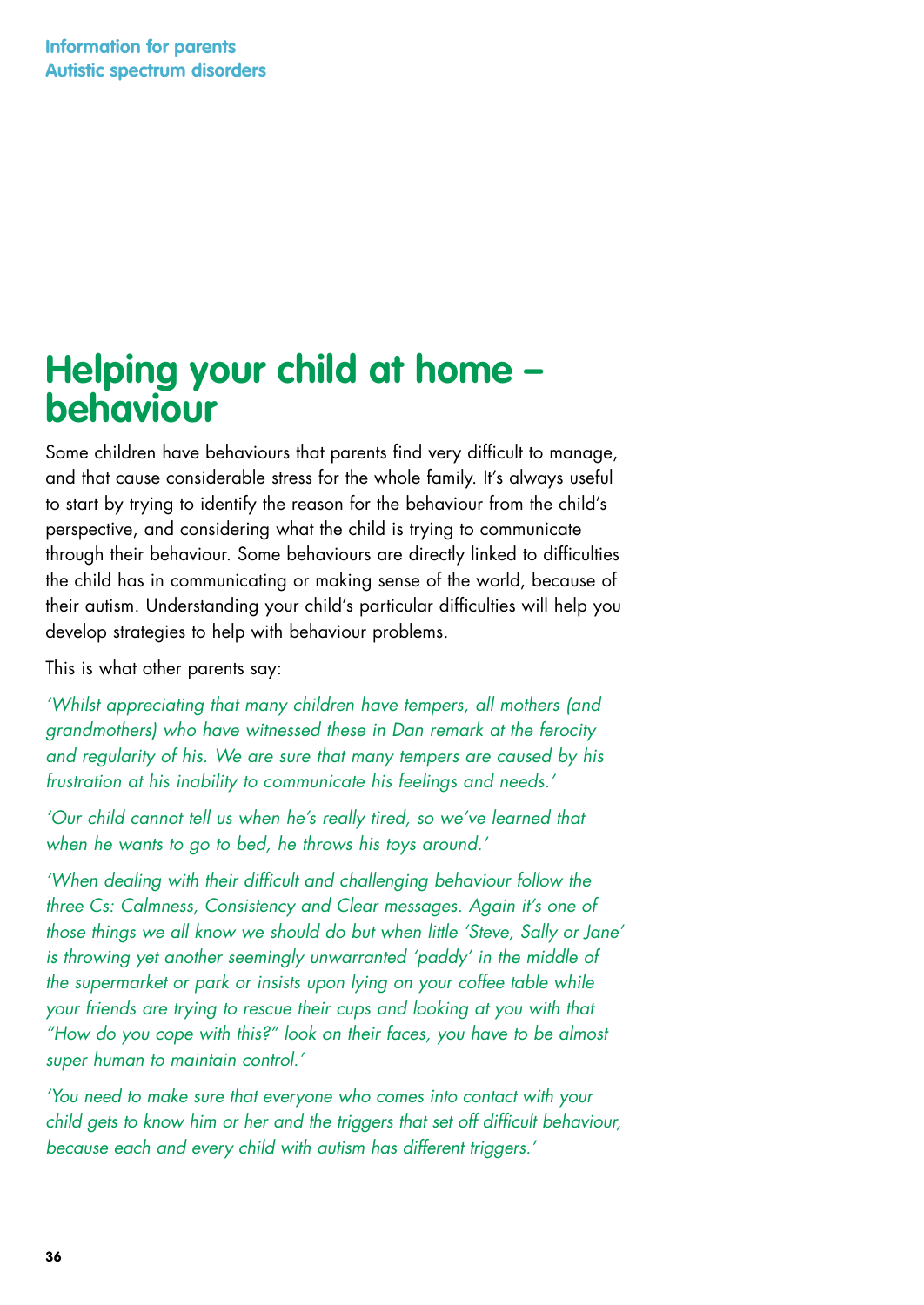

*'I think you've got to learn to think differently. Supposing he's ripping wallpaper off the wall. You think "Oh no, is he going to stop doing that?". Then you try and look at that destructive behaviour and turn it into something constructive, like, "Yes, you can rip something up, but rip this catalogue up". Then you get a bin bag, you put the rubbish in there, and then you do some papier mâché.'*

*'My husband would sometimes do mashed potato, make it into a boat, and say "That's the boat on the sea", using a bit of creative thinking. Especially for something they're particularly obsessed about like say dinosaurs or something, you could make a picture of one out of food. It's amazing, but it does actually work.'*

Read more about this in **Books and further sources of information** Sometimes a professional with practical experience of autism can give advice, or it may help to talk to other parents who have experienced similar problems who have developed creative solutions to help their child. There are several helpful books giving advice on strategies for difficult behaviours. Details are given at the end of this booklet.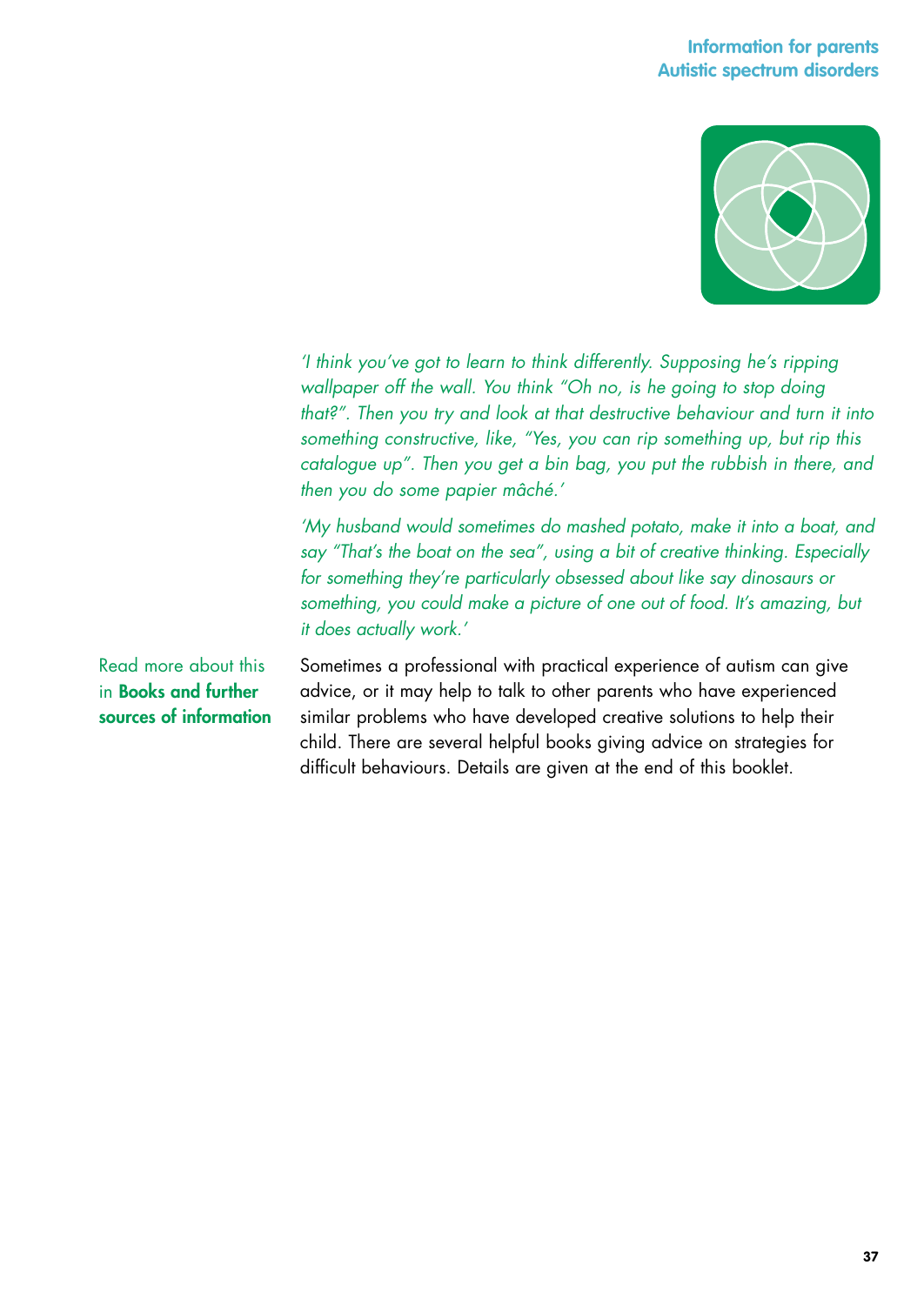## **Statutory support for children with autism and their families Access to early intervention**

Help in accessing early intervention for children with autistic spectrum disorders (ASDs) is organised by local education authorities (LEA) as part of their provision for children with special educational needs. Extra help or support in the pre-school years is provided at different levels, depending on how severe a child's need for extra help is.

Understanding of the nature and impact of ASDs is still developing. Provision for children under three is further complicated by the fact that the challenges that a child is facing may only be recognised slowly as their development begins to look different from that of other children. Diagnosis is sometimes difficult or ambiguous.

Children with the most severe and complex special educational needs are issued with a statement of special educational needs (also called a statement) by their LEA, although this is rare for children under three. Some families with children with ASDs have found they need to request an assessment and secure a statement of special educational needs in order to get their LEA to fund the special provision or intervention they think their child needs.

Some authorities are further ahead in responding to the rising number of children with identified ASDs than others. The best provide good early support for children with autism without having to write statements for children. Others are not so good.

*'A lot depends on where you live. When I started to ask about the education for my son, we hit a brick wall. But we moved into the neighbouring LEA and they could not have been more helpful. They really listened, understood where we were coming from, and provision that was funded was all that we had hoped for.'*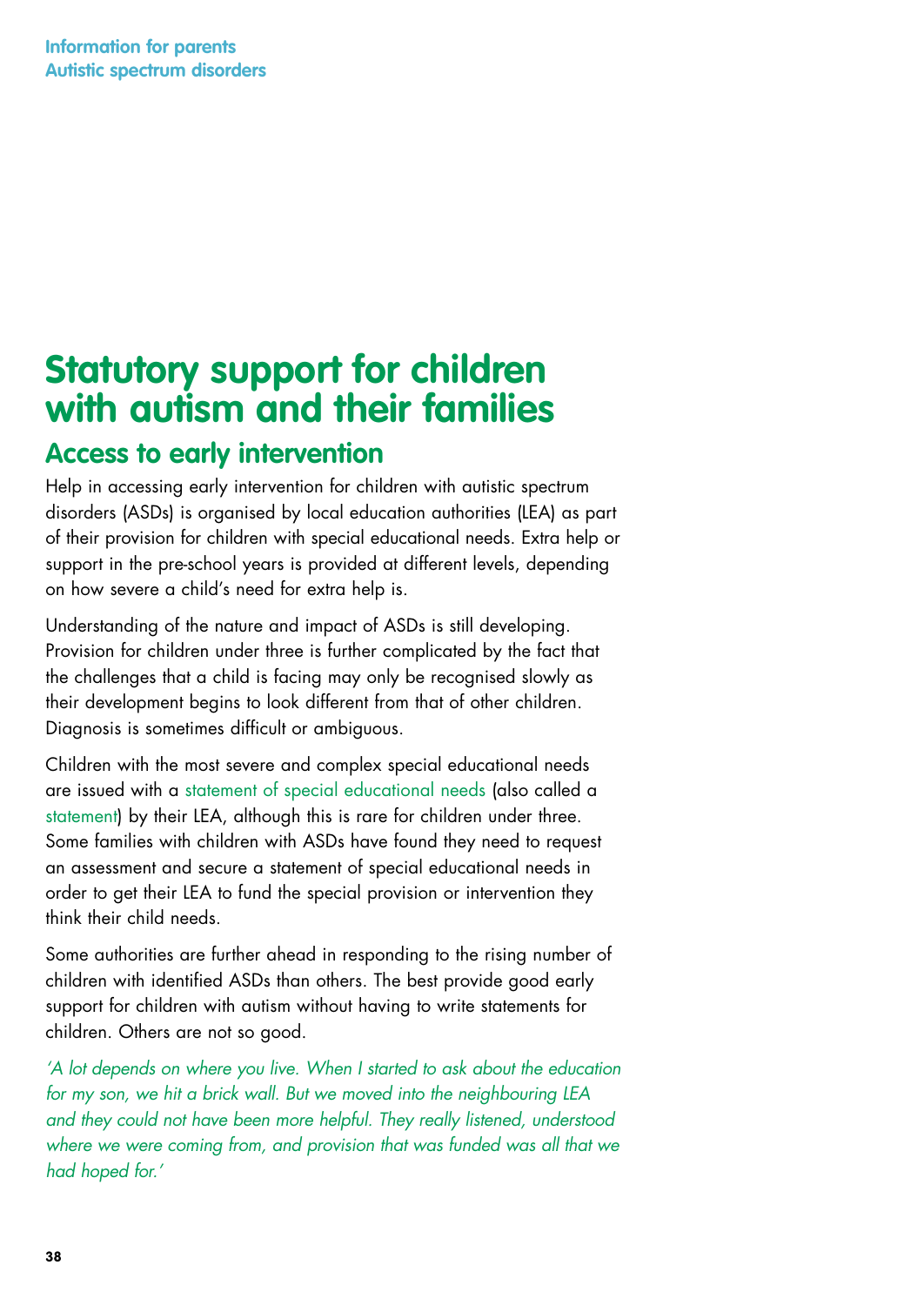

A statement can be requested at any age. Parents may start the process themselves by requesting an assessment and they can do this as early as they feel it's appropriate (for instance, on the basis of their child's behaviour at playgroup or nursery). If you would like more information about this, contact PACE (Parents Autism Campaign for Education). Contact details are at the end of this booklet.

In addition to services and support provided by statutory agencies, many areas have services run by a thriving independent sector (ie charities or commercial organisations). Sometimes these services are bought in, or funded, by local authorities. For example, your child attends a nursery run by a local voluntary organisation which has particular experience of supporting children with ASDs, with your local authority education or social services department paying for them to attend. It's important to check what your local area offers, and that you have been given information about the independent as well as the statutory agency services that are available in your area. You should also check which of the different types of intervention listed earlier in this booklet are available near you.

If you would like advice on special educational needs or if you are experiencing any problems in accessing the support you feel your child needs, you can contact the NAS Advocacy for Education Service on 0845 070 4002, an autism-specific education advice service. They can also tell you about other organisations that provide educational advice for parents of children with special educational needs which you might like to know about.

Read more about this in **Useful organisations**

Read more about this in **Early intervention programmes and approaches for children with autism**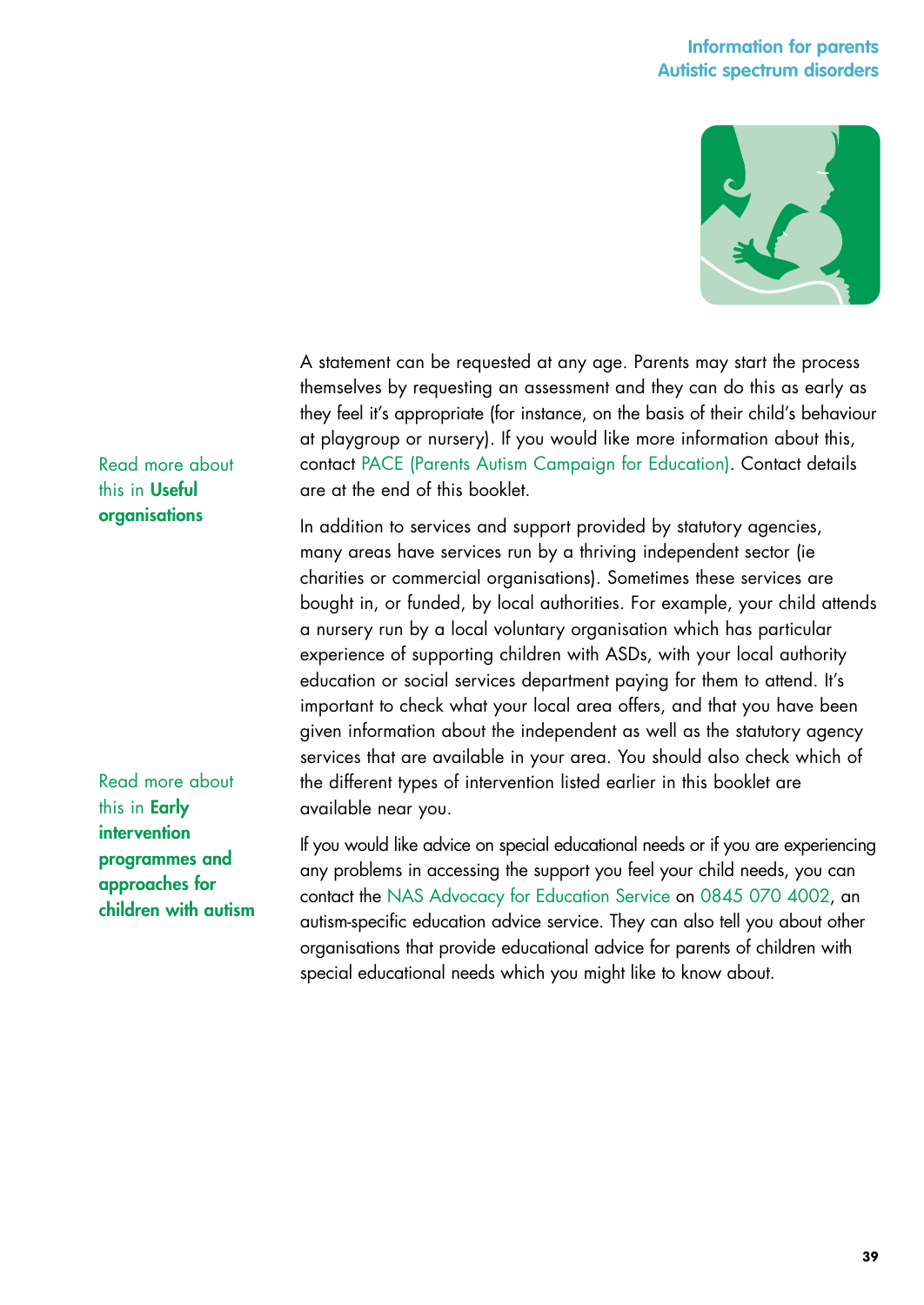### **Access to short breaks and assessment of carers' needs**

A child with ASD can add to the stresses and expenses of family life. Parents sometimes experience high levels of stress, exhaustion and lack of sleep. You may also find it difficult to find time to look after yourself and other family members.

There are different types of respite care (a break from caring) or family support schemes for children with disabilities. These are provided by social services departments and include play schemes, babysitting services or residential short break services. Using these schemes could help your child by providing them with new activities and experiences, and help you by giving you time to relax, spend time with the rest of your family and get your energy back.

You can request an assessment of your support needs from your social services department. If you have a child with autism or a related condition, the department is obliged to carry out this assessment. If you are assessed as needing respite care, the local authority must supply it. However, because of very high demand for these services, waiting lists for respite care or short break schemes are usually long.

Where services are available, families say that the most important consideration is whether the staff involved have experience and skill in working with children with autism. It can be hard to find suitable schemes, and it's a good idea to ask whether staff working for any service you are thinking of using have received any autism training.

### **Direct Payments**

Families may choose to organise support and services for their child themselves, rather than accessing the services on offer through social services. In such cases, Direct Payments can sometimes be made by social services directly to you to cover the cost of arranging services yourself. You can find out more about Direct Payments by contacting your social services department.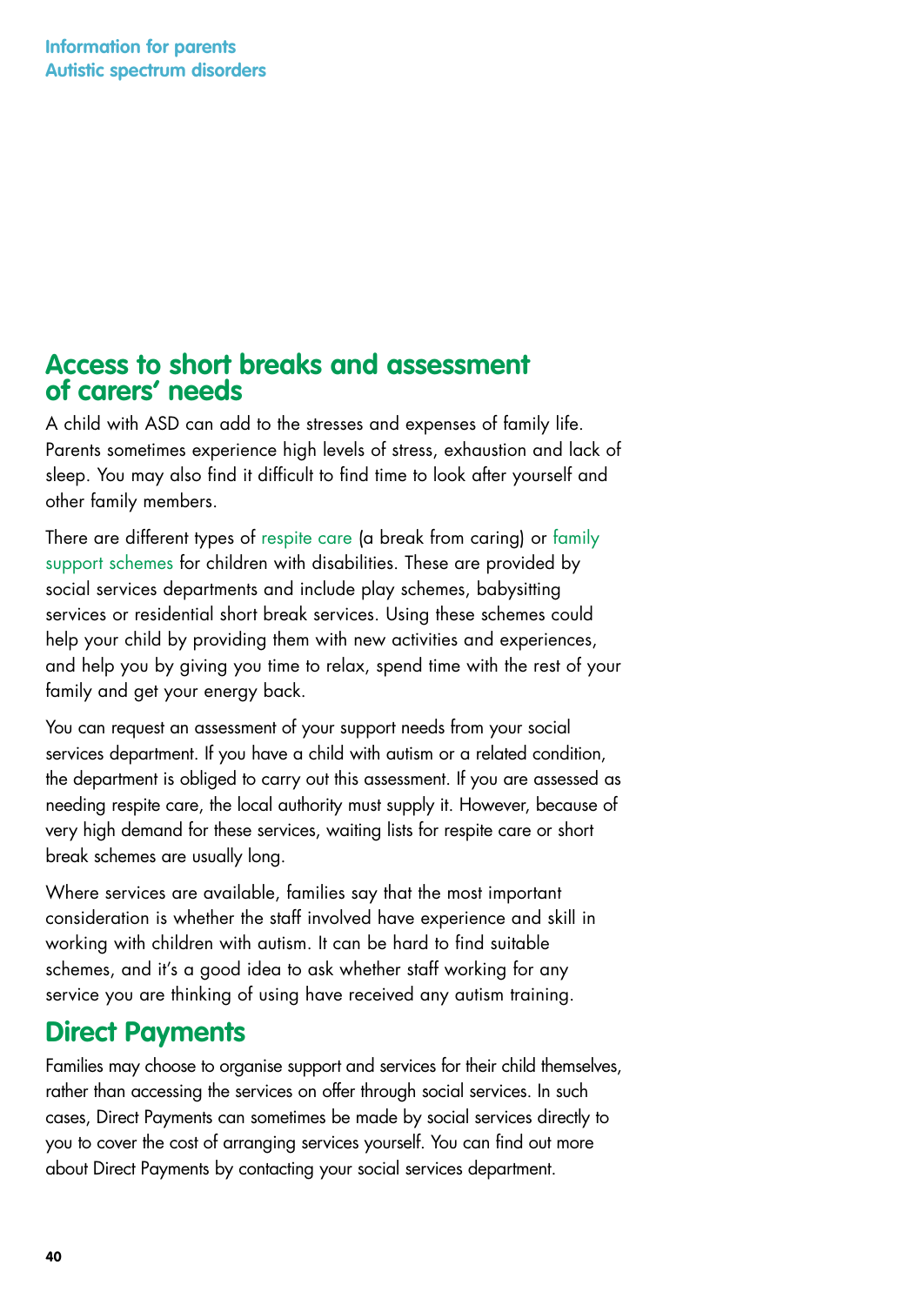

## **Benefits and financial help Disability Living Allowance (DLA)**

DLA is the main benefit for disabled children. Entitlement to DLA is based on walking difficulties and/or the need for personal care, which results from severe disability. Your child's medical condition is not, necessarily, the key factor. Rather it's the disablement that results from it and the effects of that disablement. You can get an application pack to claim DLA from your local Benefits Office.

DLA comprises two components; a care component (payable at one of three rates from birth) and a mobility component (payable at one of two rates – the lower rate of which is payable from the age of 5 and the higher rate from the age of 3). The effects of your child's autism may mean that you qualify for either or both of the care and mobility components of the allowance.

For the lower rate mobility component your child does not need to have physical difficulty in walking in order to qualify; hyperactivity and a lack of any sense of danger or road safety are solid grounds for a claim. If you apply for this component you may wish to give examples in your application form, such as little or no awareness of danger, or behaviour problems like your child sitting in the road or running in front of cars. However, the guidance or supervision your child requires must be substantially in excess of a child of his/her age in normal physical and mental health. To help identify particular problems you may wish to keep a diary.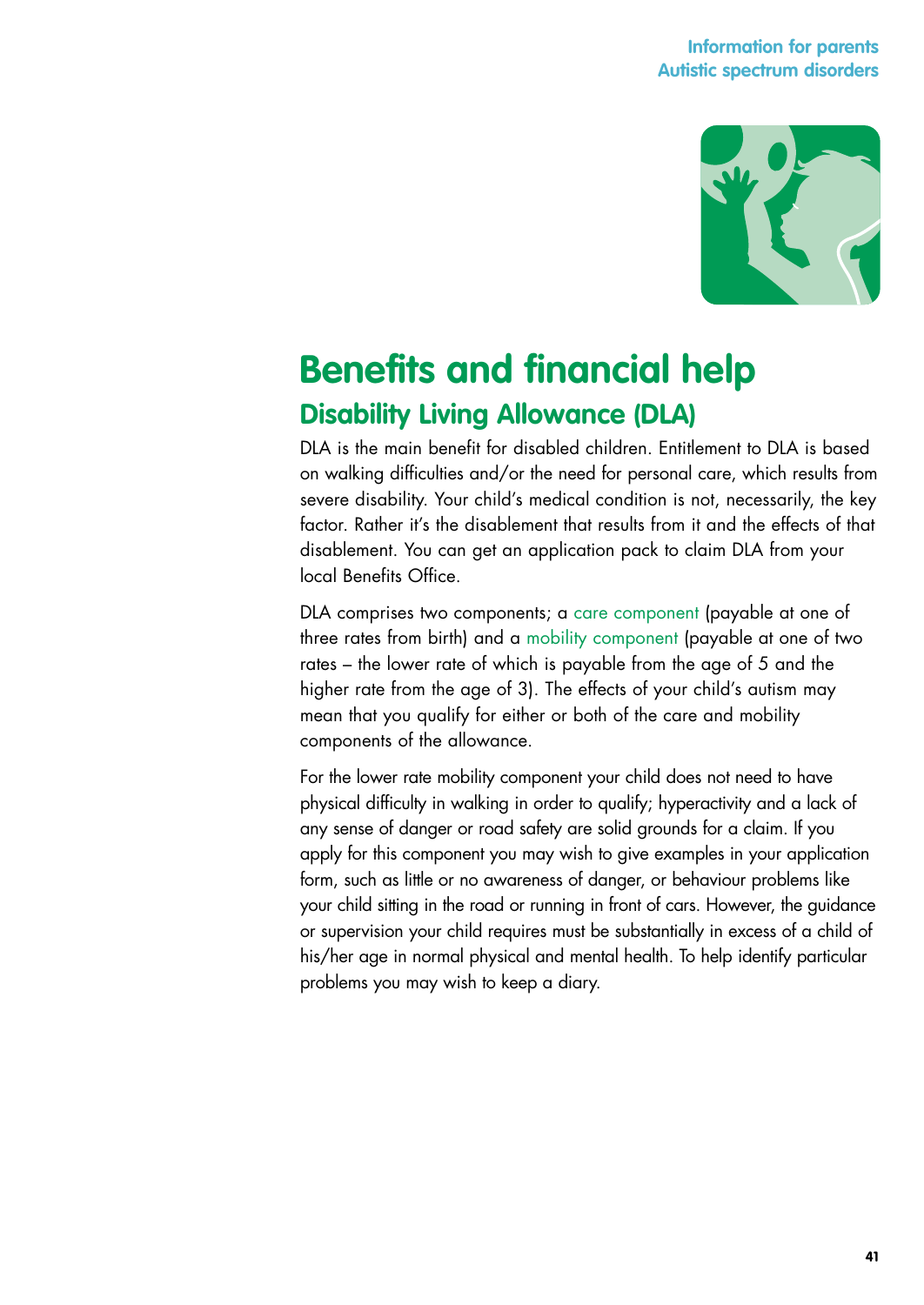### **The Blue Badge scheme**

Eligibility for the higher rate mobility component means that you are also eligible for a Disabled Person's Parking Badge (the Blue Badge scheme). You should apply for the higher rate mobility component if your child has a physical disability which means he/she is unable or virtually unable to walk. For families with a child with an autistic spectrum disorder (ASD) a Blue Badge can be extremely helpful, as it enables families to park near local amenities. Several London Boroughs are exempt from the scheme and run their own schemes – contact your council to check what happens if you are in one of these areas.

*A Parents Guide to Behavioural Phenotype* (Contact a Family 2003) is a publication which describes how behaviour can affect mobility, if you want to know more.

### *'It's hard to describe autism within the questions and boundaries of the application form.'*

You may find that your child's autism is difficult to describe within the sections of standard benefit forms. This does not mean that you are not entitled to support, so don't be put off from applying. It's worth talking this through with someone who has had experience of describing a child with an ASD on application forms before. This could be another parent or a professional. Alternatively carers' centres or advice agencies, such as the Citizen's Advice Bureaux, may be able to help.

Some parents find completing a DLA form problematic, as it concentrates on the difficulties that your child has. For some parents this is a time when they realise how much help and support their child actually needs. Many families also question whether they are entitled to claim this benefit, believing that it's for needier families. It's important to remember that your child has a right to claim. It may be helpful to get the advice of others who are familiar with the forms when filling them in.

Read more about this in **Books and further sources of information**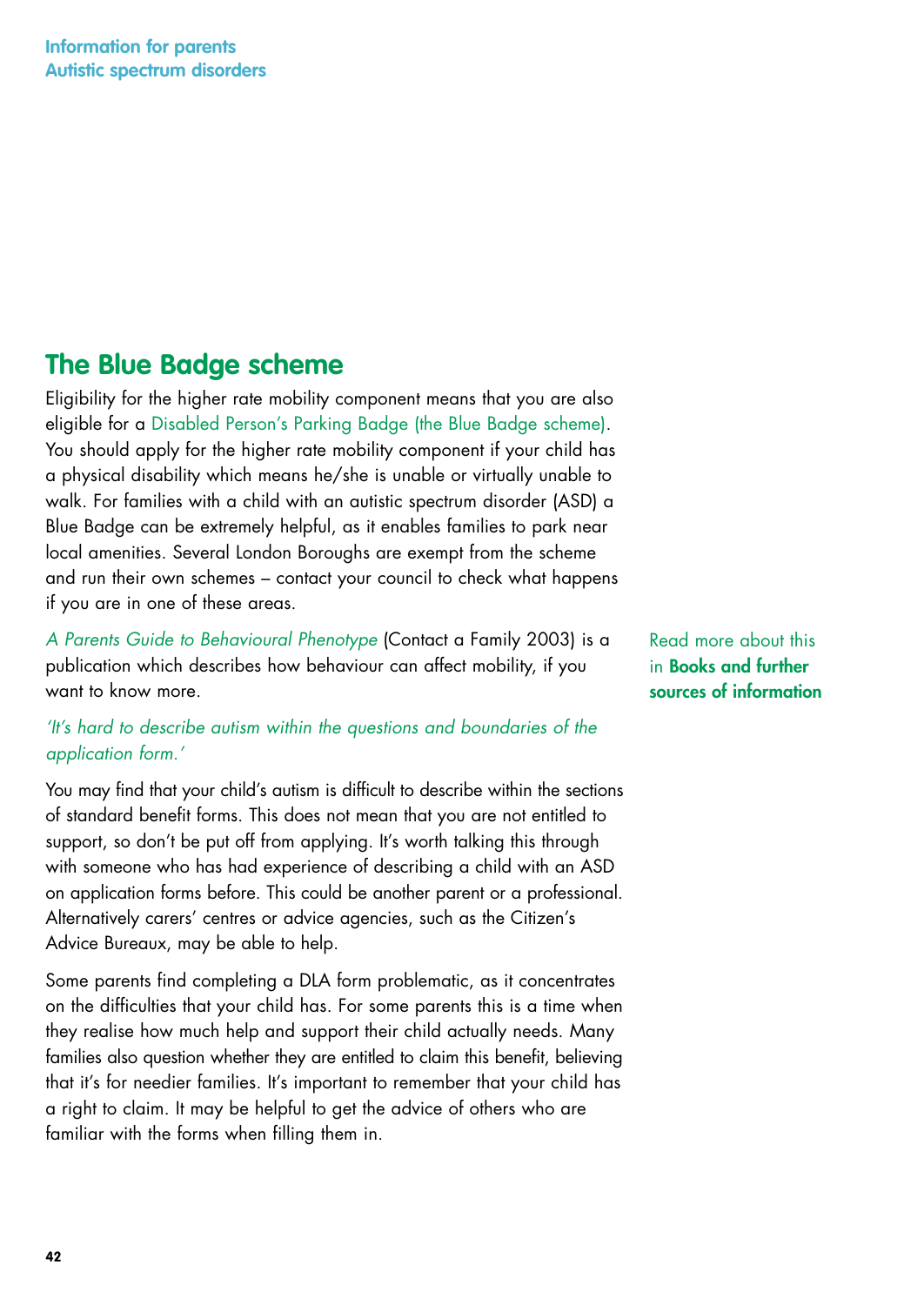

It's important to note that benefits will only be paid from the date of submission of the application forms. As claims are not backdated, it's well worth making this a priority.

You can download a DLA application form from: www.dwp.gov.uk/lifeevent/benefits/disability\_liv\_allowance2.asp

Or call the Benefits Enquiry Line on 0800 882 200.

### **Help with adaptations in the home**

Some children may need their home environment modified because of health or behaviour difficulties. If you use a room in your house solely for your child's learning programme, you have a right to apply for a Council Tax reduction.

A child's challenging behaviour can have a big impact on your household expenses. For example you may need to replace furniture and bedding more often, if your child repetitively damages them. If you are on Income Support or Income Based Jobseekers Allowance ask whether you can get financial support from the Social Fund.

The Family Fund may also be able to help. For more information, contact:

#### **The Family Fund**

PO Box 50 York YO1 97X

Tel: 0845 130 4542 Textphone: 01904 658 085 Fax: 01904 652 625

Email: info@familyfund.org.uk Web: www.familyfund.org.uk

Support for adaptations may be available in a number of ways and if you think that you are in need of changes in your home you may want to seek advice. Ring the NAS Autism Helpline.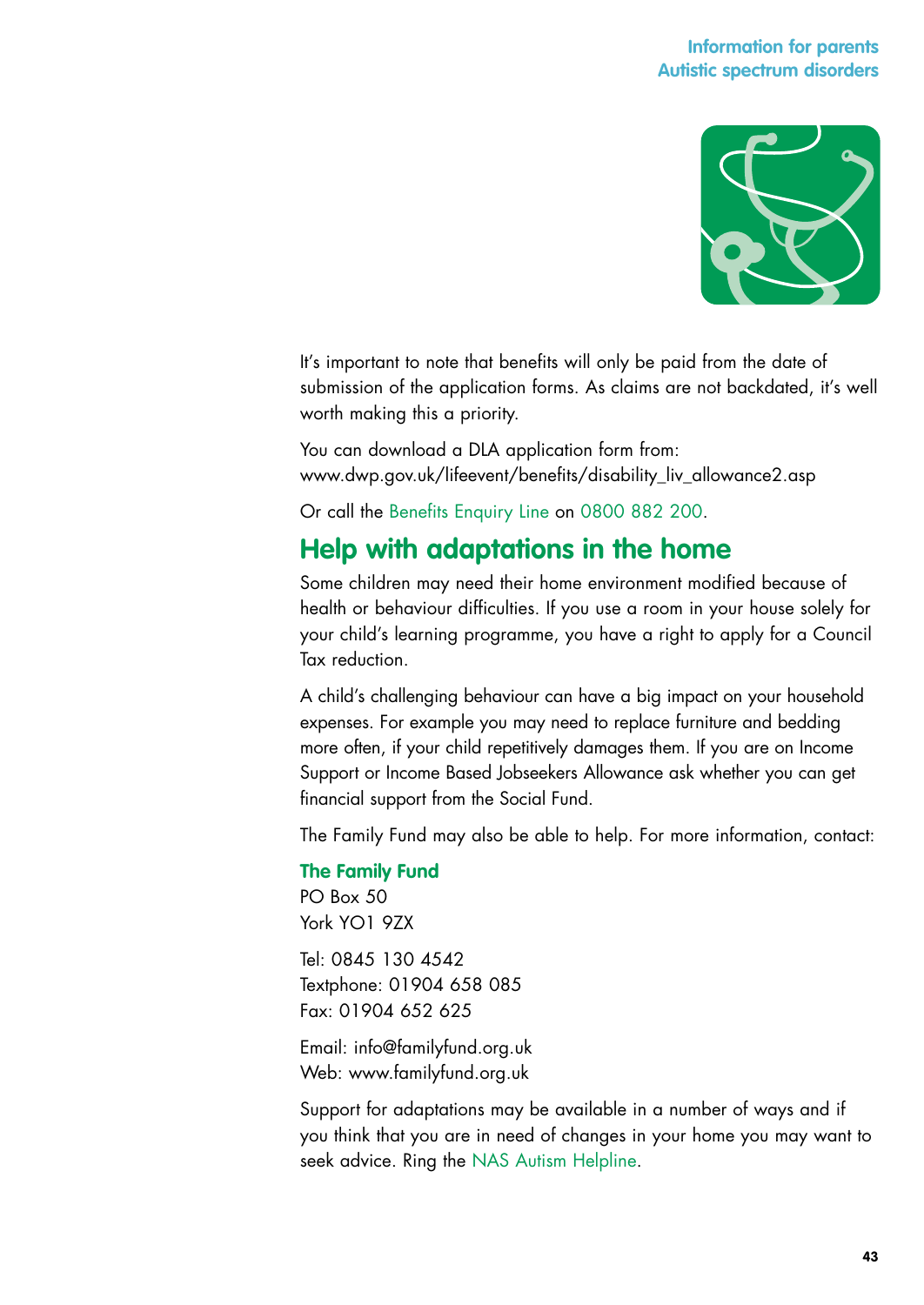## **Being a parent**

Parents of children with ASDs often feel they have to take on the vital role of ensuring that their child gets what they need. This may seem daunting as you think about the journey ahead but many parents find that later they become impressed by their own determination, level of knowledge and sheer ability to cope.

*'What would I say to other parents? "You're the mother, you're the parent, you know best. Go with your instincts".'*

*'You find such hidden strengths in yourself. I mean I have done so many things that I would never have done otherwise. I started a psychology degree because I got fed up with people saying, "You haven't got letters behind your name" – and so I said, "Watch this space".'*

But you don't have to become a 'super mum' or 'super dad'. It's important to look after yourself too.

*'It's very easy to feel guilty, to feel you should be doing more for your child. Every time you sit back and let them watch a video for hours on end you feel you've failed. But you have to conserve your energy and look after yourself, because if you're not happy, your child won't be happy, and having a child with an ASD is long-term – it's a marathon not a sprint.'*

In order to get support for your child you may have to read about the subject, ring people or follow up when things don't happen.

*'You don't have to take everything at face value and you can ask questions. You will find that, if you choose to research the subject, you will quickly become more knowledgeable than many professionals.'*

If you understand what you are entitled to and how statutory services operate, you will find it easier to ask professionals the right questions at the right time.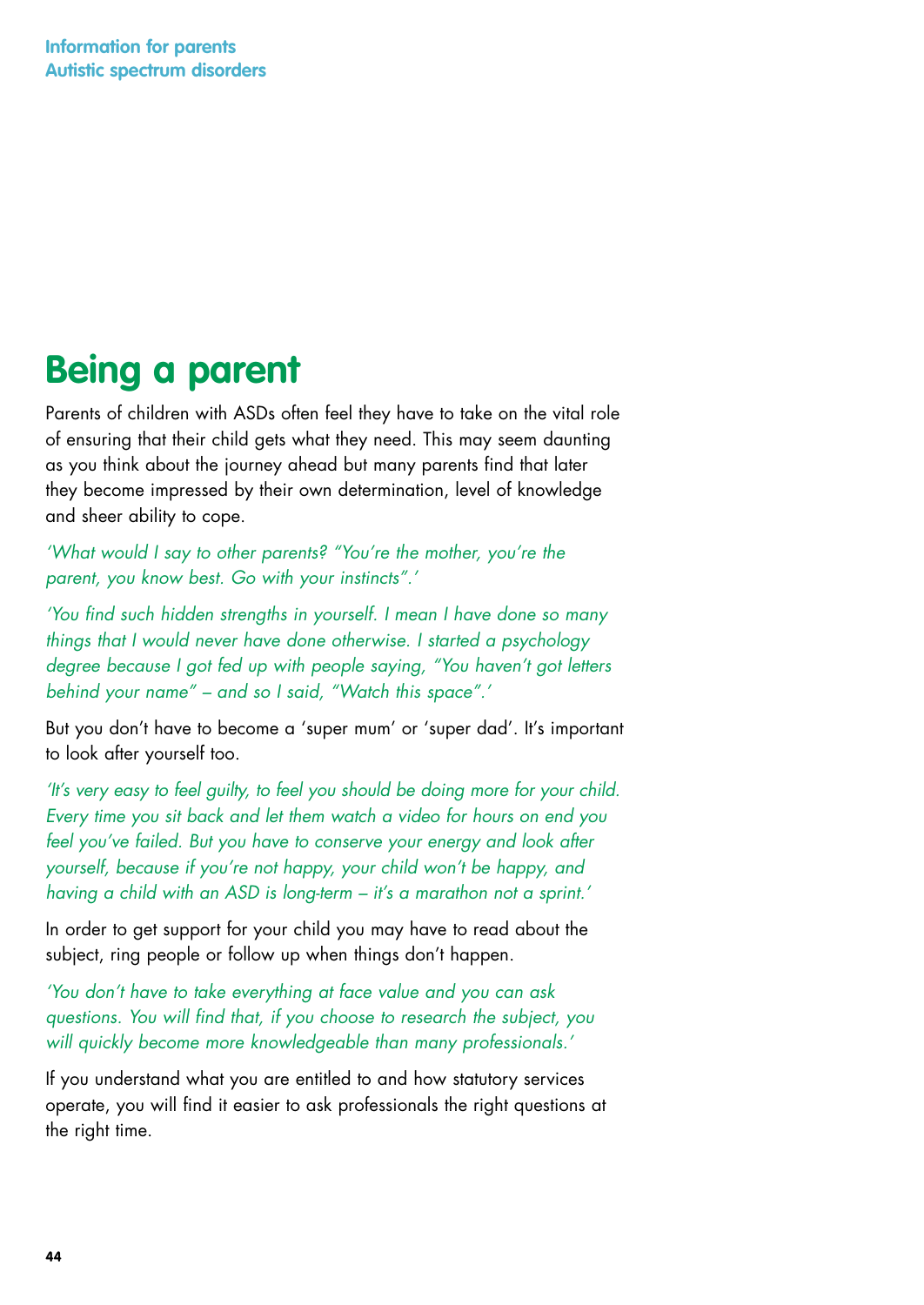

*'I believed that the paediatrician had a lot more power than they did. So when the paediatrician said, "I've written to the education department and told them to do a statement", I thought, "A doctor has told the education department to do a statement, that means it's going to happen". I had no idea that a doctor had no power or authority over the education department. All she was doing was asking the education department to put our name down on a list. Nothing happened.'*

*'I have had to go through two or three different professionals. Some won't refer, some will – and you just have to keep asking for a second opinion when you can. We got a referral from somebody that I would never have expected to be able to refer. It was a clinical psychologist in the end, who was basically helping us with diet. She was the one that referred us to occupational therapy when nobody else would refer us there. Mind blowing really.'*

Other parents emphasise that it's important to develop good working relationships with professionals who are supporting your child and to recognise the constraints that they work under. It also helps to work closely with the people who are supporting your child on communication, behaviour management and daily structure. If your child is treated consistently, the better the results will be and the less isolated you will feel.

In the past, understanding of autism was often inadequate. There is more knowledge and understanding than there used to be, partly because of the efforts of parents and autism charities to educate professionals about the condition. At times, however, you can still come across gaps in professionals' understanding.

*'You have to acknowledge up front that the systems aren't perfect. Then parents are less likely to get so confrontational, so disappointed, so angry, particularly if they're referred early on to other parents who have been there, and done that.'*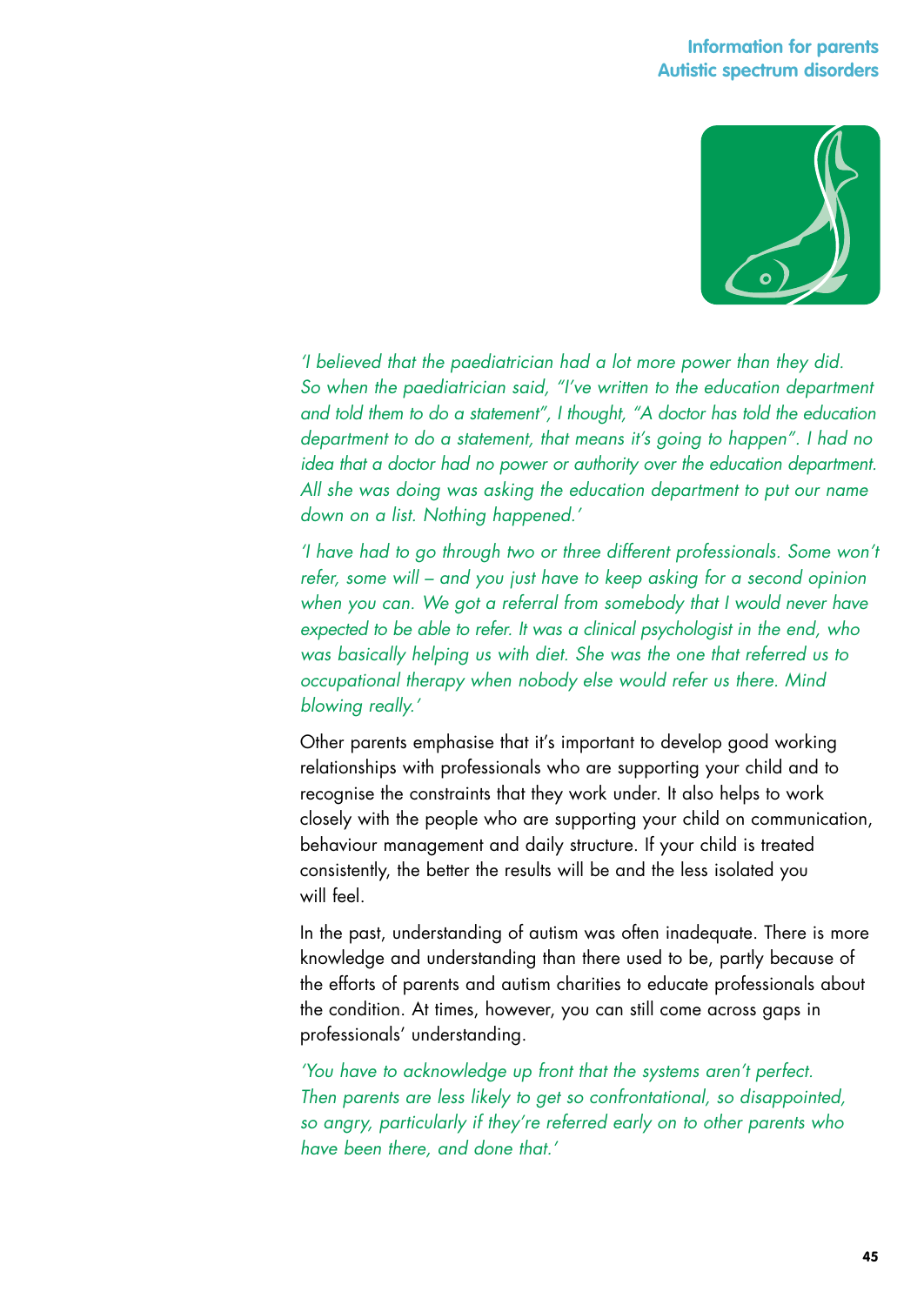With pressure on services and poor co-ordination between departments, it can take a long time and be quite difficult to access the help your child needs. In some cases, parents have had to learn a lot about the system in order to access the service their child is legally entitled to.

If you're not happy about the service you're getting, it's important to keep a note of the facts, with dates, and to find a way to voice your concern. Sometimes it's effective to write a letter, and sometimes it's necessary to formalise your request into a letter of complaint, and use whatever complaints procedure is available.

If your concerns are about the service provided by the local education authority, someone from your local Parent Partnership Service may be able to help you put your complaint together in a non-aggressive way. Parent Partnership Services provide support and advice to parents whose children have special educational needs. Their job is to provide accurate, unbiased information on the full range of options available. They are there to help parents make informed decisions about their child's education. If you need help finding this agency in your area ring:

### **Contact a Family**

209–211 City Road London EC1V 1JN

National Freephone Helpline: 0808 808 3555 Textphone Helpline: 0808 808 3556

Email: info@cafamily.org.uk Web: www.cafamily.org.uk

If you are unhappy about a health service, the NHS Patient Advice and Liaison Service (PALS) may be able to help. PALS should listen to your concerns and help sort out problems on your behalf. Contact details for your local PALS team should be available from your GP or health centre.

You could also call the NAS Helpline for advice on how to make a complaint or what to do if you are dissatisfied with a service.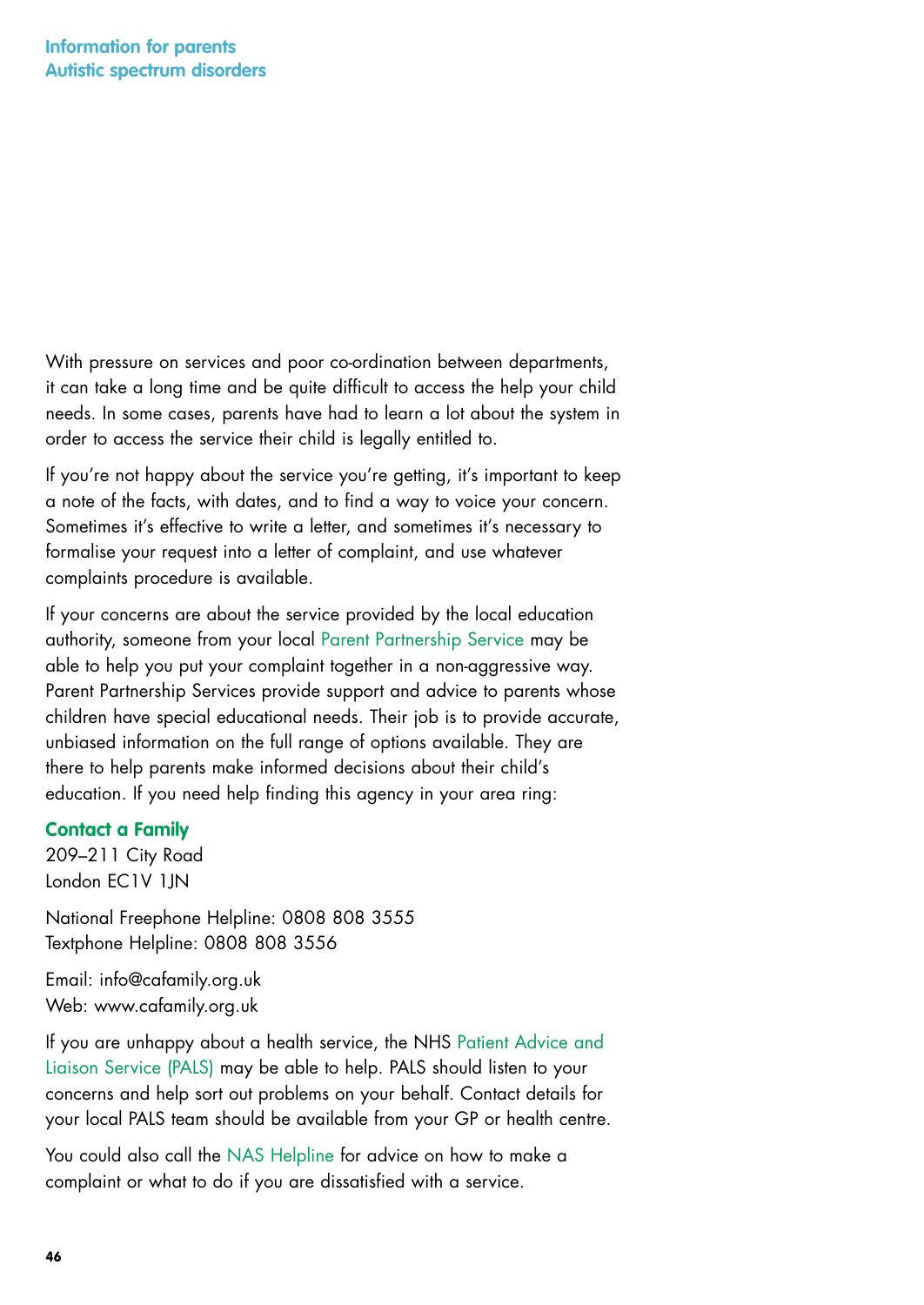

## **A final word**

With all the challenges facing parents who have a child with an autistic spectrum disorder (ASD), it's a common experience to start to focus on meeting their child's needs at the expense of their own. When a child depends so much on the understanding of someone who can tune into their complex needs, it's hard for parents both to persuade others to give them a break from care and to develop confidence that others can do it.

*'When it comes to getting help for your child, it's important to keep a balance. If you're spending 24 hours of the day dealing with your child with special needs, to the exclusion of everything else that exists in your life, your marriage might break up or you might lose your other children in terms of their communication and connectedness. So I would say, keep a balance, try out different things but don't try them all at once. Have a go at some things and see.'*

Brothers and sisters of a child with an ASD may need their own support, or they may just benefit from being with other children who share this experience. They may have this opportunity if their parents join a local group. There are a number of books for siblings that explain ASDs in a child-friendly way which you can find out about at the end of the booklet.

Read more about this in **Books and further sources of information**

> Finally, parents stress that by taking one step at a time they have been able to overcome what they felt were huge challenges. You may never be able to answer all the questions, but the ratio of questions to answers will change, and you will be more able to see the bigger picture.

> *'You can be confident that what you feel is daunting now, you will actually look back on and find that you can deal with easily. There are always going to be challenges ahead, but, you'll be amazed at the level of expertise that you gain.'*

*'Just take a deep breath and if you can, do one thing a day. If it's one phone call that has left you with another ten to do, then still you have done something. And doing something makes you feel better.'*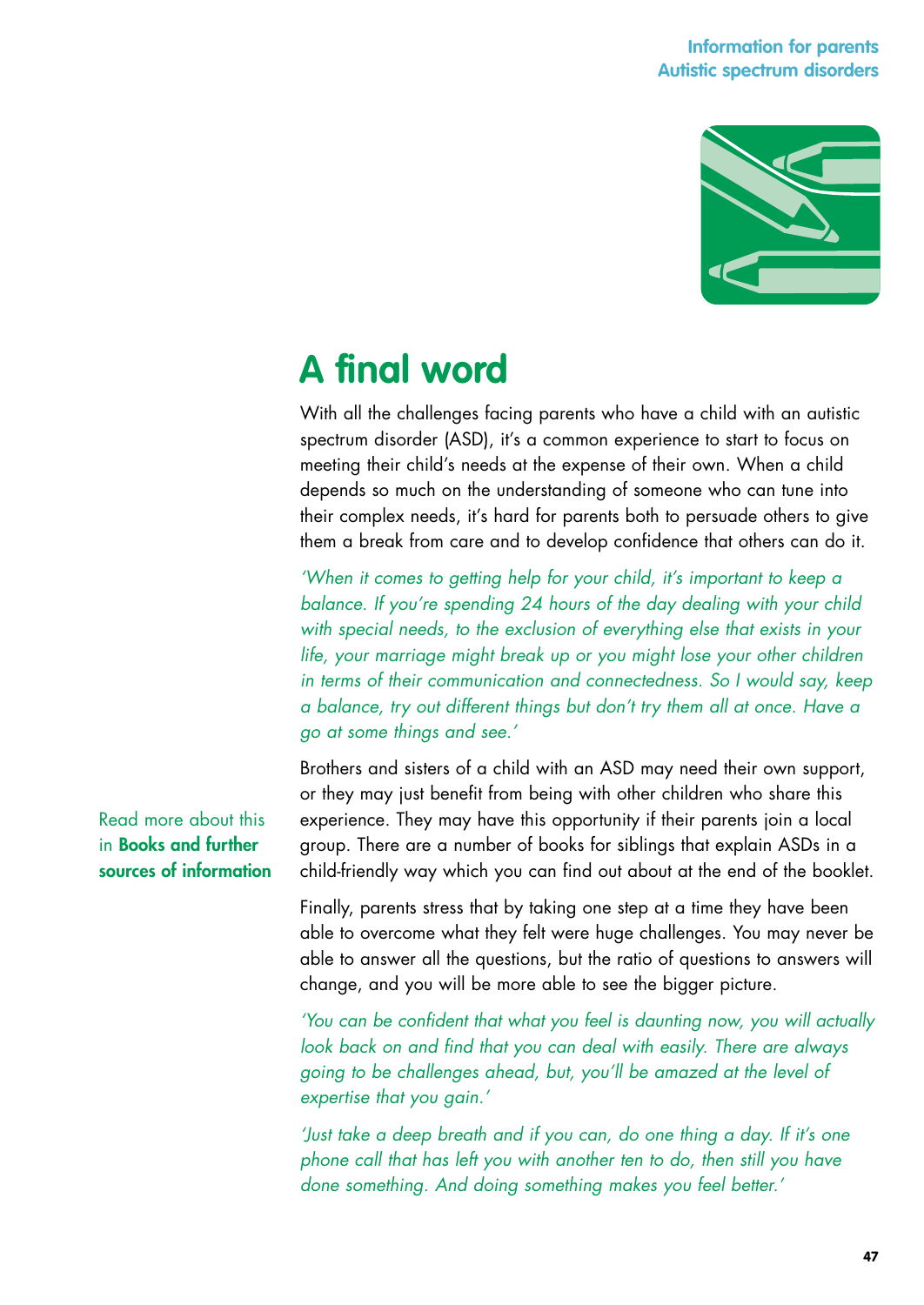## **Books and further sources of information**

*Autism: How to help your young child* Leicestershire County Council & Fosse Health Trust (1998)

*Autism in the Early Years – A Practical Guide* Cumin, Leach and Stevenson, David Fulton Publishers (2000)

### *Caring for a child with autism*

Martine Ives and Nell Munro The National Autistic Society/Jessica Kingsley Publishers (2002)

A broad ranging book which aims to answer all the questions that parents of newly diagnosed children ask and with numerous useful contacts.

*Challenging behaviour and autism: making sense – making progress* Philip Whitaker, The National Autistic Society

A step-by-step practical guide for parents, teachers and carers of youngsters with ASD looking at prevention and management of common behaviour difficulties.

*Diagnosis: Reactions in Families*  B Nally, The National Autistic Society

*Everybody is different: a book for young people who have brothers and sisters with autism* Fiona Bleach, The National Autistic Society (2001)

Aimed at children aged 8–13.

*Love, hope and autism* Joanna Edgar, The National Autistic Society (1999)

*My brother is different: a book for young children who have brothers and sisters with autism*  Louise Gorrod, The National Autistic Society (1997) Aimed at children aged 4–7.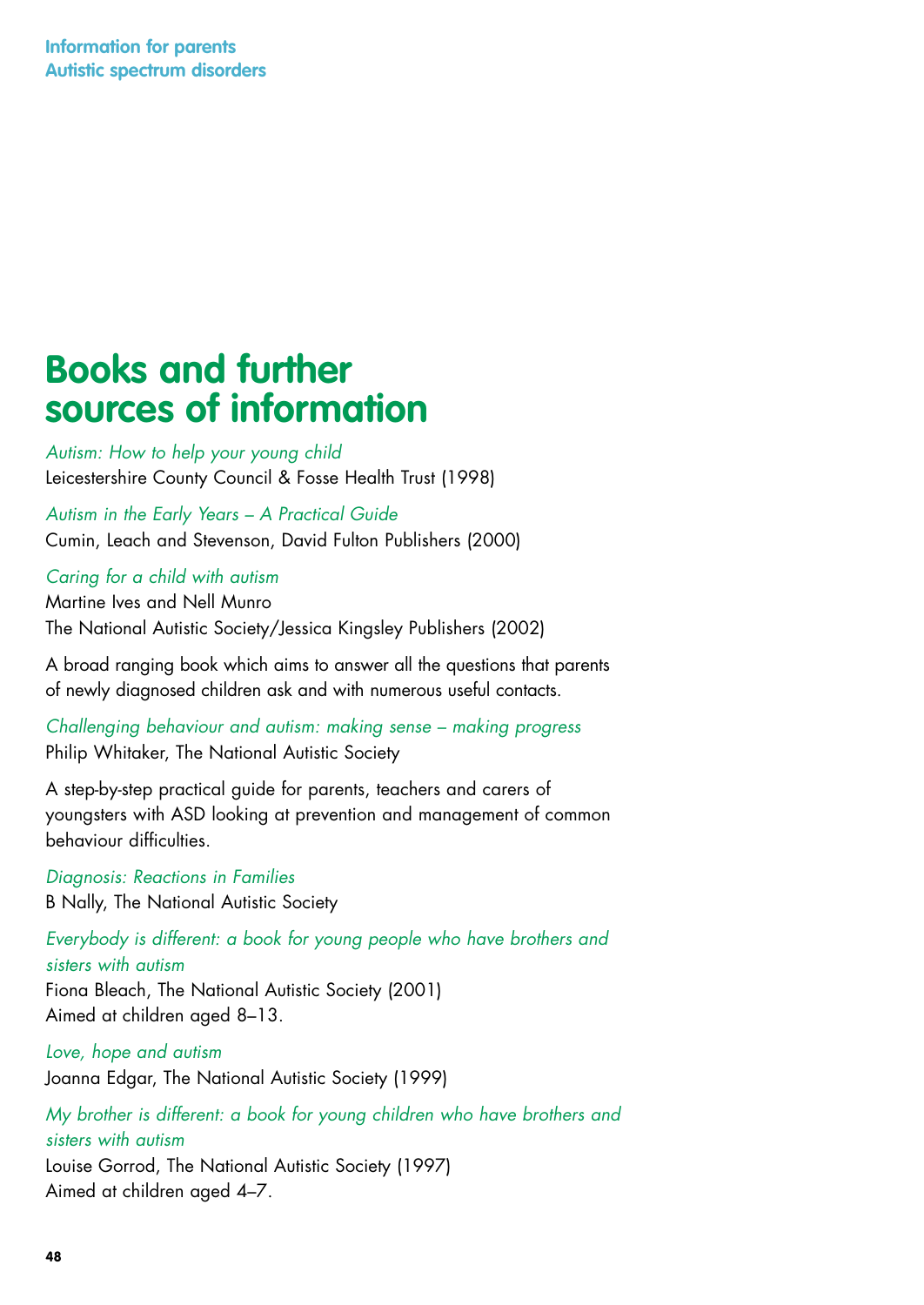

*Siblings of children with autism: a guide for families* Sandra L Harris, Woodbine House

*Teaching young children with autistic spectrum disorders*  Liz Hannah, The National Autistic Society

A very practical and straightforward book for parents and staff in mainstream schools and nurseries, for children from three to seven. It contains lots of ideas and exercises to address the particular needs of a child with autistic spectrum disorder (ASD).

*The autistic spectrum: a guide for parents and professionals* Lorna Wing, Constable and Robinson (1996)

Explains how people with autism see the world, the reasons behind their behaviours and why they need a more structured and routine environment.

#### **For information about tackling particular problems, look at:**

*Can't eat, won't eat: dietary difficulties and autistic spectrum disorders* Brenda Legge, Jessica Kingsley Publishers (2001)

*Toilet training for individuals with autism and related disorders: a comprehensive guide for parents and teachers* Maria Wheeler, Jessica Kingsley Publishers (1999)

*Sleep better! A guide to improving sleep for children with special needs* V Mark Durand, Paul H Brookes (1998)

All of the above books are available from NAS Publications. You can order them from:

#### **Barnardo's Despatch Services**

Paycocke Road Basildon Essex SS14 3DR

Tel: 01268 522 872 Fax: 01268 284 804

Email: beverley.bennett@barnardos.org.uk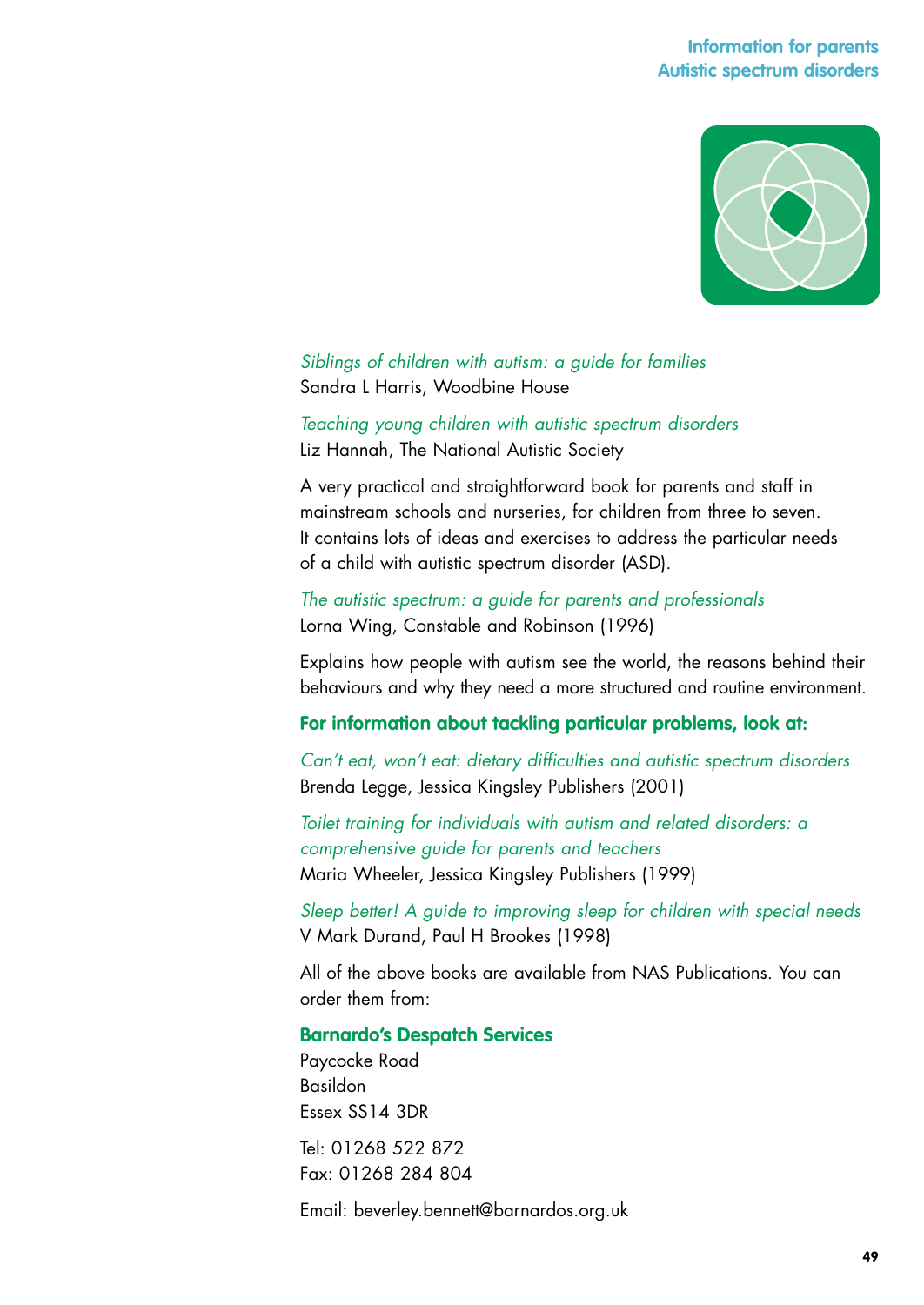### **Parents considering educational options may wish to read the following:**

*Autistic Spectrum Disorders: Good Practice Guidance* Department for Education and Skills Department of Health DfES/597/2002/REV

### *Educational Interventions for Children with Autism: A Literature Review of Recent and Current Research*

Rita Jordan, Glenys Jones, Dinah Murray The University of Birmingham School of Education DfES1998, Ref: RR77

*Special Educational Needs: A guide for parents and carers*

Department for Education and Skills DfES/0800/2001

These publications are available from:

### **DfES Publications**

PO Box 5050 Sudbury Suffolk CO10 6ZQ

Tel: 0845 602 2260 Fax: 0845 603 3360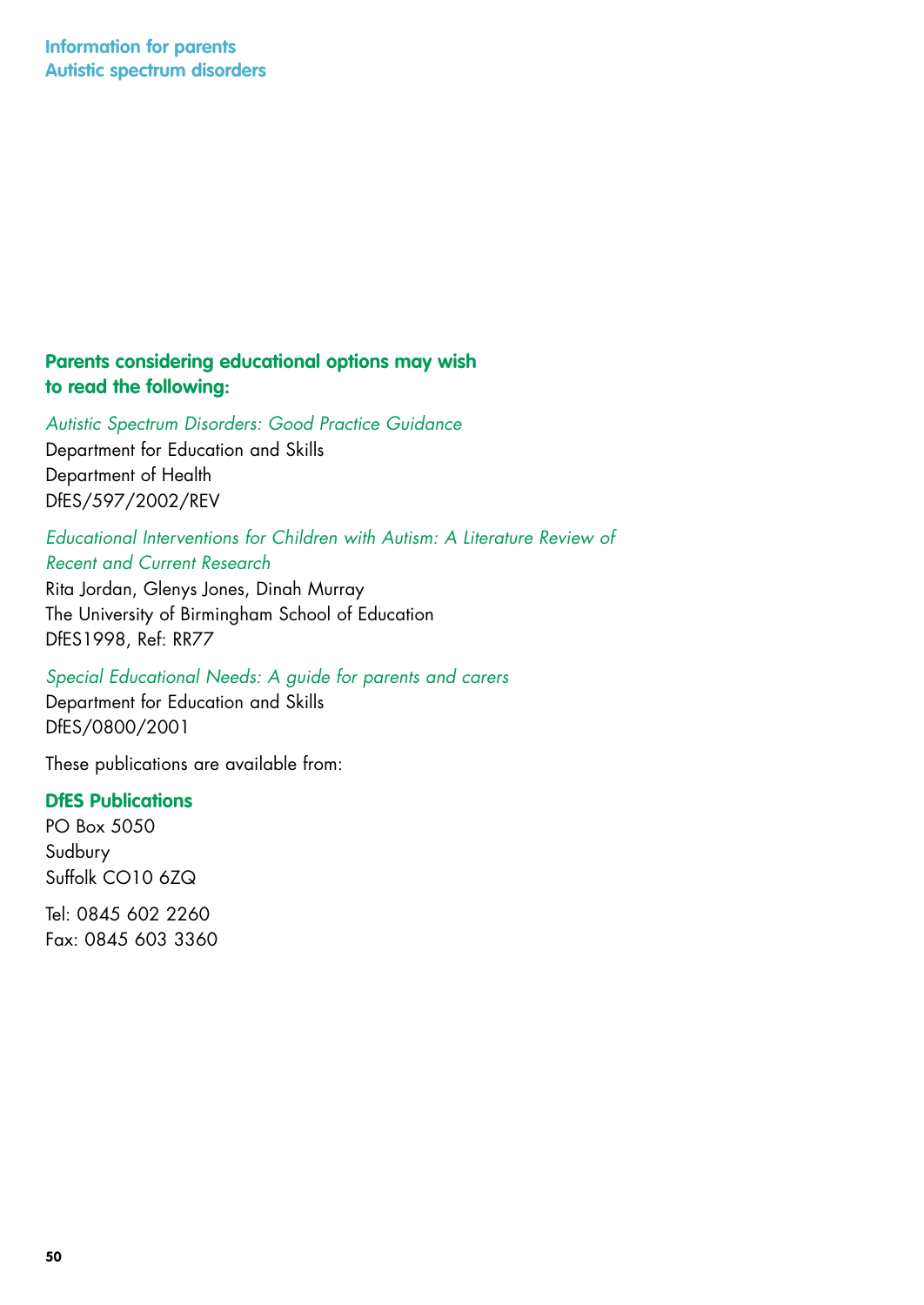

The following books were also recommended by parents who helped write this guide:

*The AIA Gluten and Dairy Free Cookbook*  Compiled by Marilyn Le Breton Jessica Kingsley Publishers

#### *Autism Handbook*

Andrew Nye The National Autistic Society (2000)

*Children with Starving Brains* 

Jaquelyn McCandless Bramble Books

*Diet Intervention and Autism*  Marilyn Le Breton

*Freaks, Geeks & Asperger Syndrome*  Luke Jackson

Jessica Kingsley Publishers (2002)

*Life Behind Glass* Wendy Lawson

Southern Cross University Press

*My Social Stories* Carol Gray Jessica Kingsley Publishers (2002)

*Nobody Nowhere* Donna Williams

Jessica Kingsley Publishers (1992)

*Out of Sync Child*  Carol Stock Kranowitz G P Putman's & Sons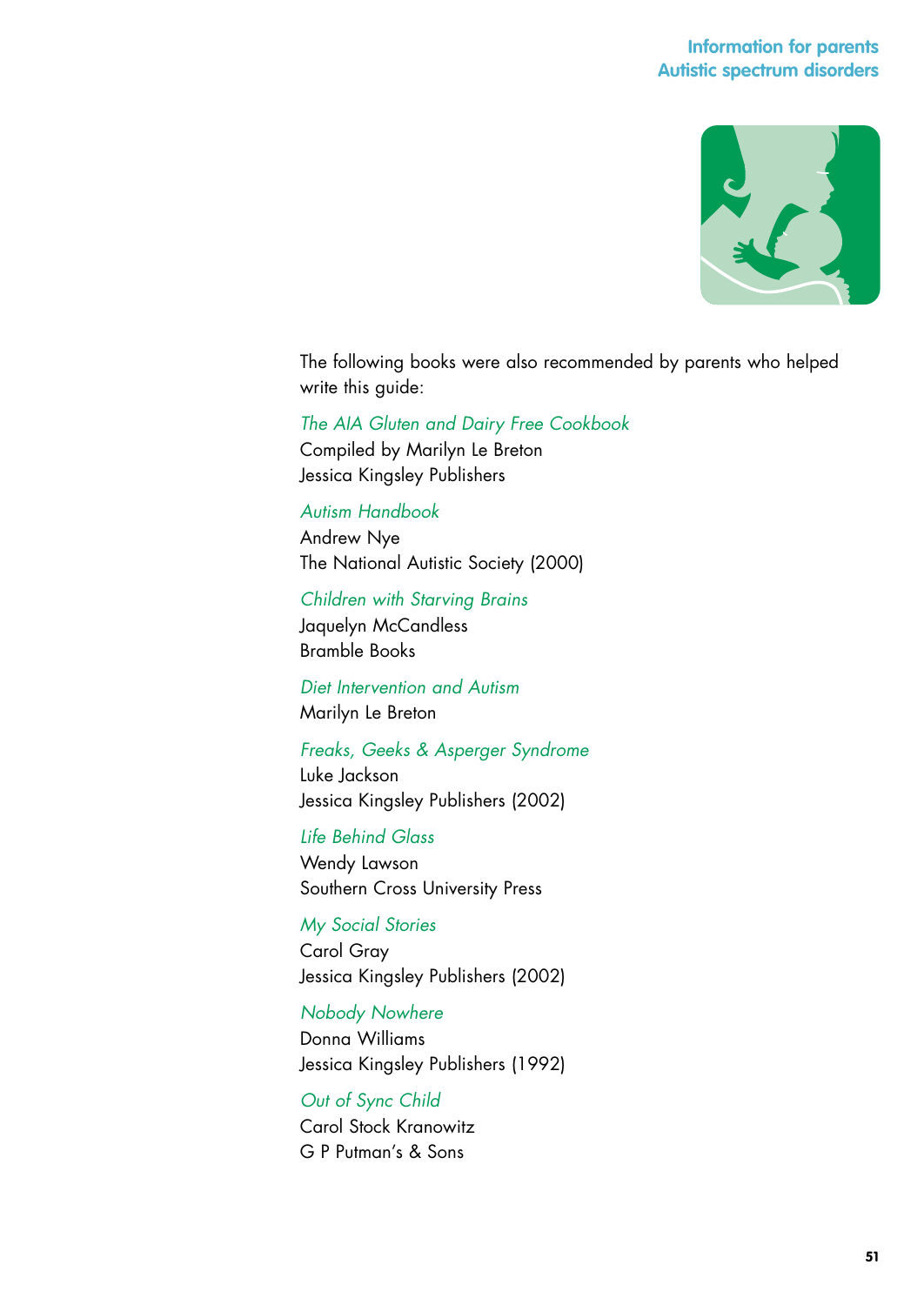*A Parents Guide to Behavioural Phenotype* Contact a Family 2003

*Teach Me Language?* Sabrine Freeman SKF Books

*Thinking in Pictures* Temple Grandin Vintage Books

*Understanding and Working with the Spectrum of Autism* 

Wendy Lawson Jessica Kingsley Publishers

*Visual Strategies for Improving Communication* Linda Hodgden Quirk Roberts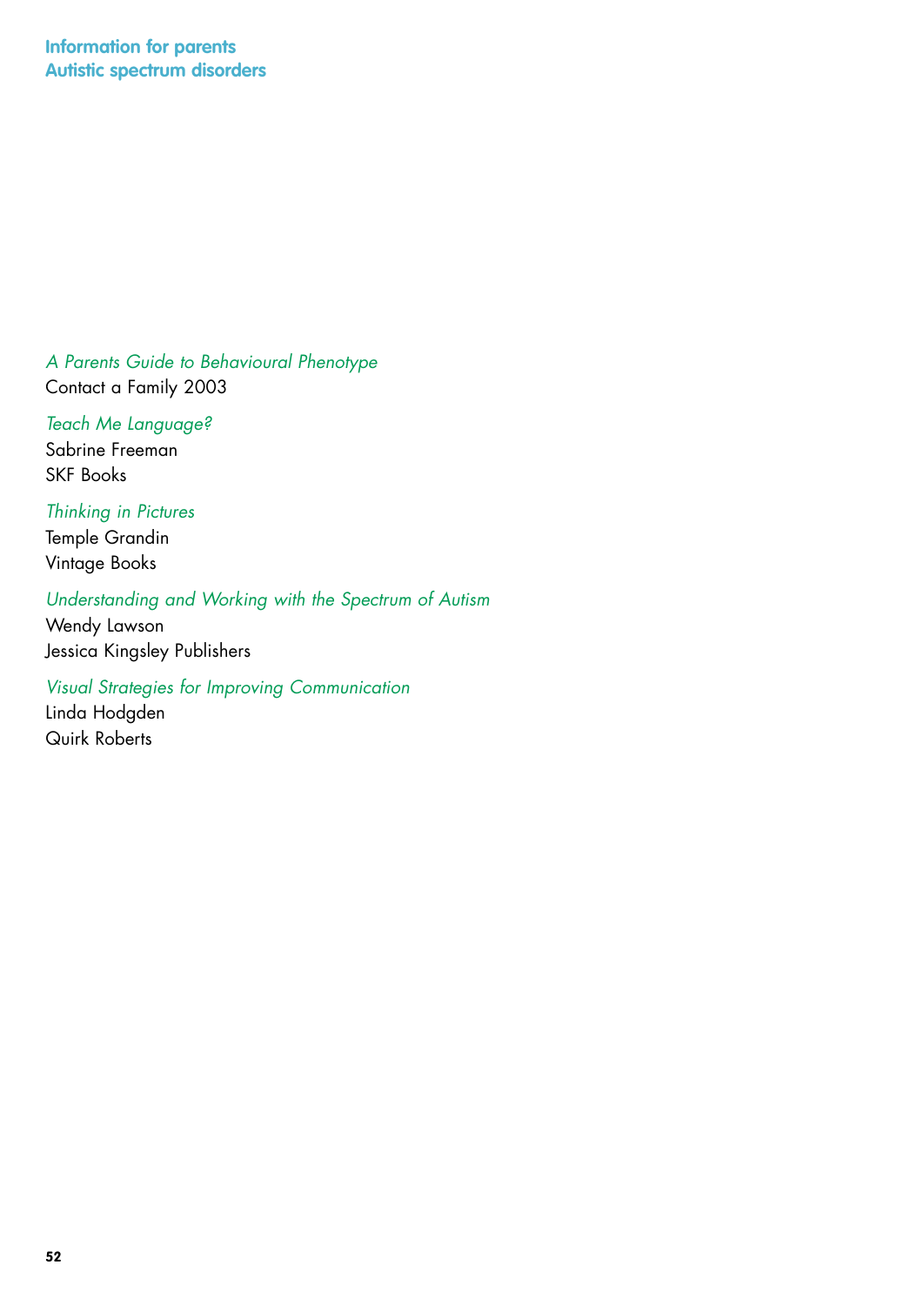

## **Useful organisations**

### **Contact a Family (CAF)**

Helps families who care for children with any disability or special need. CAF is a main source of information about rare disorders and can assist affected adults as well as children.

209–211 City Road London EC<sub>1V</sub> 1IN

Freephone Helpline: 0808 808 3555 Textphone Helpline: 0808 808 3556 Tel: 020 7608 8700 Minicom: 020 7608 8702 Fax: 020 7608 8701

Email: info@cafamily.org.uk Web: www.cafamily.org.uk

### **National Autistic Society**

The National Autistic Society has a Helpline for anyone in the UK whose lives are affected by autistic spectrum disorders. It answers enquiries on a wide range of topics and can direct you towards sources of help and support. The Helpline is accessible to callers whose first language is not English as it has access to interpreters, it also has a Textphone number for deaf and hard of hearing callers. The Helpline is open 10am–4pm Monday to Friday.

393 City Road London EC1V 1NG

Helpline: 0845 070 4004 (local call rate) Textphone: 0845 070 4003 (local call rate) Parent-to-Parent Support Line: 0800 952 0520 NAS Befriending Scheme: 0115 911 3369 Tel: 020 7833 2299

Email: autismhelpline@nas.org.uk Web: www.nas.org.uk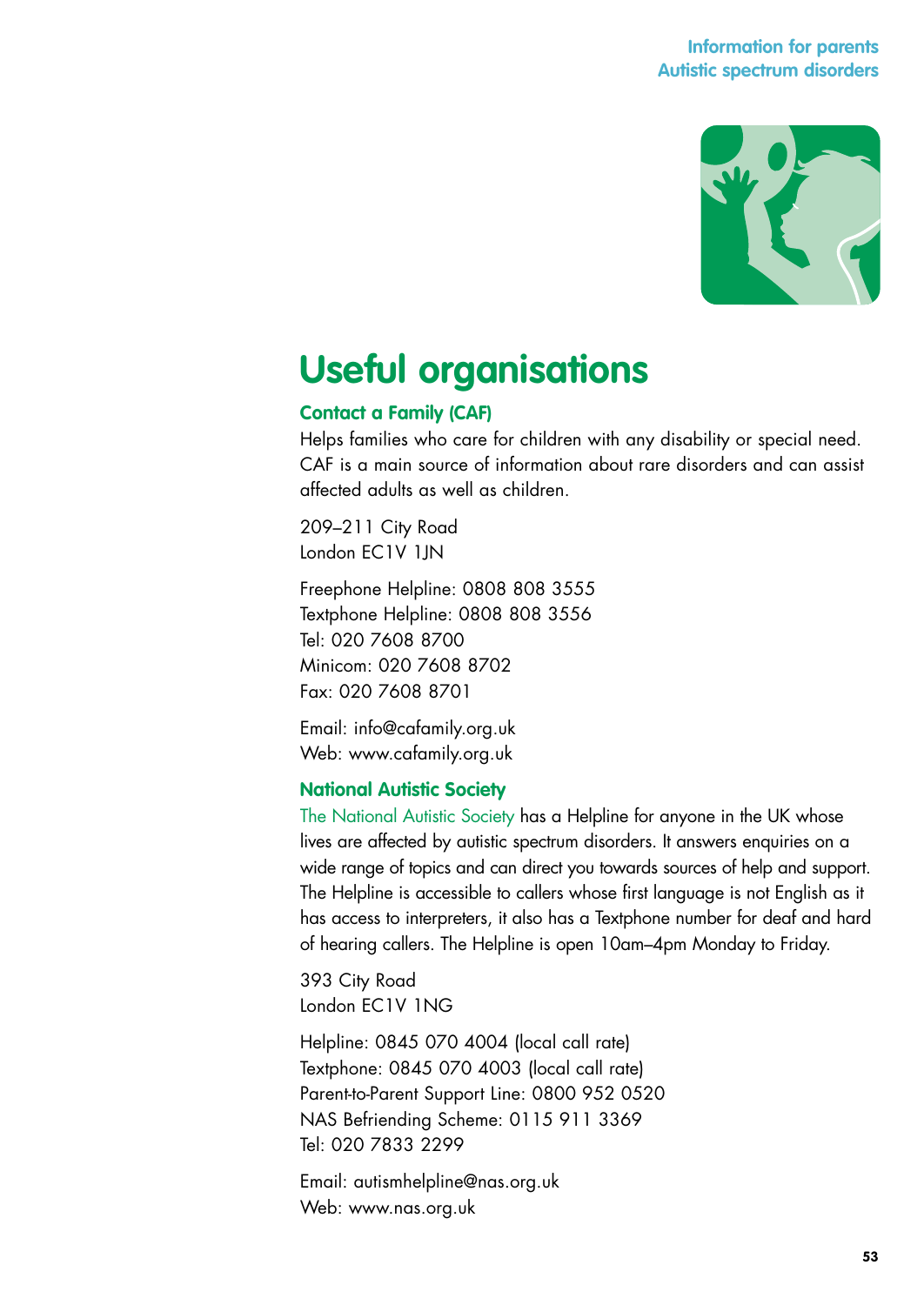The NAS also has an Advocacy for Education Service that provides advice and support on education related issues. On ringing the number below, callers can be transferred to the Education Advice Line for general advice, or the Tribunal Support Scheme for help with appealing to the SEN and disability Tribunal.

Tel: 0845 070 4002 (local call rate)

### **PACE (Parents Autism Campaign for Education)**

PACE is a national parent-led charity that works with parents and public authorities to raise awareness of the educational needs of children with autism.

PO Box 46551 London N1 2XT

Tel: 020 7583 9032 Fax: 020 7583 9021

Email: info@pace-uk.org Web: www.pace-uk.org

#### **Pre-school Learning Alliance**

National educational charity and umbrella body, linking 16,000 community based pre-schools and 500,000 children and their families. Supports the active involvement of parents in their children's early education and offers a range of training courses.

69 Kings Cross Road London WC1X 9LL

Tel: 020 7833 0991 Fax: 020 7837 4942

Email: pla@pre-school.org.uk Web: www.pre-school.org.uk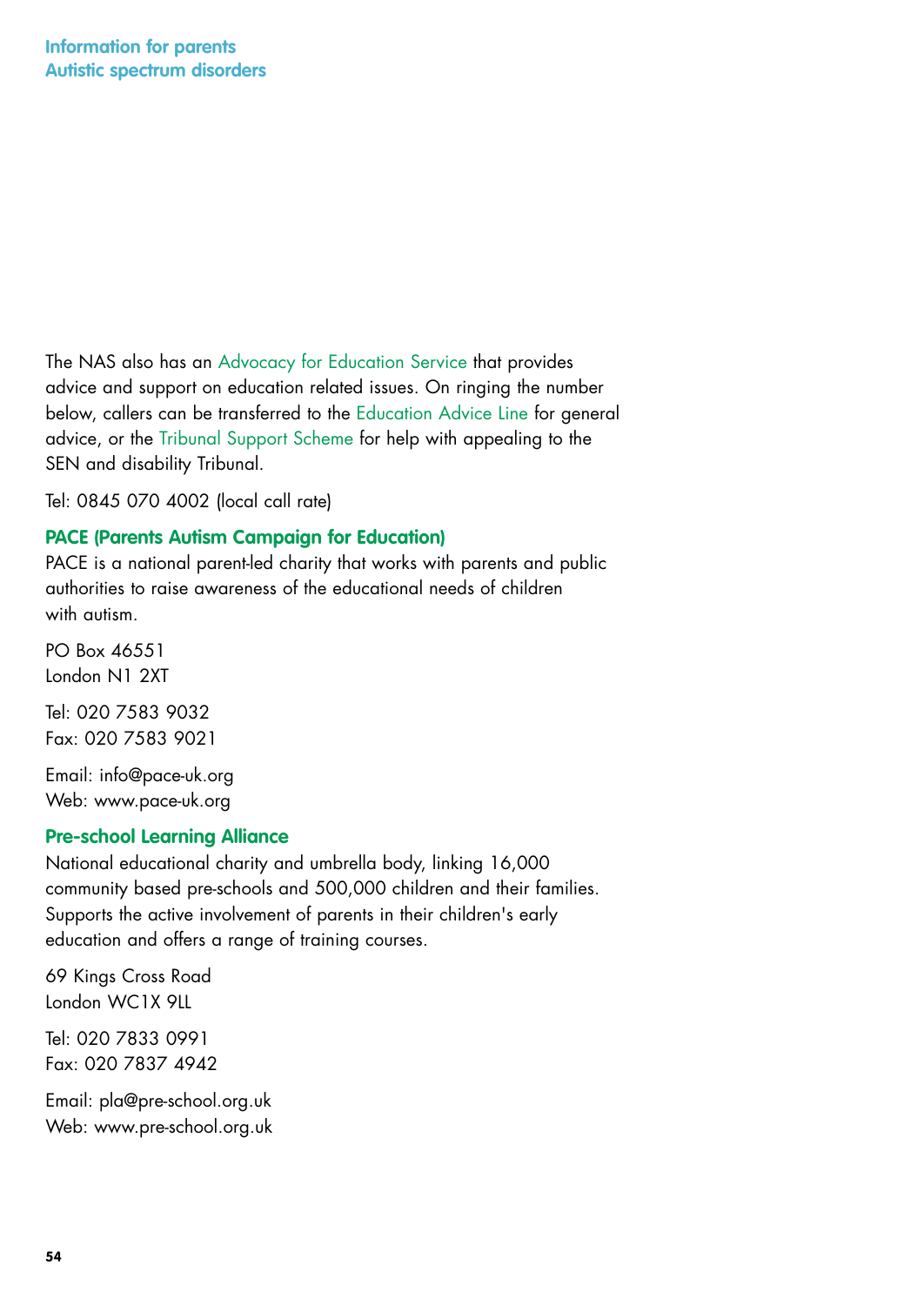

The Early Support Pilot Programme (ESPP) is a Government programme involving the Department for Education and Skills, Sure Start and the Department of Health. The purpose of the programme is to improve the delivery of services to disabled children under three and their families. ESPP promotes service development in partnership with health, education and social services, service users and organisations in the voluntary sector. For more information, visit www.espp.org.uk

ESPP is putting into practice the principles outlined in the Government guidance document *Together from the Start* which was published in May 2003. The guidance recognises that where children have special needs and disabilities, it is important that these are identified at an early stage and that identification leads directly to effective early intervention and support for families and children.

This booklet is one in a series produced by ESPP in response to requests from parents and voluntary organisations for better information for parents. ESPP has produced booklets about a number of disabilities or known conditions and expects to develop more as the programme progresses. The following titles are currently available:

Autistic spectrum disorders (12) Cerebral palsy (10) Learning disabilities (15) Down's syndrome (13) If your child has a rare condition (18) Multi-sensory impairment (9) Speech and language difficulties (14) Visual impairment (8) When your child has no diagnosis (16) Deafness (11)

Copies of these booklets can be obtained from:

DfES Publications PO Box 5050, Sherwood Park, Annesley, Nottingham NG15 0DJ Tel: 0845 602 2260 Fax: 0845 603 3360 Textphone: 0845 605 5560 Email: dfes@prolog.uk.com

Please quote the appropriate reference number.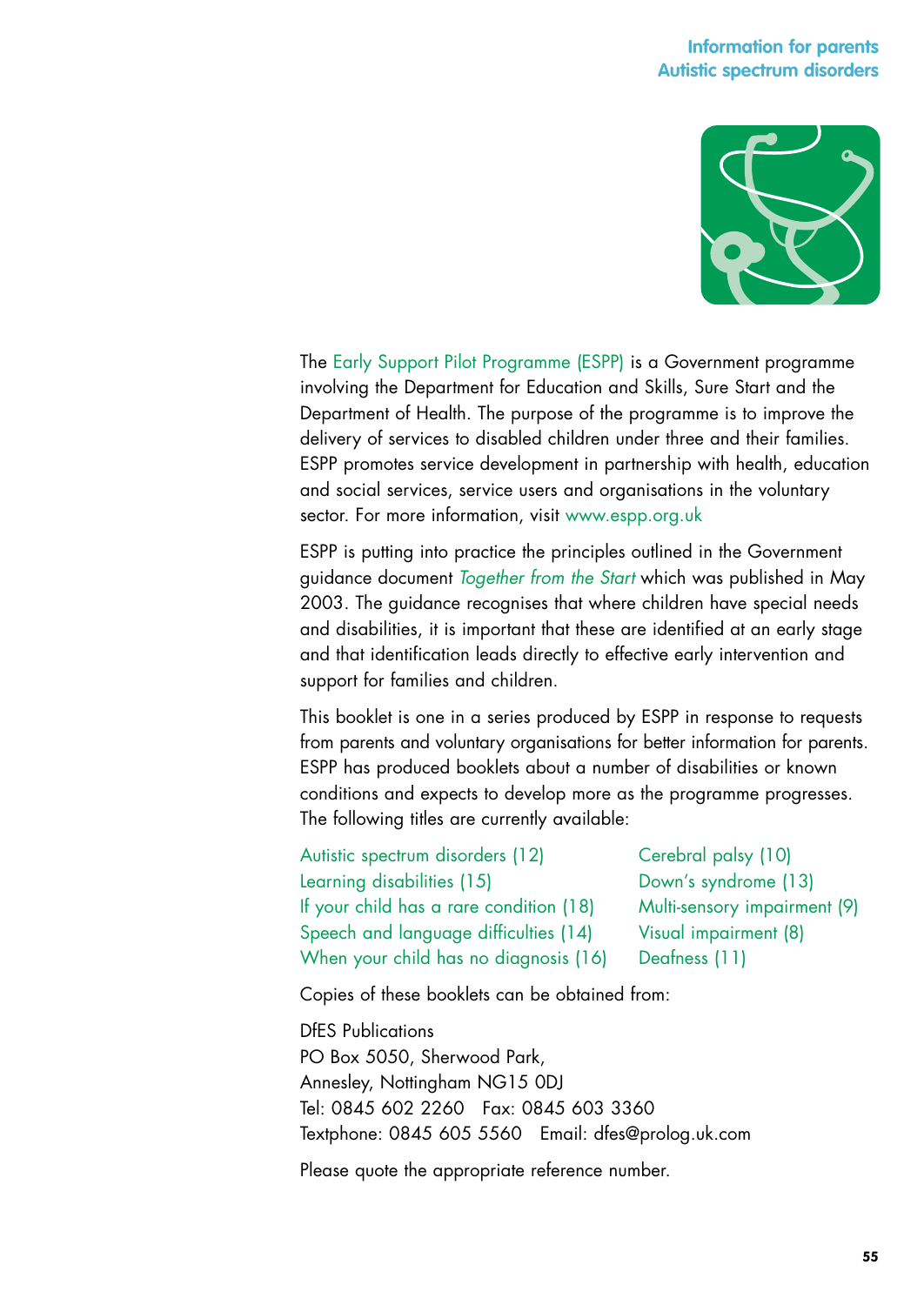ESPP has also produced a Family Pack, which supports families through the first years of their children's lives. The Pack contains background information about the services you may need, the help you are entitled to and a Family File designed to help co-ordinate any support being provided for your family. They are resources that other families have said would make a difference. If you and your child are receiving regular support from a professional or range of professionals, please feel free to ask them about the Early Support Family Pack, which may help and which is available free of charge.

ESPP would like to thank all the parents and families involved in the production of these resources.

ESPP would also like to thank The National Autistic Society (NAS) and Parents Autism Campaign for Education (PACE) for their help in writing, consulting upon and producing this resource.

The National Autistic Society (NAS) was founded in 1962 by a group of parents and people with a professional interest in autism. Today, the Society has become the UK's foremost charity for people with autism, including Asperger syndrome, and for their parents and carers. The NAS leads national and international initiatives providing a strong voice for autism. The organisation works in many areas to help people with an autistic spectrum disorder live their lives with as much independence as possible.

#### The National Autistic Society:

- runs schools and adult centres
- supports local authorities in the development of their own specialist services
- maintains a library and publishes a range of books and leaflets
- runs the Autism Helpline for parents, carers and people with ASD
- offers specialised diagnosis and assessment services
- supports local groups and families around the country
- organises parent workshops
- encourages research into interventions in autism
- offers advice and advocacy for special educational needs



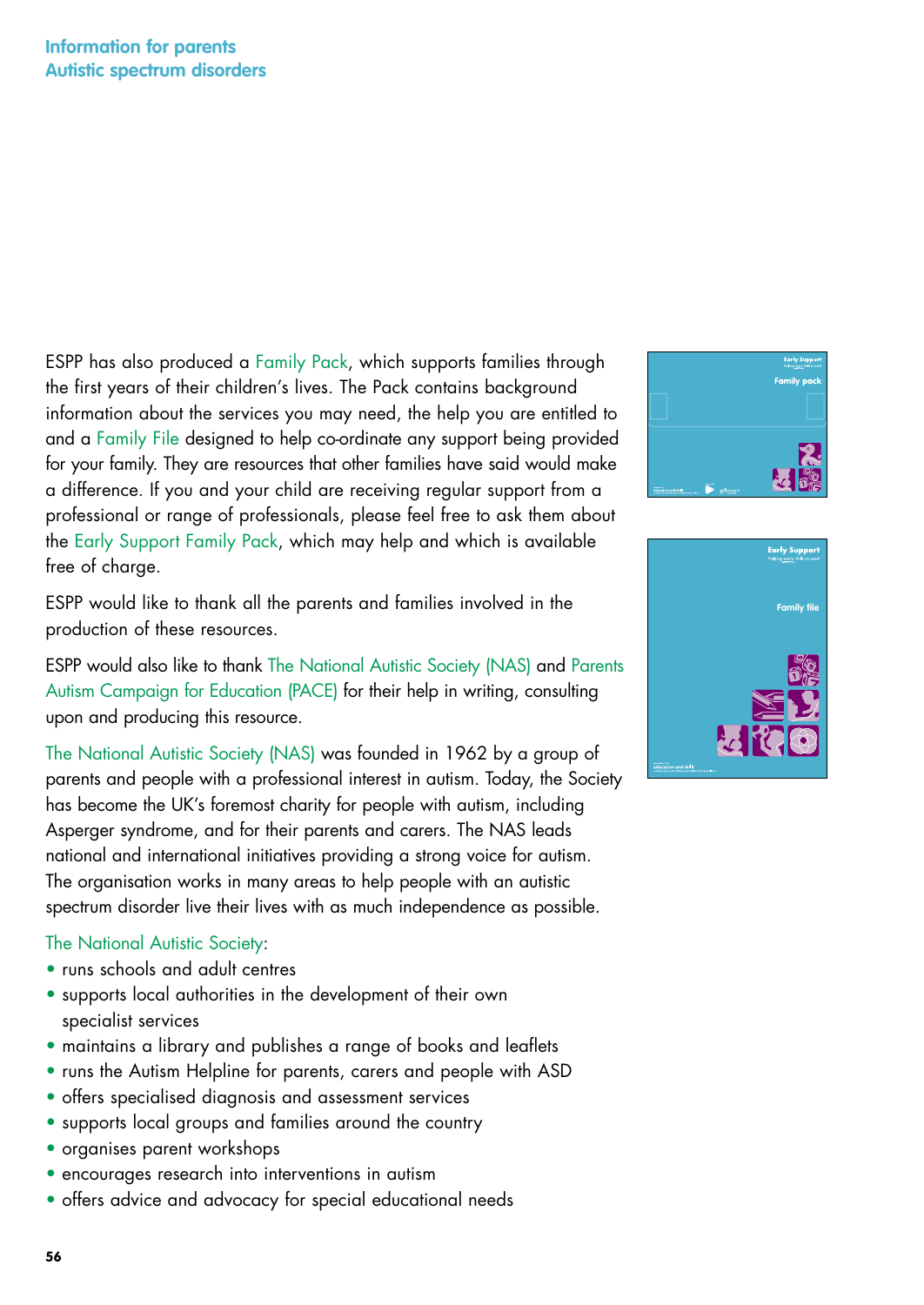

- raises awareness and creates a better understanding of autism
- organises volunteering schemes
- provides information and consultancy to professionals and organisations
- offers an accreditation programme for a wide range of autism-specific education and care services
- campaigns to improve services for autism in Westminster, the Scottish Parliament and the Welsh Assembly.

### The National Autistic Society

393 City Road, London EC1V 1NG Switchboard: 020 7833 2299 Helpline: 0845 070 4004 Minicom: 0845 070 4003 Fax: 020 7833 9666 Email: nas@nas.org.uk Web: www.nas.org.uk

Parents Autism Campaign for Education (PACE) is a national charity, set up in 1998 by a group of parents and parent-led charities who were concerned at the difficulties faced by parents in accessing appropriate educational intervention for their children. PACE works with parents and public authorities to address the system failures that prevent children with autism accessing the education they need. PACE seeks to bring these issues to the attention of policy-makers and opinion-formers, and has made a significant contribution to a number of government initiatives affecting children with autism.

The contact details for PACE are:

PACE (Parents Autism Campaign for Education) PO Box 46551, London N1 2XT T: 020 7583 9032 F: 020 7583 9021 E: info@pace-uk.org